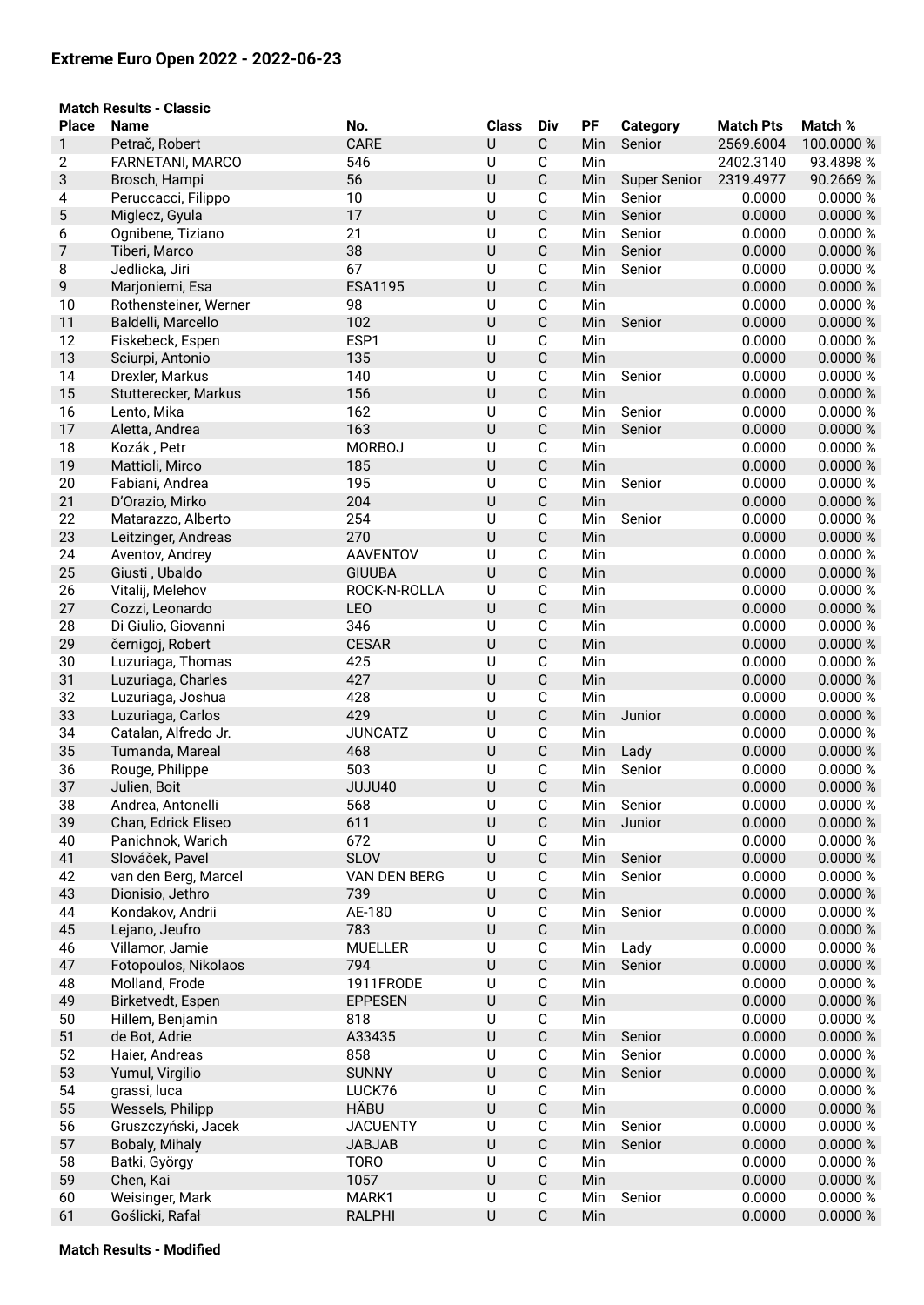| <b>Place</b>   | <b>Name</b>                 | No.             | <b>Class</b> | Div                 | PF  | Category            | <b>Match Pts</b> | Match %    |
|----------------|-----------------------------|-----------------|--------------|---------------------|-----|---------------------|------------------|------------|
| $\mathbf{1}$   | Novak, Lubor                | PITMAR1         | U            | M                   | Maj | Senior              | 0.0000           | 0.0000 %   |
| $\mathbf{2}$   | Helán, Vít                  | <b>ALFONSS</b>  | U            | M                   | Maj |                     | 0.0000           | 0.0000 %   |
|                |                             |                 |              |                     |     |                     |                  |            |
|                | <b>Match Results - Open</b> |                 |              |                     |     |                     |                  |            |
| <b>Place</b>   | <b>Name</b>                 | No.             | <b>Class</b> | Div                 | PF  | <b>Category</b>     | <b>Match Pts</b> | Match %    |
| 1              | Heneš, Zdeněk               | <b>OBELIX</b>   | U            | 0                   | Maj |                     | 2653.1150        | 100.0000 % |
| $\mathbf{2}$   | Szabó, Attila               | 1096            | $\sf U$      | 0                   | Maj |                     | 2206.9170        | 83.1821 %  |
| 3              | Szabó, Alexander            | <b>TAILOR</b>   | U            | $\mathsf O$         | Maj | Senior              | 2183.6998        | 82.3070 %  |
| 4              | Holzinger, Horst            | 5               | U            | O                   | Maj |                     | 2180.2540        | 82.1771 %  |
|                |                             | <b>GOLDGUN</b>  | U            | $\mathsf O$         |     |                     | 2094.5052        | 78.9451 %  |
| $\sqrt{5}$     | Kurttio, Jari               |                 |              |                     | Maj | Senior              |                  |            |
| 6              | Wendel, Samantha            | 4               | U            | $\mathsf O$         | Maj | Lady                | 2042.6680        | 76.9913%   |
| $\overline{7}$ | Lundstrom, Jens             | <b>JENLU</b>    | U            | $\mathsf O$         | Maj | Senior              | 1969.3822        | 74.2291 %  |
| 8              | Malá, Marcela               | <b>MARCI</b>    | U            | 0                   | Min | Lady                | 1782.7405        | 67.1942 %  |
| 9              | Wendel, Karl-Heinz          | $\overline{2}$  | U            | $\mathsf O$         | Maj | <b>Super Senior</b> | 1726.6519        | 65.0802%   |
| 10             | Kreuzer, Kurt               | 377             | U            | O                   | Maj | <b>Super Senior</b> | 1431.7893        | 53.9663%   |
| 11             | Wendel, Jutta Maria         | 3               | U            | $\mathsf O$         | Maj | Lady                | 1372.7120        | 51.7396 %  |
| 12             | MIHTIEV, KRASIMIR           | <b>MIHI</b>     | $\cup$       | $\mathsf O$         | Maj | Senior              | 1166.6381        | 43.9724 %  |
| 13             | Roccia, Salvatore           | <b>SALVA</b>    | U            | $\mathsf O$         | Maj | <b>Super Senior</b> | 91.7502          | 3.4582 %   |
| 14             | Miloro, Simone              | MR_PSYMON       | $\cup$       | $\mathsf O$         | Maj |                     | 0.0000           | 0.0000 %   |
| 15             | Tomaini, Fabio              | 9               | U            | $\mathsf O$         | Maj |                     | 0.0000           | 0.0000 %   |
| 16             | Balducci, Andrea            | 15              | $\cup$       | $\mathsf O$         | Maj | Senior              | 0.0000           | 0.0000 %   |
| 17             | Franchini, Barbara          | LADY.IPSC       | U            | $\mathsf O$         | Maj | Lady                | 0.0000           | 0.0000 %   |
| 18             | Stjernlof, Erik             | <b>STARLEAF</b> | U            | $\mathsf O$         | Maj |                     | 0.0000           | 0.0000 %   |
| 19             | Keppel, Dylan               | 32              | U            | $\mathsf O$         |     |                     | 0.0000           | 0.0000 %   |
|                |                             |                 |              |                     | Maj |                     |                  |            |
| 20             | Adamcik, Adam               | 35              | $\cup$       | $\mathsf O$         | Maj | <b>Super Senior</b> | 0.0000           | 0.0000 %   |
| 21             | Hammala, Khobphan           | 59              | U            | $\mathsf O$         | Maj |                     | 0.0000           | 0.0000 %   |
| 22             | Hammala, Siraphop           | 60              | U            | $\mathsf O$         | Maj | Super Junior        | 0.0000           | 0.0000 %   |
| 23             | Kunlasetthawat, Tanakom     | 61              | U            | $\mathsf O$         | Maj |                     | 0.0000           | 0.0000 %   |
| 24             | Carcione, Carlo             | <b>MISTAKE</b>  | U            | $\mathsf O$         | Maj | Senior              | 0.0000           | 0.0000 %   |
| 25             | Warsen, Andreas             | <b>AWARSEN</b>  | U            | $\mathsf O$         | Maj |                     | 0.0000           | 0.0000 %   |
| 26             | Winter, Thomas              | 13296           | $\cup$       | $\mathsf O$         | Maj | Senior              | 0.0000           | 0.0000 %   |
| 27             | Christ, Yannick             | 100             | U            | $\mathsf O$         | Maj |                     | 0.0000           | 0.0000 %   |
| 28             | Visi Bujak, Ana             | THUNDERLADY     | U            | $\mathsf O$         | Min | Lady                | 0.0000           | 0.0000 %   |
| 29             | Kakogiannis, Efstathios     | EAK             | U            | $\mathsf O$         | Maj | <b>Super Senior</b> | 0.0000           | 0.0000 %   |
| 30             | Slama, Claus                | THUNDERBIRD     | U            | $\mathsf O$         | Maj | Senior              | 0.0000           | 0.0000 %   |
| 31             | Bernabe, Horaci             | CASULL          | U            | $\mathsf O$         | Maj | Senior              | 0.0000           | 0.0000 %   |
| 32             | Jungbluth, Danny            | 158             | U            | 0                   | Maj |                     | 0.0000           | 0.0000 %   |
| 33             | Saxoni, Dimitra             | 159             | U            | 0                   | Maj |                     | 0.0000           | 0.0000 %   |
|                |                             |                 |              |                     |     | Lady                |                  |            |
| 34             | Reifferscheidt, Frank       | 160             | U            | 0                   | Maj |                     | 0.0000           | 0.0000 %   |
| 35             | Bewier, Marco               | 166             | U            | $\mathsf O$         | Maj | Senior              | 0.0000           | 0.0000 %   |
| 36             | Kocjančič, Igor             | <b>ASZS</b>     | U            | $\mathsf O$         | Maj |                     | 0.0000           | 0.0000 %   |
| 37             | Mahoney, Michael            | 171             | U            | $\mathsf O$         | Maj | Senior              | 0.0000           | 0.0000 %   |
| 38             | Deville, Remy               | <b>CRUNCH</b>   | $\sf U$      | $\mathsf O$         | Maj |                     | 0.0000           | 0.0000 %   |
| 39             | Espilez, Ivan               | <b>IVAN</b>     | U            | $\mathsf O$         | Maj |                     | 0.0000           | 0.0000 %   |
| 40             | Hernandez, Christophe       | <b>CHRIS</b>    | U            | O                   | Maj | Senior              | 0.0000           | 0.0000 %   |
| 41             | Ram OPN, Dudi               | 209             | U            | $\mathsf O$         | Maj | Senior              | 0.0000           | 0.0000 %   |
| 42             | Annell, Stefan              | ANNELL          | U            | $\mathsf O$         | Maj | Senior              | 0.0000           | 0.0000 %   |
| 43             | Grenga, Gaspare             | 219             | U            | $\mathsf O$         | Maj | <b>Super Senior</b> | 0.0000           | 0.0000 %   |
| 44             | Czarnecki, Rafał            | <b>REFINADO</b> | U            | 0                   | Maj | Senior              | 0.0000           | 0.0000 %   |
| 45             | Deville, Jacques            | 238             | U            | $\mathsf O$         | Maj | <b>Super Senior</b> | 0.0000           | 0.0000 %   |
| 46             | Běhal, Jiří                 | <b>BEHAL</b>    | U            | 0                   | Maj |                     | 0.0000           | 0.0000 %   |
| 47             | Schaefer, Hans-Peter        | 250             | U            | $\mathsf{O}\xspace$ | Maj | <b>Super Senior</b> | 0.0000           | 0.0000 %   |
|                |                             |                 |              |                     |     |                     |                  |            |
| 48             | Patrick, RENAUD             | 263             | U            | $\mathsf O$         | Maj |                     | 0.0000           | 0.0000 %   |
| 49             | Cowan, David                | <b>THEEDGE</b>  | U            | $\mathsf O$         | Maj | <b>Super Senior</b> | 0.0000           | 0.0000 %   |
| 50             | Hansen, Andreas             | 269             | $\sf U$      | $\mathsf O$         | Maj |                     | 0.0000           | 0.0000 %   |
| 51             | Schaefer, Markus            | 277             | U            | $\mathsf O$         | Maj |                     | 0.0000           | 0.0000 %   |
| 52             | Bencivenni, Ivano           | 278             | $\sf U$      | O                   | Maj | <b>Super Senior</b> | 0.0000           | 0.0000 %   |
| 53             | Samson, Adrian              | 299             | U            | $\mathsf O$         | Maj | Junior              | 0.0000           | 0.0000 %   |
| 54             | Meimaridis, George          | 303             | U            | $\mathsf O$         | Maj | <b>Super Senior</b> | 0.0000           | 0.0000 %   |
| 55             | Loy, Racine Pearl           | 306             | U            | $\mathsf O$         | Min | Lady                | 0.0000           | 0.0000 %   |
| 56             | Ström, Johan                | 310             | $\cup$       | 0                   | Maj | Senior              | 0.0000           | 0.0000 %   |
| 57             | Norberg, Marcus             | <b>NOG</b>      | U            | $\mathsf O$         | Maj |                     | 0.0000           | 0.0000 %   |
| 58             | Ellenbogen, Izhak           | <b>ITZIK</b>    | U            | 0                   | Maj | <b>Super Senior</b> | 0.0000           | 0.0000 %   |
| 59             | Smeers, Marcel              | 334             | U            | $\mathsf O$         | Min | <b>Super Senior</b> | 0.0000           | 0.0000 %   |
| 60             | Šebo, Robin                 | <b>SEB182</b>   | U            | $\mathsf O$         | Maj |                     | 0.0000           | 0.0000 %   |
|                |                             |                 |              |                     |     |                     |                  |            |
| 61             | Yanko, Robert               | <b>ROBY</b>     | U            | $\mathsf O$         | Maj | <b>Super Senior</b> | 0.0000           | 0.0000 %   |
| 62             | Meier, Dominic              | 339             | $\sf U$      | $\mathsf O$         | Maj | Senior              | 0.0000           | 0.0000 %   |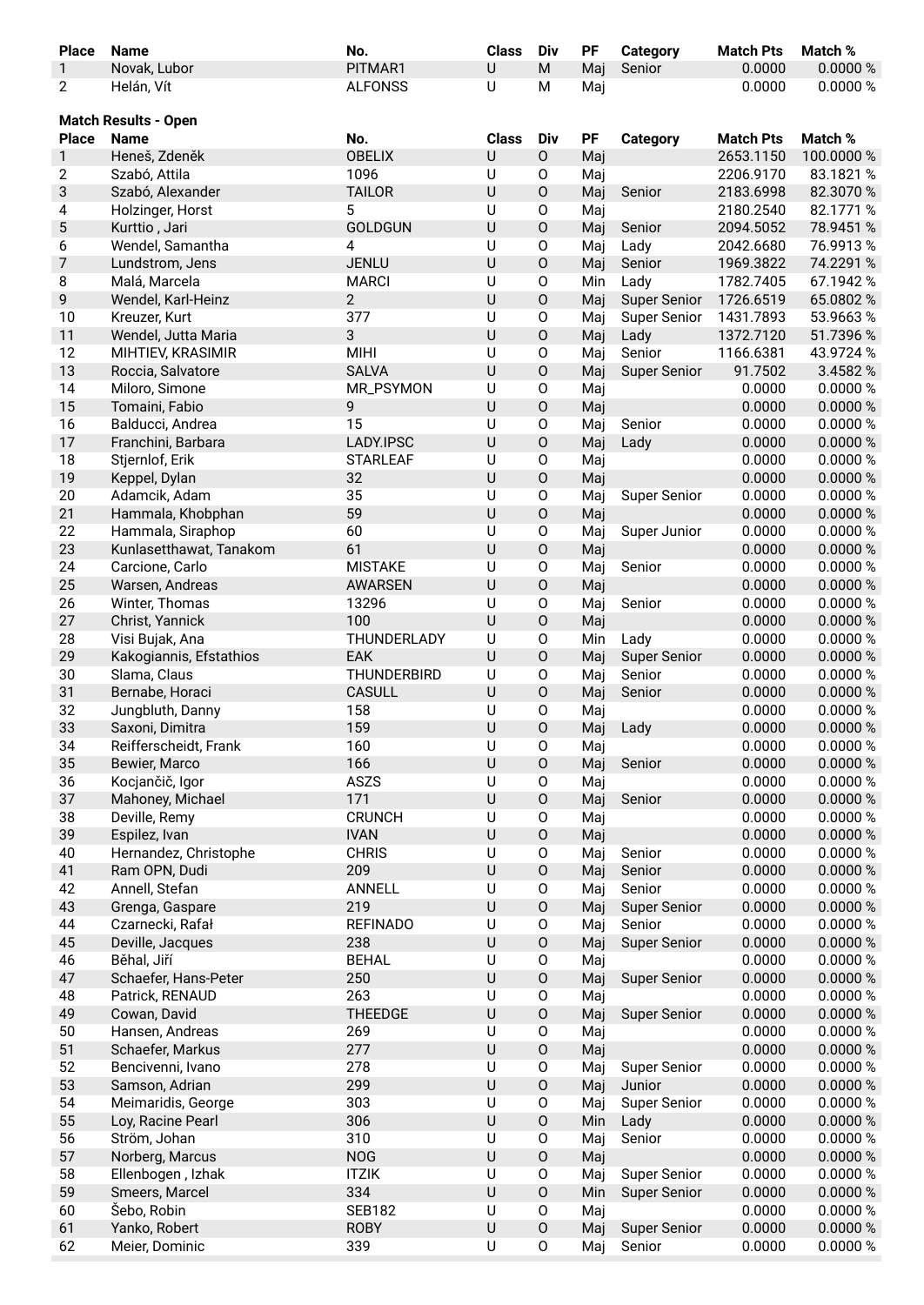| 63  | Richter, Petr                 | GDOC             | $\sf U$ | $\mathsf O$         | Maj | <b>Super Senior</b> | 0.0000 | 0.0000%  |
|-----|-------------------------------|------------------|---------|---------------------|-----|---------------------|--------|----------|
| 64  | Šerá, Martina                 | 341              | U       | 0                   | Maj | Lady                | 0.0000 | 0.0000%  |
| 65  | Havlíček, Miroslav            | 344              | $\cup$  | O                   | Maj |                     | 0.0000 | 0.0000%  |
| 66  | Grauffel, Eric                | 347              | U       | 0                   | Maj |                     | 0.0000 | 0.0000%  |
| 67  | Stecher, Markus               | 355              | $\sf U$ | $\mathsf O$         | Maj |                     | 0.0000 | 0.0000 % |
| 68  | Majus, Aleksandra             | <b>OLA</b>       | U       | 0                   | Maj | Lady                | 0.0000 | 0.0000%  |
| 69  | Trevisani, Sonia              | 375              | $\sf U$ | $\mathsf O$         | Maj | Lady                | 0.0000 | 0.0000 % |
| 70  | glik, zvi                     | 378              | U       | 0                   | Maj | <b>Super Senior</b> | 0.0000 | 0.0000 % |
| 71  | Guldbrandsen, Jan             | 379              | $\cup$  | $\mathsf O$         | Maj | Senior              | 0.0000 | 0.0000%  |
| 72  | Angelov, Angel                | ANGELOVANGEL     | U       | 0                   | Maj |                     | 0.0000 | 0.0000%  |
| 73  | Cohen, Amishay                | 394              | $\sf U$ | $\mathsf O$         | Maj |                     | 0.0000 | 0.0000%  |
| 74  | Obriot, Emile                 | 409              | U       | 0                   | Maj |                     | 0.0000 | 0.0000 % |
| 75  | Rigaudy, Cédric               | <b>RIGAUDY</b>   | $\sf U$ | $\mathsf O$         | Maj |                     | 0.0000 | 0.0000%  |
| 76  | Heppeard, Andy                | <b>DARKHORSE</b> | U       | 0                   | Maj |                     | 0.0000 | 0.0000 % |
| 77  | Peretz, Yaacov                | 438              | $\cup$  | $\mathsf O$         | Maj | Senior              | 0.0000 | 0.0000%  |
| 78  | Staněk, Jan                   | JUMB0            | U       | 0                   | Maj |                     | 0.0000 | 0.0000 % |
| 79  | SoHu, Rafael                  | 473              | U       | $\mathsf O$         | Maj | Junior              | 0.0000 | 0.0000%  |
| 80  | Rossetto, Denny               | <b>DENNY</b>     | U       | 0                   | Maj | Lady                | 0.0000 | 0.0000%  |
| 81  | Ballesteros, Jorge            | 514              | $\cup$  | $\mathsf O$         | Maj |                     | 0.0000 | 0.0000%  |
| 82  | Hirshberg, Jay                | <b>TRAPSTAR</b>  | U       | 0                   | Maj | Senior              | 0.0000 | 0.0000%  |
| 83  | Garcia, Eddie                 | 527              | U       | $\mathsf O$         | Maj |                     | 0.0000 | 0.0000%  |
| 84  | Von Borries, Roland           | 531              | U       | $\mathsf O$         | Maj | Senior              | 0.0000 | 0.0000 % |
| 85  | Mickael, Marcand              | MICKMAR971       | $\cup$  | $\mathsf O$         | Maj |                     | 0.0000 | 0.0000 % |
| 86  | Korjula, Kai                  | 556              | $\sf U$ | $\mathsf O$         | Maj | Senior              | 0.0000 | 0.0000 % |
| 87  | Drummond, William             | WILDDRUMMOND     | $\sf U$ | $\mathsf O$         | Maj |                     | 0.0000 | 0.0000 % |
| 88  | Jerome, Czykajlo              | 570              | U       | 0                   | Maj |                     | 0.0000 | 0.0000 % |
| 89  | Dirkmichels, Dirk Michels     | 572              | U       | $\mathsf O$         | Maj | <b>Super Senior</b> | 0.0000 | 0.0000%  |
| 90  | Malá, Daniela                 | <b>DANIELA</b>   | U       | 0                   | Maj | Lady                | 0.0000 | 0.0000 % |
| 91  | Piget, Manu                   | <b>MANUPIGET</b> | $\cup$  | $\mathsf O$         | Maj |                     | 0.0000 | 0.0000 % |
| 92  | Afandi, Leo Christian         | 607              | U       | 0                   | Maj |                     | 0.0000 | 0.0000%  |
| 93  | Tenggono, Jamin               | 610              | $\sf U$ | $\mathsf O$         | Maj | <b>Super Senior</b> | 0.0000 | 0.0000 % |
| 94  | Bengtsson, Robert             | 617              | U       | 0                   | Maj |                     | 0.0000 | 0.0000%  |
| 95  | Skrajny, Antoni               | 623              | $\sf U$ | $\mathsf O$         | Maj |                     | 0.0000 | 0.0000%  |
| 96  | Neumann, Marek                | 655              | U       | $\mathsf O$         | Maj |                     | 0.0000 | 0.0000 % |
| 97  | <b>TYRAKIS, Giannis</b>       | 663              | $\sf U$ | $\mathsf O$         | Maj | Senior              | 0.0000 | 0.0000 % |
| 98  | Chomrit, Chalermpol           | 670              | $\sf U$ | $\mathsf{O}\xspace$ | Min | Senior              | 0.0000 | 0.0000 % |
| 99  | LEYKIMIATIS, STAMATIS         | 679              | $\sf U$ | $\mathsf O$         | Maj |                     | 0.0000 | 0.0000 % |
| 100 | Tan, Mary grace               | 700              | U       | 0                   | Maj | Lady                | 0.0000 | 0.0000%  |
| 101 | Go, Adrian Alfred             | 705              | $\cup$  | O                   | Maj |                     | 0.0000 | 0.0000%  |
| 102 | Bogdanov, Ventsislav          | <b>BOGDANOV</b>  | U       | 0                   | Min | Senior              | 0.0000 | 0.0000 % |
| 103 | Radzivil, Mikhail             | 725              | $\sf U$ | $\mathsf O$         | Maj |                     | 0.0000 | 0.0000 % |
| 104 | Bernos, Andrea                | 738              | U       | 0                   | Maj | Lady                | 0.0000 | 0.0000 % |
| 105 | Honrubia Ruiz, Fco javier     | <b>JAVIHONRU</b> | $\sf U$ | $\mathsf O$         | Maj | Junior              | 0.0000 | 0.0000 % |
| 106 | Rodriguez, Carlos             | <b>LITUS</b>     | U       | 0                   | Maj | Senior              | 0.0000 | 0.0000 % |
| 107 | Zimmermann, Christophe        | <b>GRIS-POIL</b> | U       | 0                   | Maj | Senior              | 0.0000 | 0.0000 % |
| 108 | Gardener, Tim                 | 788              | U       | 0                   | Maj | Senior              | 0.0000 | 0.0000%  |
| 109 | Racaza, Simon Joseph          | JJ               | $\sf U$ | 0                   | Maj |                     | 0.0000 | 0.0000 % |
| 110 | Hansson, Robert               | SWEDISHIQ        | $\sf U$ | $\mathsf O$         | Maj | Senior              | 0.0000 | 0.0000%  |
| 111 | Kurz, Johann                  | 798              | $\sf U$ | 0                   | Maj | <b>Super Senior</b> | 0.0000 | 0.0000 % |
| 112 | Lovel, Francis                | 800              | $\sf U$ | 0                   | Maj | Senior              | 0.0000 | 0.0000%  |
| 113 | Rodero, Mel                   | 804              | $\sf U$ | $\mathsf O$         | Maj | Senior              | 0.0000 | 0.0000 % |
| 114 | Hansen, Espen                 | QBALL            | U       | 0                   | Maj |                     | 0.0000 | 0.0000%  |
| 115 | Tausiewicz, Marcin            | <b>TASTAS</b>    | $\sf U$ | $\mathsf O$         | Maj |                     | 0.0000 | 0.0000 % |
| 116 | de Vicente, Christian         | 829              | U       | 0                   | Maj | Junior              | 0.0000 | 0.0000%  |
| 117 | Samek, Petr                   | <b>SMAS</b>      | $\sf U$ | 0                   | Maj |                     | 0.0000 | 0.0000 % |
| 118 | Toribio, Jose Celso           | 852              | U       | 0                   | Maj | Senior              | 0.0000 | 0.0000%  |
| 119 | Toribio, Maria Cresencia      | 853              | $\sf U$ | $\mathsf O$         | Maj | Lady                | 0.0000 | 0.0000 % |
| 120 | Toribio, Joseph Khirro Adrian | 854              | U       | 0                   | Maj | Super Junior        | 0.0000 | 0.0000%  |
| 121 | Šerá, Michaela                | <b>SERA</b>      | $\sf U$ | $\mathsf O$         | Maj | Lady                | 0.0000 | 0.0000 % |
| 122 | Šustrová, Kateřina            | 882              | $\sf U$ | 0                   | Maj | Lady                | 0.0000 | 0.0000%  |
| 123 | Kosiński, Tomasz              | <b>KOSINA</b>    | $\sf U$ | 0                   | Maj |                     | 0.0000 | 0.0000 % |
| 124 | Wagner, Harald                | <b>HARRY</b>     | $\sf U$ | 0                   | Maj | Senior              | 0.0000 | 0.0000%  |
| 125 | Spatoulas, Nikolas            | 964              | $\sf U$ | $\mathsf O$         | Maj | Junior              | 0.0000 | 0.0000 % |
| 126 | Rizzo, Gianmarco              | 1006             | U       | 0                   | Maj | <b>Super Senior</b> | 0.0000 | 0.0000%  |
| 127 | Telese, Enzo                  | 1007             | $\sf U$ | $\mathsf O$         | Maj | <b>Super Senior</b> | 0.0000 | 0.0000 % |
| 128 | Parilla, Mary Grace           | 1011             | U       | 0                   | Maj | Lady                | 0.0000 | 0.0000 % |
| 129 | Grujić, Nenad                 | 1023             | $\sf U$ | $\mathsf O$         | Maj |                     | 0.0000 | 0.0000 % |
| 130 | Georg, Müller                 | GDM              | $\sf U$ | 0                   | Maj | <b>Super Senior</b> | 0.0000 | 0.0000 % |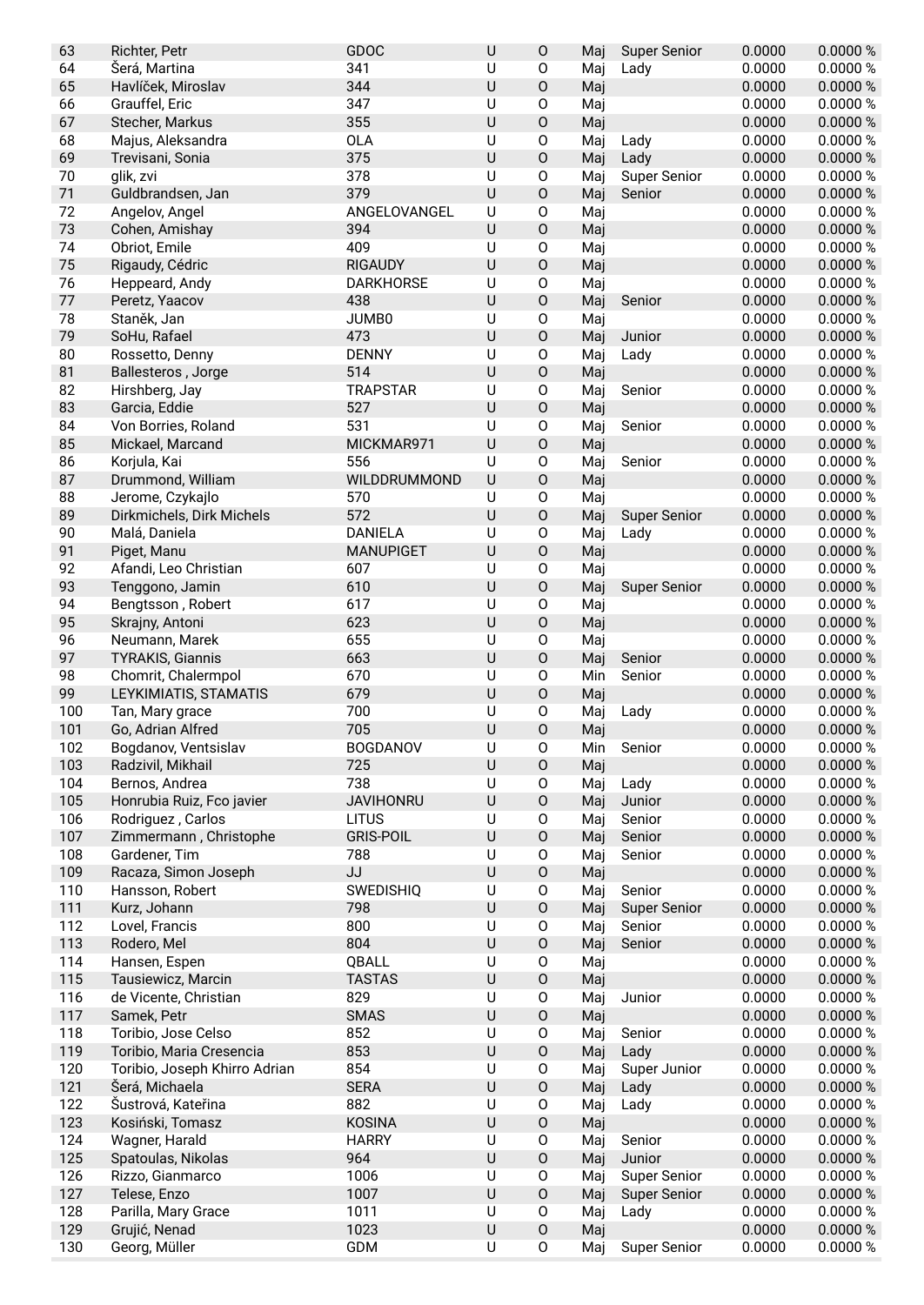| 131 | Horinek, Milos      | <b>MILOS</b> | 0 | Maj |              | 0.0000 | 0.0000 % |
|-----|---------------------|--------------|---|-----|--------------|--------|----------|
| 132 | Mele, Ettore        | 1087         | O | Mai | Super Senior | 0.0000 | 0.0000 % |
| 133 | Taddei. Roberto     | 1114         | 0 | Mai | Senior       | 0.0000 | 0.0000 % |
| 134 | Duracov, Aleksandar | 1133         | O | Mai |              | 0.0000 | 0.0000 % |
| 135 | Kojovic, Slavoljub  | 1136         | 0 | Mai | Senior       | 0.0000 | 0.0000 % |
| 136 | Peltokoski, Raine   | 453          | 0 | Mai | Senior       | 0.0000 | 0.0000 % |
| 137 | Vonasek, Frans      | 1151         | O | Mai | Junior       | 0.0000 | 0.0000 % |

|                | <b>Match Results - PCC</b>   |                  |              |            |     |                        |                  |            |
|----------------|------------------------------|------------------|--------------|------------|-----|------------------------|------------------|------------|
| <b>Place</b>   | <b>Name</b>                  | No.              | <b>Class</b> | Div        | PF  | <b>Category</b>        | <b>Match Pts</b> | Match %    |
| 1              | Bindik, Franta               | 731              | D            | PCC        | Min |                        | 2626.7691        | 100.0000 % |
| $\overline{2}$ | Sudek, Lukáš                 | <b>LUKASS</b>    | D            | <b>PCC</b> | Min |                        | 2376.2693        | 90.4636 %  |
| 3              | Egret, Sebastian             | 524              | D            | PCC        | Min |                        | 2334.7172        | 88.8817%   |
| 4              | Palka, Jan                   | <b>STRIBOG</b>   | D            | <b>PCC</b> | Min | Senior                 | 2289.6499        | 87.1660 %  |
| $\mathbf 5$    | Karlin, Marcus               | <b>KARLO</b>     | D            | <b>PCC</b> | Min |                        | 2281.3391        | 86.8496 %  |
| 6              | Foltán, Stanislav            | <b>FORESTSCA</b> | D            | PCC        | Min |                        | 2189.7460        | 83.3627 %  |
| 7              | Skof, Urban                  | <b>URBAN</b>     | D            | PCC        | Min |                        | 2187.1153        | 83.2626 %  |
| 8              | Pevek, Markus                | 1470             | D            | <b>PCC</b> | Min |                        | 2181.3769        | 83.0441 %  |
| 9              | Synek, Milos                 | <b>UFO</b>       | D            | PCC        | Min |                        | 2170.4496        | 82.6281 %  |
| 10             | Mahovne, Gaber               | 957              | D            | PCC        | Min |                        | 2098.8230        | 79.9013%   |
| 11             | Bajc, Ernest                 | 919              | D            | PCC        | Min |                        | 2038.3732        | 77.6000 %  |
| 12             | Čumová, Miroslava            | <b>LIMFORA</b>   | U            | PCC        | Min | Lady                   | 1982.1170        | 75.4584 %  |
| 13             | Rezbárik, Miroslav           | <b>KOMARSCA</b>  | D            | <b>PCC</b> | Min |                        | 1978.6524        | 75.3265%   |
| 14             | Krychl, Michael              | JJ               | D            | PCC        | Min |                        | 1969.8786        | 74.9925 %  |
| 15             | Włoczewski, Mateusz          | 913              | D            | PCC        | Min | Junior                 | 1924.7252        | 73.2735 %  |
| 16             | SEIFRIED, ANDREAS            | 421              | D            | <b>PCC</b> | Min |                        | 1872.3552        | 71.2798 %  |
| 17             | Sotet, Gabor                 | 1019             | D            | <b>PCC</b> | Min |                        | 1812.1802        | 68.9889 %  |
| 18             | Skof, Andrej                 | 941              | U            | <b>PCC</b> | Min | Senior                 | 1781.0197        | 67.8027 %  |
| 19             | Malý, Daniel                 | <b>DANIK</b>     | D            | PCC        | Min |                        | 1665.2931        | 63.3970 %  |
| 20             | Rauthmann, Ingo              | 14174            | D            | <b>PCC</b> | Min | Senior                 | 1538.6874        | 58.5772 %  |
| 21             | Kormanyos, Maria             | 1148             | D            | PCC        | Min | Lady                   | 1397.9287        | 53.2186 %  |
| 22             |                              | LOEWE            | D            | PCC        | Min |                        | 1363.5090        | 51.9082 %  |
| 23             | Benes, Markus<br>Benes, Leon | 901              | D            | PCC        |     |                        | 501.5828         | 19.0950 %  |
|                |                              |                  |              | PCC        | Min | Super Junior<br>Senior |                  |            |
| 24<br>25       | Salomons, Henk               | 6                | D            |            | Min |                        | 0.0000           | 0.0000 %   |
|                | Veldheer, Remco              | <b>REMCOV</b>    | D            | PCC        | Min |                        | 0.0000           | 0.0000 %   |
| 26             | De Ruijter, Gerrit           | 12               | D            | PCC        | Min | Senior                 | 0.0000           | 0.0000 %   |
| 27             | Szarvas, Peter               | 16               | D            | PCC        | Min |                        | 0.0000           | 0.0000 %   |
| 28             | Svensson, Björn              | <b>URSUS</b>     | D            | <b>PCC</b> | Min | Senior                 | 0.0000           | 0.0000 %   |
| 29             | Roth, Frank                  | 26               | D            | PCC        | Min | Senior                 | 0.0000           | 0.0000 %   |
| 30             | Ambrus, Oliver               | 28               | D            | PCC        | Min |                        | 0.0000           | 0.0000 %   |
| 31             | Quirijns, Cees               | COJOQ            | D            | PCC        | Min |                        | 0.0000           | 0.0000 %   |
| 32             | Blaauboer, Leon              | <b>JACKLEE</b>   | D            | <b>PCC</b> | Min | Senior                 | 0.0000           | 0.0000 %   |
| 33             | Theilinger, Martin           | 41               | D            | PCC        | Min |                        | 0.0000           | 0.0000 %   |
| 34             | Scherz, Dieter               | <b>KRATOS</b>    | D            | PCC        | Min | Senior                 | 0.0000           | 0.0000 %   |
| 35             | Guenter, Stacher             | 44               | D            | PCC        | Min |                        | 0.0000           | 0.0000 %   |
| 36             | Molin, Marcus                | 73MACKAN         | D            | PCC        | Min |                        | 0.0000           | 0.0000 %   |
| 37             | Póka, Tibor                  | 70               | D            | <b>PCC</b> | Min |                        | 0.0000           | 0.0000 %   |
| 38             | Sartori, Oscar               | 77               | D            | <b>PCC</b> | Min |                        | 0.0000           | 0.0000 %   |
| 39             | Pysarev, Oleksii             | <b>ANAA</b>      | D            | PCC        | Min |                        | 0.0000           | 0.0000 %   |
| 40             | Würzburger, Istvan           | 89               | D            | PCC        | Min | Senior                 | 0.0000           | 0.0000 %   |
| 41             | Van Westerveld, Reinier      | 95               | D            | PCC        | Min | Senior                 | 0.0000           | 0.0000 %   |
| 42             | ALVIRA, JAIME                | <b>CUCALES</b>   | D            | PCC        | Min | Senior                 | 0.0000           | 0.0000 %   |
| 43             | philippus, killy             | <b>MR CARBON</b> | D            | PCC        | Min |                        | 0.0000           | 0.0000 %   |
| 44             | Schillaci, Salvo             | 123              | D            | PCC        | Min |                        | 0.0000           | 0.0000 %   |
| 45             | Ram, Dudi                    | 127              | D            | PCC        | Min | Senior                 | 0.0000           | 0.0000 %   |
| 46             | Laukia, Jarkko               | 132              | D            | PCC        | Min | Senior                 | 0.0000           | 0.0000 %   |
| 47             | Van den Berg, Manfred        | <b>MANNIE</b>    | D            | PCC        | Min | Senior                 | 0.0000           | 0.0000 %   |
| 48             | Sinkevičius, Žydrūnas        | ZS3              | D            | PCC        | Min | Senior                 | 0.0000           | 0.0000 %   |
| 49             | Valge, Arne                  | 148              | D            | PCC        | Min |                        | 0.0000           | 0.0000 %   |
| 50             | Vasin, Vitalii               | 152              | D            | PCC        | Min |                        | 0.0000           | 0.0000 %   |
| 51             | Beijer, Patrick              | MR3GUN.NL        | D            | PCC        | Min | Senior                 | 0.0000           | 0.0000 %   |
| 52             | Matoušek, Jiří               | 161              | D            | PCC        | Min |                        | 0.0000           | 0.0000 %   |
| 53             | Dauphin, Andreas             | <b>ADAUPHIN</b>  | D            | PCC        | Min |                        | 0.0000           | 0.0000 %   |
| 54             | Van oort, Noud               | <b>NOUD</b>      | D            | PCC        | Min |                        | 0.0000           | 0.0000 %   |
| 55             | Schott, Alexander            | <b>SCOTTY</b>    | D            | PCC        | Min | Senior                 | 0.0000           | 0.0000 %   |
| 56             | Kastl, Christoph             | KASTELLO         | D            | <b>PCC</b> | Min |                        | 0.0000           | 0.0000 %   |
| 57             | Õismaa, Raul                 | LS2367           | D            | PCC        | Min |                        | 0.0000           | 0.0000 %   |
| 58             | Rudenko, Oleg                | OLEG             | D            | PCC        | Min | <b>Super Senior</b>    | 0.0000           | 0.0000 %   |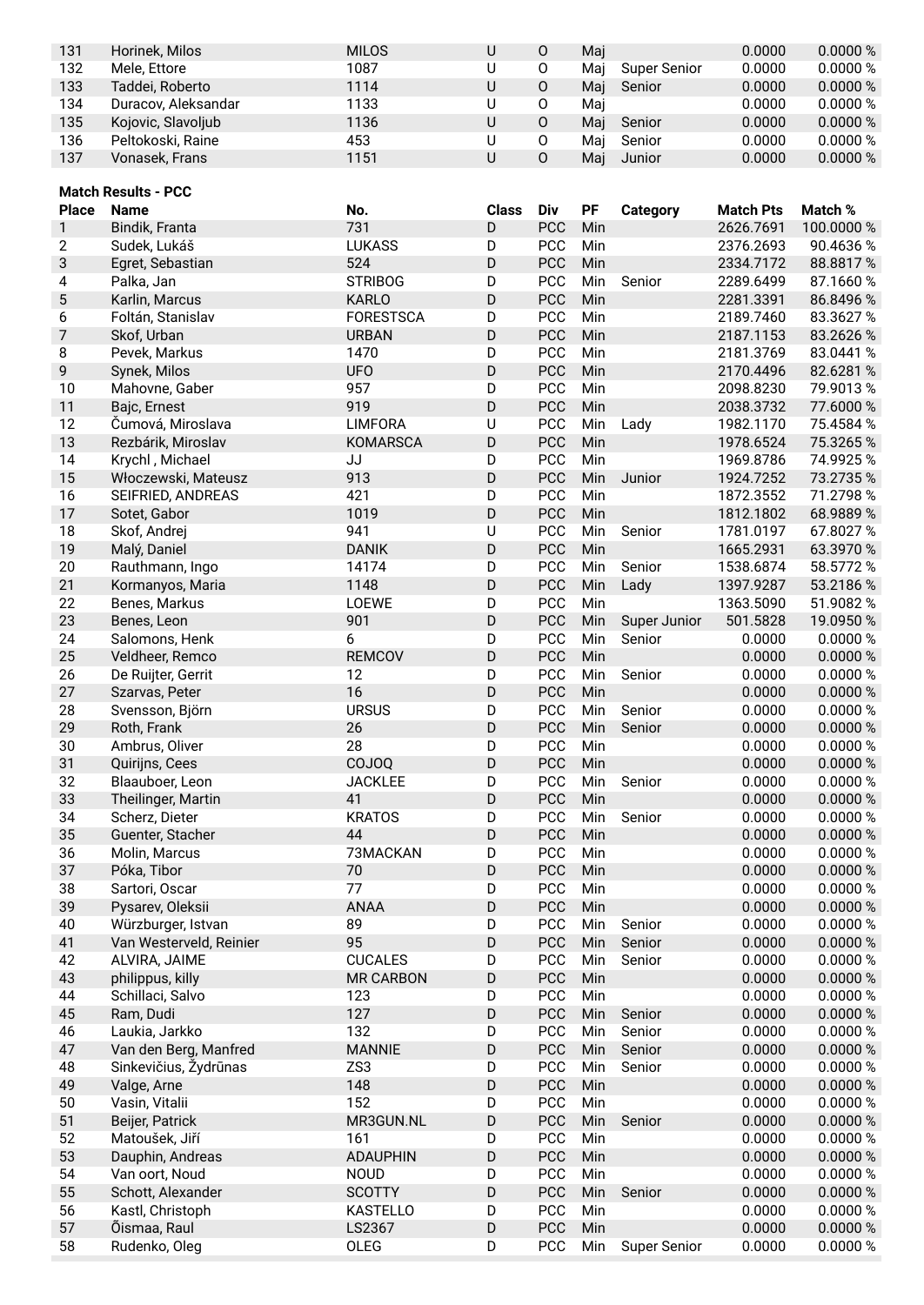| 59  | Haupt, Peter               | 190                     | D           | PCC        | Min |                     | 0.0000 | 0.0000 % |
|-----|----------------------------|-------------------------|-------------|------------|-----|---------------------|--------|----------|
| 60  | Shapovalov, Olexiy         | AE-161                  | D           | PCC        | Min |                     | 0.0000 | 0.0000 % |
| 61  | <b>DELANNOY, Thibaut</b>   | <b>LEKING</b>           | D           | PCC        | Min |                     | 0.0000 | 0.0000 % |
| 62  | Toibis, Dotan              | 214                     | D           | PCC        | Min | Senior              | 0.0000 | 0.0000 % |
| 63  | Marc, Hendrickx            | <b>HENDRICKX</b>        | D           | PCC        | Min | Senior              | 0.0000 | 0.0000 % |
| 64  | Van Laar, Marcel           | 220                     | D           | PCC        | Min | Senior              | 0.0000 | 0.0000 % |
| 65  | Nieuwenhuis, Bertil        | 224                     | D           | PCC        | Min | Senior              | 0.0000 | 0.0000 % |
| 66  | Laurel, Alex               | 225                     | D           | PCC        | Min |                     | 0.0000 | 0.0000 % |
| 67  | Gaudelius, Jeroen          | 226                     | D           | PCC        | Min |                     | 0.0000 | 0.0000 % |
| 68  | Paate, Kalev               | KOLJA494                | D           | PCC        | Min |                     | 0.0000 | 0.0000 % |
| 69  | Gromov, Andrej             |                         | $\mathsf D$ | <b>PCC</b> | Min | Senior              | 0.0000 | 0.0000 % |
| 70  | Koskimäki, Jenny           | 234                     | D           | PCC        | Min | Lady                | 0.0000 | 0.0000 % |
| 71  | Van de griek, Jan          | 237                     | $\mathsf D$ | <b>PCC</b> | Min | <b>Super Senior</b> | 0.0000 | 0.0000 % |
| 72  | Stahl, Robert              | <b>STEELBOB</b>         | D           | PCC        | Min | Senior              | 0.0000 | 0.0000 % |
| 73  | Ustenko, Roman             | <b>ROMAHAWK</b>         | D           | <b>PCC</b> | Min |                     | 0.0000 | 0.0000 % |
| 74  |                            | 280                     |             | PCC        | Min |                     | 0.0000 | 0.0000 % |
| 75  | Shved, Oleksandr           | 284                     | D<br>D      | <b>PCC</b> |     |                     |        |          |
|     | Datsenko, Oleg             |                         |             |            | Min |                     | 0.0000 | 0.0000 % |
| 76  | Lo Presti, Nicola          | <b>NIXI</b>             | D           | PCC        | Min |                     | 0.0000 | 0.0000 % |
| 77  | Alberto, Albertoni         | <b>ALBE</b>             | D           | PCC        | Min | Senior              | 0.0000 | 0.0000 % |
| 78  | Gougis, Remi               | SHAMALLOW               | D           | PCC        | Min | Senior              | 0.0000 | 0.0000 % |
| 79  | de Vries, John             | 304                     | D           | <b>PCC</b> | Min | Senior              | 0.0000 | 0.0000 % |
| 80  | Schell, Martin             | <b>MARTIN SCHELL</b>    | D           | PCC        | Min |                     | 0.0000 | 0.0000 % |
| 81  | Yan Lin, Jaime             | <b>JAIMEY</b>           | D           | <b>PCC</b> | Min | <b>Super Senior</b> | 0.0000 | 0.0000 % |
| 82  | Galliani, Alessio          | 313                     | D           | PCC        | Min | Senior              | 0.0000 | 0.0000 % |
| 83  | MORARU, ANDREI             | 314                     | $\mathsf D$ | PCC        | Min |                     | 0.0000 | 0.0000 % |
| 84  | Spring, Sebastian          | GUNSMITH87              | D           | PCC        | Min |                     | 0.0000 | 0.0000 % |
| 85  | Does, Bob                  | 336                     | D           | <b>PCC</b> | Min | Senior              | 0.0000 | 0.0000%  |
| 86  | Gerling, Mark              | 352                     | D           | PCC        | Min |                     | 0.0000 | 0.0000 % |
| 87  | Heglas, Jakub              | <b>VIKTORCISTIC</b>     | D           | <b>PCC</b> | Min | Senior              | 0.0000 | 0.0000%  |
| 88  | Skachkov, Stanislav        | <b>SSKACHKOV</b>        | D           | PCC        | Min |                     | 0.0000 | 0.0000 % |
| 89  | Blana, Michael             | <b>ALPHAMISS</b>        | $\mathsf D$ | PCC        | Min | Senior              | 0.0000 | 0.0000 % |
| 90  | Ladisich, Robert           | <b>TRIGGERFINGER</b>    | D           | PCC        | Min | Senior              | 0.0000 | 0.0000 % |
| 91  | Bottini, Eric              | 380                     | D           | <b>PCC</b> | Min |                     | 0.0000 | 0.0000%  |
| 92  | Zahurnyi, Ihor             | 396                     | D           | PCC        | Min | Senior              | 0.0000 | 0.0000 % |
| 93  | Frey, Heiko                | <b>HFREY</b>            | D           | <b>PCC</b> | Min |                     | 0.0000 | 0.0000 % |
| 94  | Tokmakov, Youriy           | <b>BPSA 4363 20 SGA</b> | D           | PCC        | Min | Senior              | 0.0000 | 0.0000 % |
| 95  | spierenburg, thomas        | 423                     | D           | <b>PCC</b> | Min | Senior              | 0.0000 | 0.0000 % |
| 96  | Solas, Aurora              | 432                     | D           | PCC        | Min | Lady                | 0.0000 | 0.0000 % |
| 97  | Pysanchyn, Mykola          | 433                     | D           | <b>PCC</b> | Min |                     | 0.0000 | 0.0000 % |
| 98  | Christian, Wilda           | <b>CHRISTIAN</b>        | D           | PCC        | Min | Senior              | 0.0000 | 0.0000 % |
| 99  | Korecký, Jan               | <b>CMK</b>              | $\mathsf D$ | <b>PCC</b> | Min |                     | 0.0000 | 0.0000 % |
| 100 | Braun, Alexander           | 439                     | D           | PCC        | Min |                     | 0.0000 | 0.0000 % |
| 101 | Terki, Seb                 | 452                     | $\mathsf D$ | PCC        | Min |                     | 0.0000 | 0.0000 % |
| 102 | Bures, Vitezslav           | <b>WIKING</b>           | D           | PCC        | Min |                     | 0.0000 | 0.0000 % |
| 103 | Waldschütz, Wolfgang       | <b>GHOSTRIDER</b>       | D           | <b>PCC</b> | Min | Senior              | 0.0000 | 0.0000 % |
| 104 | Coroban, lurie             | 476                     | D           | PCC        | Min | Senior              | 0.0000 | 0.0000 % |
| 105 |                            | <b>ALEKST</b>           | $\mathsf D$ | <b>PCC</b> | Min |                     | 0.0000 | 0.0000 % |
|     | Tarasenko, Aleksandr       |                         |             |            |     | Senior              |        |          |
| 106 | Miles, Steve               | A110510                 | D           | PCC        | Min |                     | 0.0000 | 0.0000 % |
| 107 | Kozlovsky, Igor            | 488                     | $\mathsf D$ | PCC        | Min |                     | 0.0000 | 0.0000 % |
| 108 | Kisters, Robertus          | 510                     | D           | PCC        | Min | <b>Super Senior</b> | 0.0000 | 0.0000 % |
| 109 | Barbaresi, Mauro           | 517                     | $\mathsf D$ | PCC        | Min | Senior              | 0.0000 | 0.0000 % |
| 110 | Schirra, Martin            | 540                     | D           | PCC        | Min |                     | 0.0000 | 0.0000 % |
| 111 | Yakovenko, Viacheslav      | 545                     | $\mathsf D$ | PCC        | Min |                     | 0.0000 | 0.0000 % |
| 112 | Tomaščin, Andrej           | 547                     | D           | PCC        | Min |                     | 0.0000 | 0.0000 % |
| 113 | Meleš, Radovan             | 549                     | $\mathsf D$ | PCC        | Min |                     | 0.0000 | 0.0000 % |
| 114 | Gelard, Perrine            | 560                     | D           | PCC        | Min | Lady                | 0.0000 | 0.0000 % |
| 115 | Alex, Alard                | 562                     | D           | <b>PCC</b> | Min |                     | 0.0000 | 0.0000%  |
| 116 | Anderson, Andreas          | <b>ANDREAS</b>          | D           | PCC        | Min |                     | 0.0000 | 0.0000 % |
| 117 | Nilsson, Daniel            | 578                     | $\mathsf D$ | <b>PCC</b> | Min |                     | 0.0000 | 0.0000 % |
| 118 | Szyszka, Amadeusz          | ŻELAZNY                 | D           | PCC        | Min |                     | 0.0000 | 0.0000 % |
| 119 | Klose, Jens                | <b>ENIGMA</b>           | $\mathsf D$ | PCC        | Min |                     | 0.0000 | 0.0000 % |
| 120 | Gutierrez PCC, Christopher | <b>CHRIS</b>            | D           | PCC        | Min |                     | 0.0000 | 0.0000 % |
| 121 | Marangi, Luca              | 624                     | $\mathsf D$ | PCC        | Min | Senior              | 0.0000 | 0.0000 % |
| 122 | Maiberg, Dagnis            | 629                     | D           | PCC        | Min |                     | 0.0000 | 0.0000 % |
| 123 | Ladisich, Sonja            | NOBODYCAT               | $\mathsf D$ | PCC        | Min | Lady                | 0.0000 | 0.0000 % |
| 124 | Jiracek, Michael           | 669                     | D           | PCC        | Min |                     | 0.0000 | 0.0000 % |
| 125 | Ženčár, Pavol              | <b>PALO</b>             | D           | PCC        | Min |                     | 0.0000 | 0.0000 % |
| 126 | Becker, Karsten            | BEK57                   | D           | PCC        | Min | <b>Super Senior</b> | 0.0000 | 0.0000 % |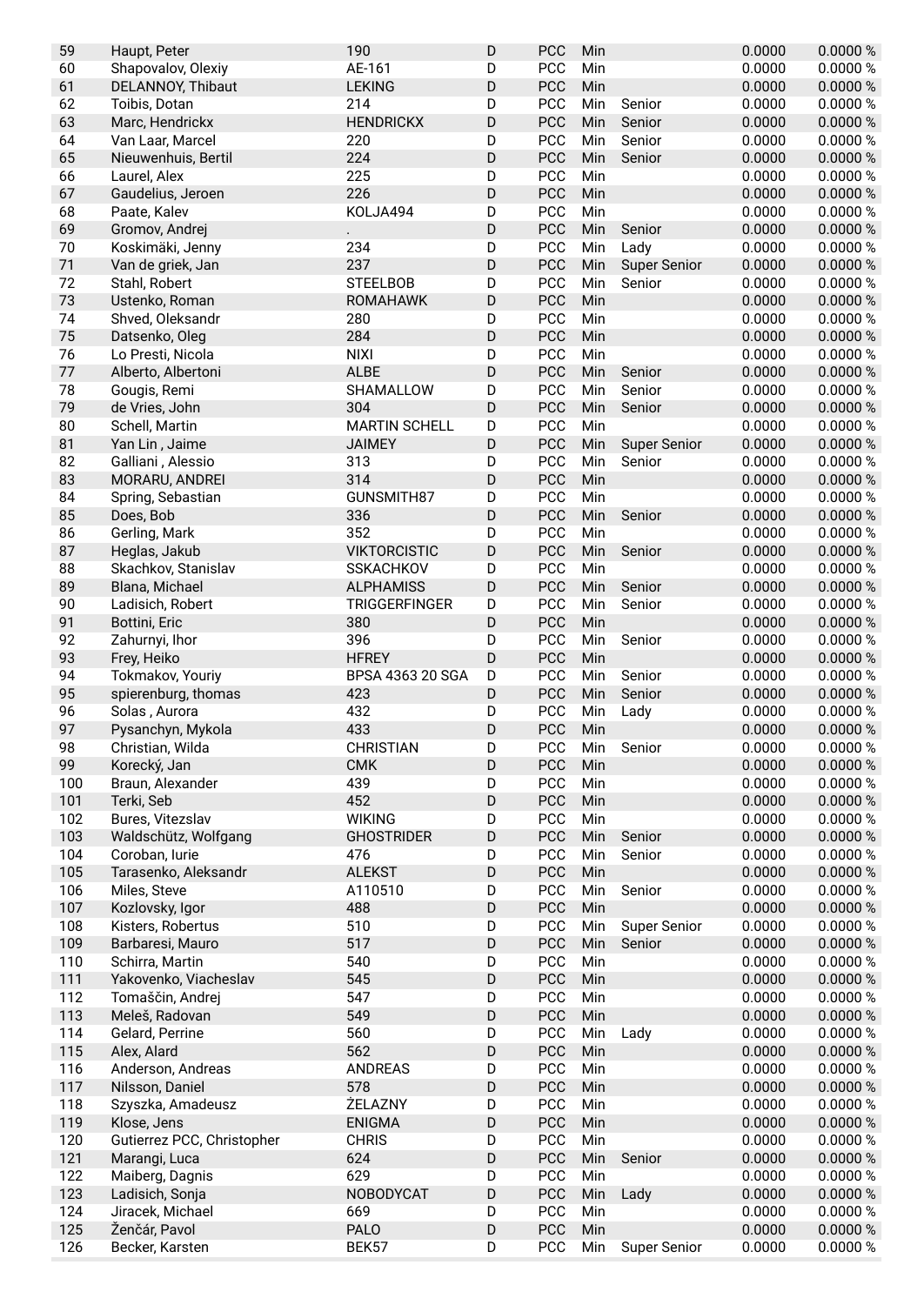| 127          | Bryga, Viktor                     | 704                 | D            | PCC        | Min        |                     | 0.0000           | 0.0000 %   |
|--------------|-----------------------------------|---------------------|--------------|------------|------------|---------------------|------------------|------------|
| 128          | Rivilla III, Eduardo Angelo       | <b>JED</b>          | D            | <b>PCC</b> | Min        | Junior              | 0.0000           | 0.0000 %   |
| 129          | Gulli, Miriam                     | 713                 | D            | <b>PCC</b> | Min        | Lady                | 0.0000           | 0.0000 %   |
| 130          | Brocanelli, Paolo                 | 729                 | D            | PCC        | Min        | Senior              | 0.0000           | 0.0000 %   |
| 131          | Dupač, Stanislav                  | <b>STANDA</b>       | D            | PCC        | Min        | Senior              | 0.0000           | 0.0000 %   |
| 132          | Balagtas, Benedict joseph         | 736                 | D            | PCC        | Min        |                     | 0.0000           | 0.0000%    |
| 133          | Salvador, Perlita                 | LETT                | D            | PCC        | Min        | Lady                | 0.0000           | 0.0000 %   |
| 134          | Salvador, Juan Carlos Daniel      | <b>IKE SALVADOR</b> | D            | <b>PCC</b> | Min        | Senior              | 0.0000           | 0.0000 %   |
| 135          | Corazzini, Massimo                | <b>MAXVET</b>       | D            | PCC        | Min        | <b>Super Senior</b> | 0.0000           | 0.0000 %   |
| 136          | Slavík, Daniel                    | <b>DANNY</b>        | D            | PCC        | Min        |                     | 0.0000           | 0.0000 %   |
| 137          | Bulko, Peter                      | 762                 | D            | <b>PCC</b> | Min        |                     | 0.0000           | 0.0000 %   |
| 138          | Dimitrov, Dimitar                 | <b>DDIMITROV</b>    | D            | <b>PCC</b> | Min        | <b>Super Senior</b> | 0.0000           | 0.0000 %   |
| 139          | Hvozdz, Piotr                     | GWOZDZ              | D            | PCC        | Min        |                     | 0.0000           | 0.0000 %   |
| 140          | Šustr, Miloš                      | <b>URVANEJ</b>      | D            | PCC        | Min        | <b>Super Senior</b> | 0.0000           | 0.0000 %   |
| 141          | Manzano, Roldan                   | JIPPY TACTICOOL     | D            | PCC        | Min        | Senior              | 0.0000           | 0.0000 %   |
| 142          | Némethné Kovács, Veronika         | 840                 | D            | <b>PCC</b> | Min        | Lady                | 0.0000           | 0.0000 %   |
| 143          |                                   | 843                 | D            | PCC        |            |                     |                  |            |
|              | Wimpfheimer, Serge                |                     |              |            | Min        | <b>Super Senior</b> | 0.0000           | 0.0000%    |
| 144          | Djordjevic, Aleksandar            | 844                 | D            | <b>PCC</b> | Min        |                     | 0.0000           | 0.0000 %   |
| 145          | LATASTE, BERTRAND                 | 859                 | D            | <b>PCC</b> | Min        |                     | 0.0000           | 0.0000 %   |
| 146          | VARYZE, CORALINE                  | 860                 | D            | <b>PCC</b> | Min        | Lady                | 0.0000           | 0.0000 %   |
| 147          | Vinduška, Václav                  | <b>VIKLAN</b>       | D            | <b>PCC</b> | Min        |                     | 0.0000           | 0.0000 %   |
| 148          | Linde, Sandro                     | 891                 | D            | <b>PCC</b> | Min        | Senior              | 0.0000           | 0.0000 %   |
| 149          | Cioplea, Radu                     | <b>DRACU</b>        | D            | PCC        | Min        |                     | 0.0000           | 0.0000 %   |
| 150          | Schröfl, Alexander                | 911                 | D            | <b>PCC</b> | Min        |                     | 0.0000           | 0.0000 %   |
| 151          | Padovan, David                    | <b>DAVINCI</b>      | D            | <b>PCC</b> | Min        | Senior              | 0.0000           | 0.0000 %   |
| 152          | Kusik, Igor                       | <b>KIISHI</b>       | D            | PCC        | Min        |                     | 0.0000           | 0.0000 %   |
| 153          | Arota, Manolito                   | <b>NOLI</b>         | D            | <b>PCC</b> | Min        | Senior              | 0.0000           | 0.0000 %   |
| 154          | Vereš, Robert                     | <b>TREBOR</b>       | D            | <b>PCC</b> | Min        | Senior              | 0.0000           | 0.0000 %   |
| 155          | Catalan, Alfredo Jr.              | 962                 | D            | PCC        | Min        |                     | 0.0000           | 0.0000 %   |
| 156          | destrebecq, marian                | 968                 | D            | PCC        | Min        | Senior              | 0.0000           | 0.0000 %   |
| 157          | Palines, Doroteo                  | 979                 | D            | PCC        | Min        | Senior              | 0.0000           | 0.0000%    |
| 158          | Javines, Teddy                    | 980                 | D            | PCC        | Min        |                     | 0.0000           | 0.0000 %   |
| 159          | <b>BOLISAY, ANTHONY</b>           | 985                 | D            | <b>PCC</b> | Min        |                     | 0.0000           | 0.0000 %   |
| 160          | ORDUNA, KARLO MARCO               | DOC KMO             | D            | <b>PCC</b> | Min        |                     | 0.0000           | 0.0000%    |
| 161          | See, Erwin Bryan                  | <b>ERWIN</b>        | D            | <b>PCC</b> | Min        | Senior              | 0.0000           | 0.0000 %   |
| 162          | Messulam, Daniel                  | 1003                | D            | <b>PCC</b> | Min        |                     | 0.0000           | 0.0000 %   |
| 163          | Valbuena, Marlon                  | 1005                | D            | <b>PCC</b> | Min        |                     | 0.0000           | 0.0000 %   |
| 164          | Georgiev, Todor                   | 1021                | D            | <b>PCC</b> | Min        |                     | 0.0000           | 0.0000 %   |
| 165          | Gal, Didier                       | 1026                | D            | <b>PCC</b> | Min        | Senior              | 0.0000           | 0.0000 %   |
| 166          | SILVERA, EMMANUEL                 | 1030                | D            | PCC        | Min        | Senior              | 0.0000           | 0.0000 %   |
| 167          | Gilles, Renoux                    | <b>APOLLO</b>       | D            | PCC        | Min        | <b>Super Senior</b> | 0.0000           | 0.0000 %   |
| 168          | Muriel, Marty-Renoux              | <b>MUMU</b>         | D            | <b>PCC</b> | Min        | Lady                | 0.0000           | 0.0000 %   |
| 169          | Lomeiko, Aleksandr                | 1036                | D            | PCC        | Min        |                     | 0.0000           | 0.0000 %   |
| 170          | Stativka, Aleksei                 | 1045                | D            | PCC        | Min        | Super Junior        | 0.0000           | 0.0000 %   |
| 171          | Stativka, Dasha                   | 1046                | D            | PCC        | Min        | Super Junior        | 0.0000           | 0.0000 %   |
| 172          | Veldheer 2, Remco 2               | 1050                | D            | PCC        |            |                     | 0.0000           | 0.0000 %   |
|              |                                   | 1064                | D            | PCC        | Min<br>Min |                     | 0.0000           |            |
| 173          | amanovic, jovan                   |                     |              |            |            |                     |                  | 0.0000 %   |
| 174          | Nadjbabi, Igor                    | 1065                | D            | <b>PCC</b> | Min        |                     | 0.0000           | 0.0000 %   |
| 175          | Viira, Kaarel                     | <b>KAAREL</b>       | D            | PCC        | Min        |                     | 0.0000           | 0.0000 %   |
| 176          | Vujić, Milan                      | LOVAC               | D            | PCC        | Min        |                     | 0.0000           | 0.0000 %   |
| 177          | Španihelová, Tereza               | <b>MISSWICK</b>     | D            | PCC        | Min        | Lady                | 0.0000           | 0.0000 %   |
| 178          | Baris, Peter                      | 1071                | D            | PCC        | Min        |                     | 0.0000           | 0.0000 %   |
| 179          | Pencheva, Kremena                 | 1079                | D            | PCC        | Min        | Lady                | 0.0000           | 0.0000 %   |
| 180          | KRNJATIĆ, DANIJEL                 | <b>KUNJO</b>        | D            | <b>PCC</b> | Min        |                     | 0.0000           | 0.0000 %   |
| 181          | Hajnšek, Kristian                 | 1104                | D            | PCC        | Min        |                     | 0.0000           | 0.0000 %   |
| 182          | Pineda Ramirez, Alejandro         | 1115                | D            | PCC        | Min        | Senior              | 0.0000           | 0.0000 %   |
| 183          | Kiss, Gabor                       | <b>KISSGABI</b>     | D            | PCC        | Min        |                     | 0.0000           | 0.0000 %   |
| 184          | Marchal, Florian                  | <b>SHERIFMF</b>     | D            | PCC        | Min        | Senior              | 0.0000           | 0.0000 %   |
| 185          | Fiala, Radim                      | RADIM78             | D            | PCC        | Min        |                     | 0.0000           | 0.0000 %   |
| 186          | Fedor, Marian                     | 1149                | D            | PCC        | Min        |                     | 0.0000           | 0.0000 %   |
| 187          | Zolnay, Pavol                     | <b>TEMERAF</b>      | D            | PCC        | Min        |                     | 0.0000           | 0.0000 %   |
| 188          | Zolnay, Anna                      | <b>CUKRIK</b>       | D            | <b>PCC</b> | Min        | Lady                | 0.0000           | 0.0000 %   |
| 189          | McElhanney, Craig                 |                     | D            | PCC        | Min        | Senior              | 0.0000           | 0.0000 %   |
|              |                                   |                     |              |            |            |                     |                  |            |
|              | <b>Match Results - Production</b> |                     |              |            |            |                     |                  |            |
| <b>Place</b> | <b>Name</b>                       | No.                 | <b>Class</b> | Div        | PF         | Category            | <b>Match Pts</b> | Match %    |
| 1            | Fleischer, Alexander              | 90                  | U            | Ρ          | Min        |                     | 2490.9306        | 100.0000 % |
| $\mathbf{2}$ | Tichý, Lukáš                      | <b>JUSTTER</b>      | U            | P          | Min        | Junior              | 2374.4598        | 95.3242 %  |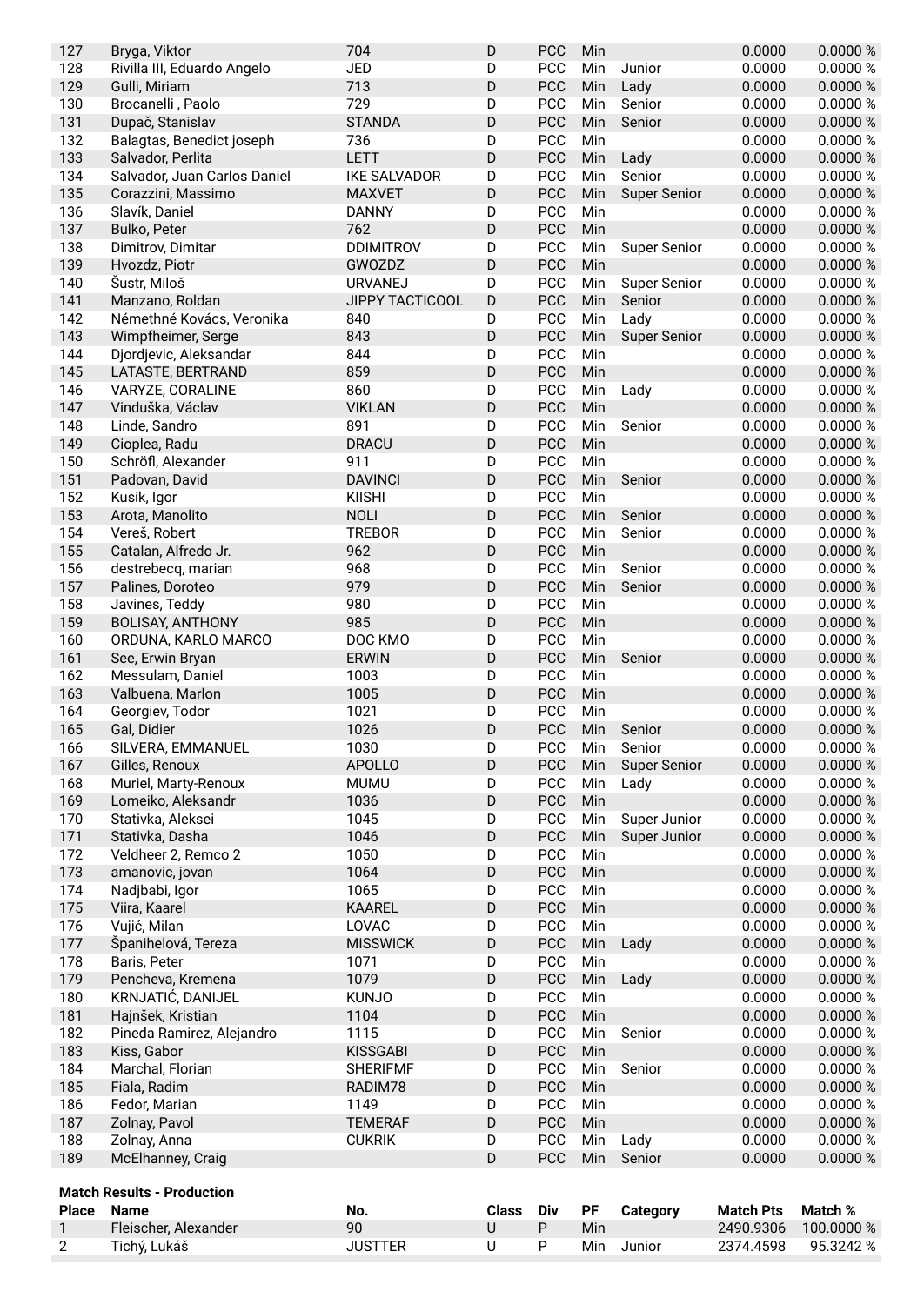| 3        | Handl, Reinhard                | JUMBO67              | $\sf U$      | P         | Min        | Senior              | 2372.9328 | 95.2629 %            |
|----------|--------------------------------|----------------------|--------------|-----------|------------|---------------------|-----------|----------------------|
| 4        | Brož, Jakub                    | 808                  | U            | P         | Min        | Junior              | 2301.2886 | 92.3867%             |
| 5        | Stefano, lacomini              | <b>BUDSPENCER</b>    | U            | P         | Min        | Senior              | 2242.0301 | 90.0077%             |
| 6        | Sieczka, Adam                  | <b>ADAŚ</b>          | U            | Ρ         | Min        | Junior              | 2204.4708 | 88.4999 %            |
| 7        | HOLLANDER HACOHEN, ROY         | LUCY3                | $\cup$       | P         | Min        |                     | 2193.9226 | 88.0764 %            |
| 8        | Legat, Nikolaj                 | 924                  | U            | P         | Min        | Senior              | 2183.6111 | 87.6625%             |
| 9        | Hindermann, Steffen            | 153                  | U            | P         | Min        |                     | 2059.5016 | 82.6800 %            |
| 10       | Sieczka, Karol                 | <b>LOLEK</b>         | U            | Ρ         | Min        | Junior              | 1993.4910 | 80.0300 %            |
| 11       | Ovijač, Branko                 | <b>BO</b>            | U            | P         | Min        | Senior              | 1978.1536 | 79.4142 %            |
| 12       | Lambeir, Cédric                | 319                  | U            | P         | Min        |                     | 1977.7315 | 79.3973 %            |
| 13       | Braun, Jürgen                  | 138                  | $\cup$       | P         | Min        | Senior              | 1968.4422 | 79.0244 %            |
| 14       | Glezgo, Tomáš                  | 1116                 | U            | P         | Min        | Senior              | 1946.8608 | 78.1580 %            |
| 15       | Gahír_Jr, Marek                | 1154                 | U            | P         | Min        |                     | 1881.4007 | 75.5300 %            |
| 16       | Beáta Zsanett, Horváth         | <b>BEACZ</b>         | U            | P         | Min        | Lady                | 1817.2759 | 72.9557 %            |
| 17       | Možina, Aleksander             | <b>ALEX420</b>       | U            | P         | Min        |                     | 1810.2405 | 72.6733 %            |
| 18       |                                | <b>JKS</b>           | U            | P         | Min        |                     | 1779.7255 | 71.4482 %            |
| 19       | Ketelaers, Johan               |                      | U            |           |            |                     |           |                      |
|          | Jeremie, Duro                  | <b>JEREMAUVE</b>     |              | P         | Min        | Senior              | 1768.5843 | 71.0009%             |
| 20       | Drambulco, Alex                | 984                  | U            | P         | Min        |                     | 1750.8807 | 70.2902 %            |
| 21       | Stepanova, Martina             | 1159                 | $\cup$       | P         | Min        | Lady                | 1647.4120 | 66.1364 %            |
| 22       | HOLLANDER HACOHEN, RIVKA       | LUCY2                | U            | Ρ         | Min        | Lady                | 1628.7939 | 65.3890 %            |
| 23       | Świątek, Jan                   | <b>GIOVANNI</b>      | U            | P         | Min        | Junior              | 1618.0614 | 64.9581 %            |
| 24       | Konttinen, Timo                | FXSTS03              | U            | P         | Min        | <b>Super Senior</b> | 1607.0711 | 64.5169 %            |
| 25       | Napolitano, Claudio            | <b>GRAPPER</b>       | $\cup$       | P         | Min        | Senior              | 1600.3148 | 64.2457 %            |
| 26       | Grygar, Zdenek                 | 1158                 | $\cup$       | P         | Min        |                     | 1566.1312 | 62.8733 %            |
| 27       | Duda, Mariusz                  | MARIO66              | $\cup$       | P         | Min        | Senior              | 1537.8064 | 61.7362 %            |
| 28       | Harshalom Fridberg, Aron       | 1074                 | $\cup$       | P         | Min        |                     | 1519.8108 | 61.0138%             |
| 29       | Moser, Viola                   | 223                  | U            | P         | Min        | Lady                | 1502.2886 | 60.3103%             |
| 30       | Turkova, Eva                   | <b>EVIK</b>          | U            | P         | Min        | Lady                | 1448.5022 | 58.1510 %            |
| 31       | Miklan, Martin                 | <b>TRIPLEMIKE</b>    | $\cup$       | P         | Min        |                     | 1436.5917 | 57.6729 %            |
| 32       | Zingaretti, Simone             | 825                  | U            | P         | Min        |                     | 1431.0971 | 57.4523 %            |
| 33       | Vielhaber, Günther             | <b>VIELHABER</b>     | $\cup$       | P         | Min        | <b>Super Senior</b> | 1415.8265 | 56.8393 %            |
| 34       | Lane, Rudi                     | 55                   | U            | Ρ         | Min        |                     | 1404.7992 | 56.3966 %            |
| 35       | Riedel, Dr. Ronald             | 947                  | U            | P         | Min        | <b>Super Senior</b> | 1261.4883 | 50.6433 %            |
| 36       | Pokatilov, Alexander           | 906                  | U            | P         | Min        | <b>Super Senior</b> | 1000.7520 | 40.1758 %            |
| 37       | Magáth, Erik                   | 1119                 | U            | P         | Min        |                     | 651.0359  | 26.1363%             |
| 38       | Laburda, Jiří                  | <b>JIRKAL</b>        | $\cup$       | P         | Min        | Senior              | 534.8022  | 21.4700 %            |
| 39       | Leonardelli, Laura             | $\, 8$               | $\sf U$      | P         | Min        | Lady                | 0.0000    | 0.0000 %             |
| 40       | Kunz, Martin                   | 13                   | U            | P         | Min        |                     | 0.0000    | 0.0000 %             |
| 41       | Daus, Olga                     | 14                   | U            | P         | Min        | Lady                | 0.0000    | 0.0000 %             |
| 42       | Wauben, Cheyenne               | 30                   | U            | ${\sf P}$ | Min        | Lady                | 0.0000    | 0.0000 %             |
| 43       | Hylander, Glen                 | <b>GHYLANDER</b>     | $\sf U$      | P         | Min        |                     | 0.0000    | 0.0000 %             |
| 44       | Lane, Mason                    | 52                   | U            | Ρ         | Min        |                     | 0.0000    | 0.0000 %             |
| 45       | Reed, Casey                    | 53                   | $\cup$       | P         | Min        |                     | 0.0000    | 0.0000 %             |
| 46       | Phegan, Paul                   | 57                   | U            | P         | Min        |                     | 0.0000    | 0.0000 %             |
|          |                                | 58                   | $\sf U$      |           |            | Junior              |           |                      |
| 47       | Phegan, James                  |                      |              | P         | Min        |                     | 0.0000    | 0.0000 %             |
| 48       | Giacomini, Cristian            | <b>GIAKSHOT</b>      | U            | Ρ         | Min        |                     | 0.0000    | 0.0000 %             |
| 49       | Masserdotti, Manuel            | <b>MANU</b>          | $\sf U$      | P         | Min        |                     | 0.0000    | 0.0000 %             |
| 50       | Mauro, Tisi Mauro              | <b>TISI</b>          | $\cup$       | Ρ         | Min        |                     | 0.0000    | 0.0000 %             |
| 51       | Jedlicka, Jakub                | 68                   | $\sf U$      | P         | Min        | Junior              | 0.0000    | 0.0000 %             |
| 52       | Vercammen, Peter               | 71                   | U            | Ρ         | Min        |                     | 0.0000    | 0.0000 %             |
| 53       | Parhammar, William             | <b>THELAW</b>        | $\sf U$      | P         | Min        | Junior              | 0.0000    | 0.0000 %             |
| 54       | Ruggiero, Nicolas              | <b>NIKKO</b>         | U            | P         | Min        |                     | 0.0000    | 0.0000 %             |
| 55       | Trubiani, Roberto              | <b>TRUBIANI</b>      | $\cup$       | P         | Min        | Senior              | 0.0000    | 0.0000 %             |
| 56       | Ramos, Miguel                  | <b>RAMBOS</b>        | U            | Ρ         | Min        |                     | 0.0000    | 0.0000 %             |
| 57       | Shine, Ayram                   | 85                   | $\cup$       | P         | Min        | Lady                | 0.0000    | 0.0000 %             |
| 58       | Sebastien, Armendariz          | 87                   | U            | Ρ         | Min        |                     | 0.0000    | 0.0000 %             |
| 59       | Dury, Stéphane                 | <b>STEF</b>          | $\sf U$      | P         | Min        |                     | 0.0000    | 0.0000 %             |
| 60       | Stenslie, Frede                | <b>REMRAND</b>       | U            | P         | Min        |                     | 0.0000    | 0.0000 %             |
| 61       | Celander, Per                  | PERCEL71             | $\sf U$      | P         | Min        |                     | 0.0000    | 0.0000 %             |
| 62       | Chen, Shang-Tun                | <b>CHENNY</b>        | $\sf U$      | P         | Min        |                     | 0.0000    | 0.0000 %             |
| 63       | Nunold, Carsten                | 118                  | $\sf U$      | P         | Min        |                     | 0.0000    | 0.0000 %             |
| 64       | Bernhardt, Dieter              | 120                  | $\sf U$      | Ρ         | Min        | Senior              | 0.0000    | 0.0000 %             |
| 65       | GRECO, Damien                  | DAMINOU              | $\sf U$      | P         | Min        |                     | 0.0000    | 0.0000 %             |
| 66       |                                |                      |              | P         | Min        | Lady                | 0.0000    | 0.0000 %             |
|          |                                |                      | U            |           |            |                     |           |                      |
|          | Cyrielle, Vivo                 | PEPETTE              | $\cup$       |           |            |                     | 0.0000    |                      |
| 67       | Gren, Patrik                   | <b>BADBOY</b>        |              | P         | Min        | Senior              | 0.0000    | 0.0000 %             |
| 68<br>69 | Myrvang, Folke<br>Kohout, Mark | <b>FOLKEM</b><br>150 | U<br>$\sf U$ | P<br>P    | Min<br>Min | Senior              | 0.0000    | 0.0000 %<br>0.0000 % |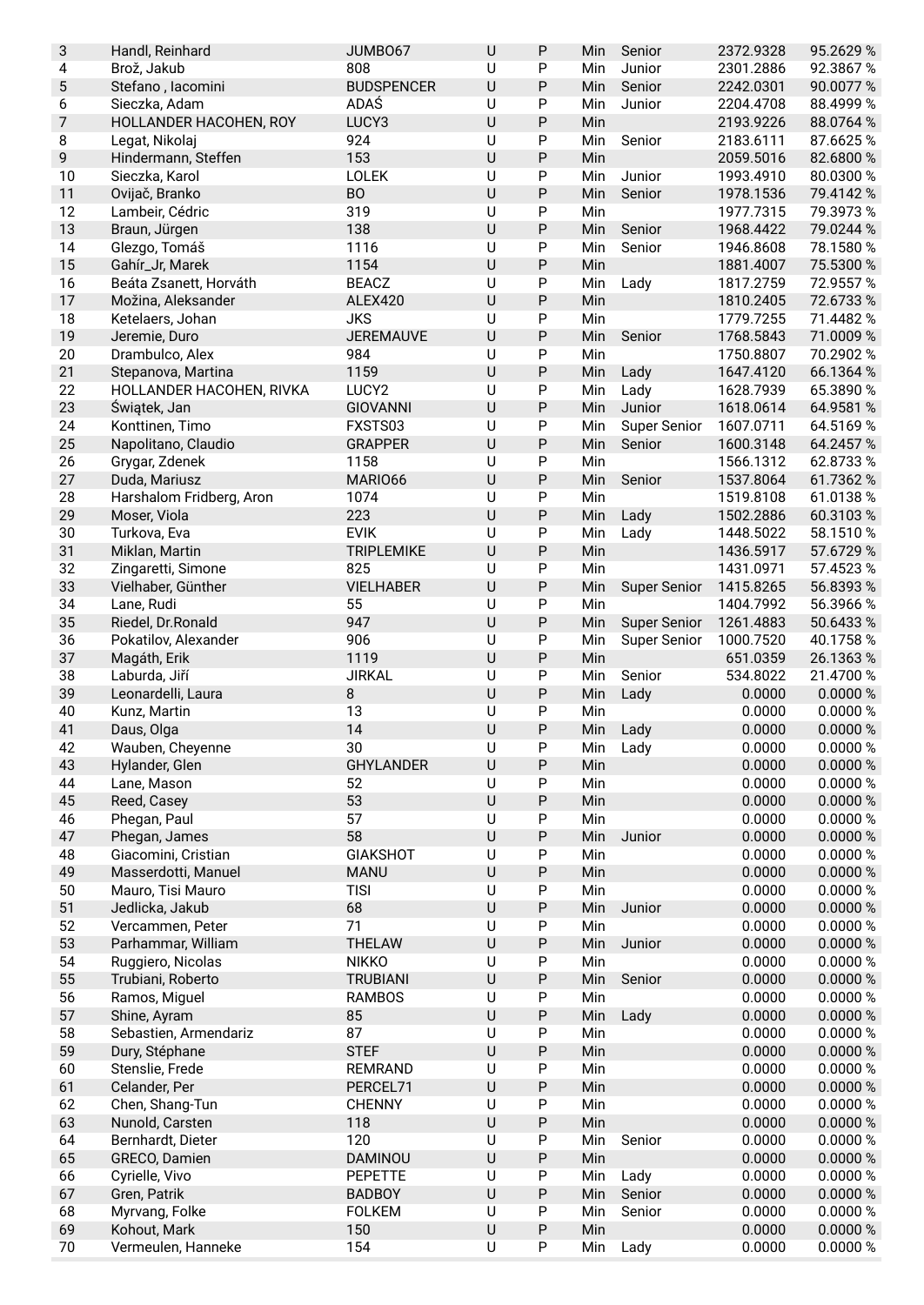| 71  | Bastien, Vergobbi               | 164                | $\sf U$        | P         | Min |                     | 0.0000 | 0.0000%  |
|-----|---------------------------------|--------------------|----------------|-----------|-----|---------------------|--------|----------|
| 72  | Philippe, Meley                 | 165                | U              | P         | Min |                     | 0.0000 | 0.0000%  |
| 73  | Di Schiena, Mario               | 176                | $\cup$         | P         | Min |                     | 0.0000 | 0.0000%  |
| 74  | Romitelli, German               | <b>PELADO</b>      | U              | P         | Min |                     | 0.0000 | 0.0000%  |
| 75  | Al-Zaid, Faisal                 | FZQ8               | $\cup$         | P         | Min |                     | 0.0000 | 0.0000 % |
| 76  | Lind, Gabriel                   | GABBE              | U              | P         | Min |                     | 0.0000 | 0.0000%  |
| 77  | Andersson, Jim                  | 199                | U              | P         | Min |                     | 0.0000 | 0.0000 % |
| 78  | DEOM, Jean-Jacques              | 201                | U              | P         | Min | Senior              | 0.0000 | 0.0000 % |
| 79  | Denoyelles, Marie-Claude        | 202                | $\cup$         | P         | Min | Lady                | 0.0000 | 0.0000 % |
| 80  | Tonucci, Laura                  | 203                | $\cup$         | P         | Min | Lady                | 0.0000 | 0.0000%  |
| 81  | Cumming, David                  | <b>DAVECUMMING</b> | $\sf U$        | P         | Min | Senior              | 0.0000 | 0.0000 % |
| 82  | Keuppens, Dieter                | THEGIANT           | U              | P         | Min |                     | 0.0000 | 0.0000 % |
| 83  | GRECO, Jessica                  | <b>JESSOU</b>      | $\cup$         | P         | Min | Lady                | 0.0000 | 0.0000 % |
| 84  | Romero Moreno, Yeray            | YERAY ROMERO       | U              | P         | Min |                     | 0.0000 | 0.0000%  |
| 85  | WANG, LUHONG                    | 240                | $\cup$         | P         | Min | Senior              | 0.0000 | 0.0000%  |
| 86  | Di Prospero, Lucrezia           | <b>LUX</b>         | U              | P         | Min | Lady                | 0.0000 | 0.0000%  |
| 87  | Oginski, Piotr                  | OGI                | U              | P         | Min |                     | 0.0000 | 0.0000 % |
| 88  | pei, huan                       | 245                | U              | P         | Min |                     | 0.0000 | 0.0000%  |
| 89  | Smyth, Paul                     | <b>WOLFIE</b>      | $\sf U$        | P         | Min | <b>Super Senior</b> | 0.0000 | 0.0000 % |
| 90  | Stuchlík, Roman                 | <b>ROMANS</b>      | U              | P         | Min |                     | 0.0000 | 0.0000 % |
| 91  | Perullo, angelo                 | 257                | U              | P         | Min | <b>Super Senior</b> | 0.0000 | 0.0000 % |
| 92  | Hansen, Per                     | <b>PERBH</b>       | $\sf U$        | P         | Min |                     | 0.0000 | 0.0000 % |
| 93  | Varani, Lorenzo                 | -LOLLO-            | $\sf U$        | P         | Min |                     | 0.0000 | 0.0000 % |
| 94  | Alhamidan, Abdulrahman          | <b>ABDUL</b>       | $\overline{U}$ | P         | Min |                     | 0.0000 | 0.0000 % |
| 95  | Jose Manuel, Moreiras Rajo      | <b>JOSMA</b>       | $\sf U$        | P         | Min | <b>Super Senior</b> | 0.0000 | 0.0000 % |
| 96  | Alsadoon, Mohamad               | 285                | U              | P         | Min | Senior              | 0.0000 | 0.0000 % |
| 97  | Dolezal, Philipp                | PHILRANGE          | U              | P         | Min |                     | 0.0000 | 0.0000%  |
| 98  | Bedrossian, Marc                | <b>MARC</b>        | U              | P         | Min |                     | 0.0000 | 0.0000%  |
| 99  | de Baas, Marcel                 | 293                | $\cup$         | P         | Min | Senior              | 0.0000 | 0.0000 % |
| 100 | Čipkus, Žilvinas                | <b>LIETUS</b>      | U              | P         | Min | Senior              | 0.0000 | 0.0000%  |
| 101 | Smits, Martijn                  | <b>MARTIN</b>      | $\sf U$        | P         | Min |                     | 0.0000 | 0.0000 % |
| 102 | Sour, Jimmy                     | 327                | U              | P         | Min |                     | 0.0000 | 0.0000 % |
| 103 | Benescu, Mihaela Ruxandra       | 329                | U              | P         | Min | Lady                | 0.0000 | 0.0000 % |
| 104 | Fischinger, Jürgen              | 333                | U              | P         | Min |                     | 0.0000 | 0.0000 % |
| 105 | Napoleoni, Cristiano            | 345                | $\sf U$        | P         | Min | Senior              | 0.0000 | 0.0000 % |
| 106 | Štěpán, Michal                  | 354                | U              | P         | Min |                     | 0.0000 | 0.0000 % |
| 107 | Momčilovič, Ljubiša             | 356                | $\cup$         | P         | Min |                     | 0.0000 | 0.0000 % |
| 108 | Strýc, Michael                  | <b>STREJDA</b>     | U              | Ρ         | Min |                     | 0.0000 | 0.0000%  |
| 109 | Su, Jianyu                      | <b>JET</b>         | $\cup$         | P         | Min |                     | 0.0000 | 0.0000 % |
| 110 | Oleksiienko, Mykola             | <b>KYBIKS</b>      | U              | Ρ         | Min |                     | 0.0000 | 0.0000 % |
| 111 | Rasi caldogno, Monica           | <b>MONICA</b>      | $\sf U$        | P         | Min | Lady                | 0.0000 | 0.0000 % |
| 112 | Momčilović, Snežana             | 391                | U              | P         | Min | Lady                | 0.0000 | 0.0000 % |
| 113 | Hozjan, Matjaz                  | HOZI               | $\sf U$        | Ρ         | Min |                     | 0.0000 | 0.0000 % |
| 114 | Rehak, Michael                  | MR63               | U              | P         | Min | Senior              | 0.0000 | 0.0000 % |
| 115 | Kördel, Karl-Johan              | <b>MRBLADE</b>     | U              | Ρ         | Min | Senior              | 0.0000 | 0.0000 % |
| 116 | Oskoma, Sergiy                  | <b>SENYA</b>       | U              | P         | Min | Senior              | 0.0000 | 0.0000%  |
| 117 | Sanchez, Carlos                 | <b>GOONIE</b>      | $\sf U$        | ${\sf P}$ | Min |                     | 0.0000 | 0.0000 % |
| 118 | Bordiuhovskyi, Stanislav        | <b>BH226</b>       | $\sf U$        | P         | Min |                     | 0.0000 | 0.0000 % |
| 119 | Louis, Christophe               | <b>DOUDOU</b>      | $\sf U$        | ${\sf P}$ | Min |                     | 0.0000 | 0.0000 % |
| 120 | Wisniewski, Maciej              | <b>CZARNY</b>      | $\sf U$        | P         | Min |                     | 0.0000 | 0.0000 % |
| 121 | Meulmeester, Ewout              | 412                | $\cup$         | Ρ         | Min |                     | 0.0000 | 0.0000 % |
| 122 | Ali, Amjad                      | 1077               | U              | Ρ         | Min |                     | 0.0000 | 0.0000%  |
| 123 | Alblooshi, Ahmad                | 415                | $\cup$         | P         | Min |                     | 0.0000 | 0.0000 % |
| 124 | Aljallaf, Abdulla               | 418                | U              | P         | Min |                     | 0.0000 | 0.0000 % |
| 125 | Tokmakov, Eduard                | 426                | $\sf U$        | Ρ         | Min |                     | 0.0000 | 0.0000 % |
| 126 | Woods, Evelyn                   | EVE                | U              | P         | Min | Lady                | 0.0000 | 0.0000 % |
| 127 | Němeček, Zdeněk                 | <b>JUDDY</b>       | U              | P         | Min | <b>Super Senior</b> | 0.0000 | 0.0000 % |
| 128 | Ivaskevicius, Saulius           | <b>HARRYPOTTER</b> | U              | P         | Min |                     | 0.0000 | 0.0000 % |
| 129 | TAN, MARK SYLVESTER             | 456                | $\sf U$        | P         | Min |                     | 0.0000 | 0.0000 % |
| 130 | del Pozo Burruecos, Santiago M. | POZO               | U              | P         | Min |                     | 0.0000 | 0.0000 % |
| 131 | Botella Galiana, Natalia        | <b>NATALIA</b>     | $\sf U$        | P         | Min | Lady                | 0.0000 | 0.0000 % |
| 132 | Kaufmann, Fabian                | 470                | $\sf U$        | Ρ         | Min |                     | 0.0000 | 0.0000 % |
| 133 | Ramirez, Christopher            | 480                | $\cup$         | P         | Min |                     | 0.0000 | 0.0000 % |
| 134 | Majstorović, Davor              | <b>MAJSTOR</b>     | U              | Ρ         | Min |                     | 0.0000 | 0.0000 % |
| 135 | Šarić, Goran                    | <b>BAJO</b>        | $\sf U$        | P         | Min | Senior              | 0.0000 | 0.0000 % |
| 136 | Bilon, Piotr                    | <b>KASA</b>        | U              | Ρ         | Min |                     | 0.0000 | 0.0000 % |
| 137 | Tomaschitz, Christopher         | 492                | $\sf U$        | P         | Min |                     | 0.0000 | 0.0000 % |
| 138 | Stoyanova, Tsvetelina           | 494                | $\sf U$        | P         | Min | Lady                | 0.0000 | 0.0000 % |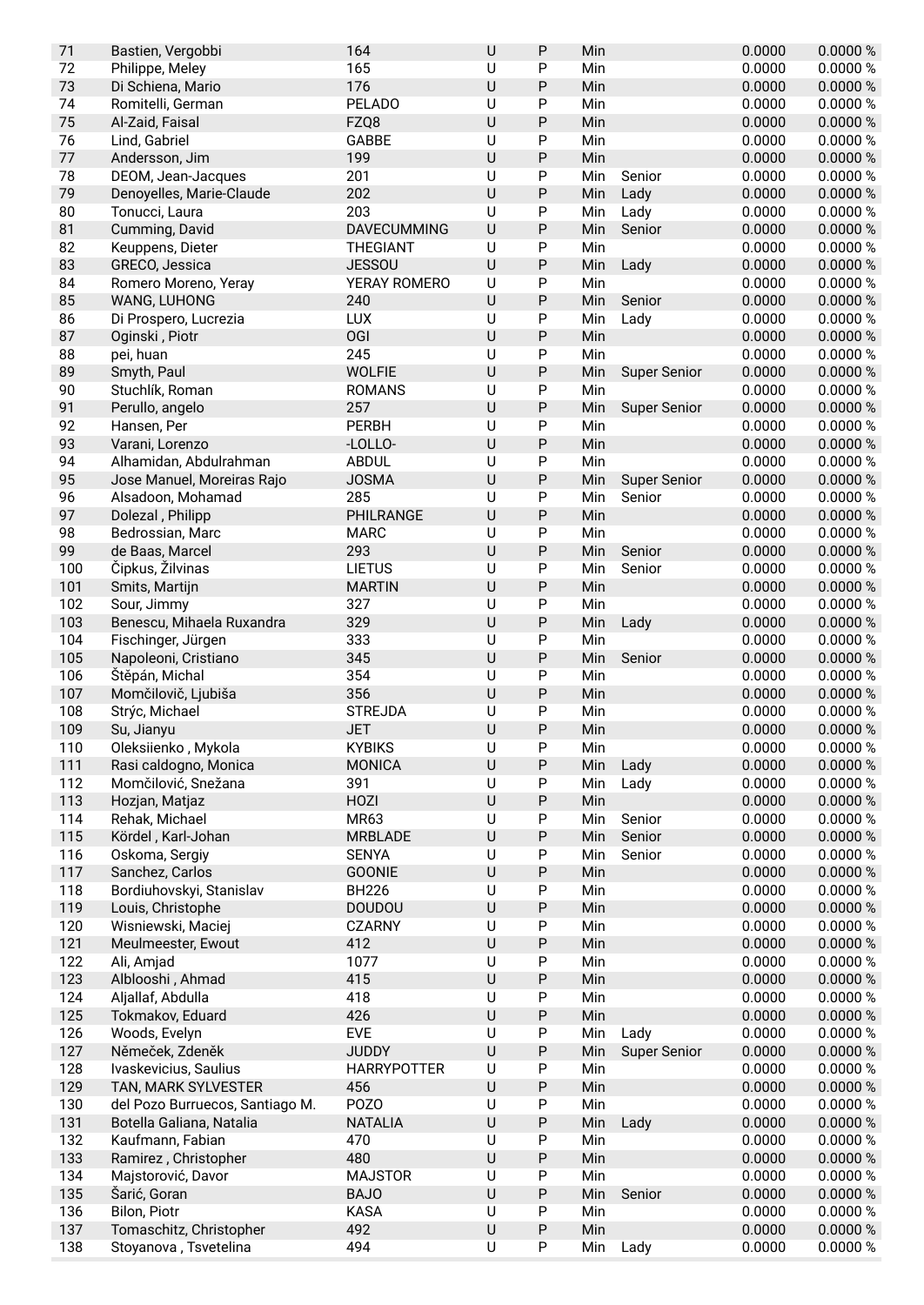| 139 | Canonico, Andrea           | 505              | U       | P            | Min |                     | 0.0000 | 0.0000 % |
|-----|----------------------------|------------------|---------|--------------|-----|---------------------|--------|----------|
| 140 | Mikhailov, Sasha           | 511              | U       | P            | Min | Super Junior        | 0.0000 | 0.0000 % |
| 141 | Lazare, Michael            | 512              | U       | P            | Min |                     | 0.0000 | 0.0000 % |
| 142 | Nash, Matthew              | 519              | U       | P            | Min |                     | 0.0000 | 0.0000 % |
| 143 | Strandberg, Gerry          | GERRY66          | U       | P            | Min | Senior              | 0.0000 | 0.0000 % |
| 144 | De Cobos Abreu, Eduardo    | 536              | U       | P            | Min |                     | 0.0000 | 0.0000 % |
| 145 | Diaz González, Yuraima     | 537              | U       | P            | Min |                     | 0.0000 | 0.0000 % |
| 146 | Balej, Zdeněk              | 1ZED             | U       | P            | Min |                     | 0.0000 | 0.0000 % |
| 147 | Krushkov, Kostadin         | <b>KRUSHKOV</b>  | U       | P            | Min |                     | 0.0000 | 0.0000 % |
| 148 |                            | 559              | U       | $\mathsf{P}$ |     |                     | 0.0000 | 0.0000 % |
|     | Jolanda, Kaufmann          |                  |         |              | Min | Lady                |        |          |
| 149 | Kaunisto, Vesa             | <b>VESAAK</b>    | U       | $\sf P$      | Min |                     | 0.0000 | 0.0000 % |
| 150 | Kaunisto, Esa              | 563              | U       | $\mathsf{P}$ | Min | Senior              | 0.0000 | 0.0000 % |
| 151 | Gaetan, Seguin             | 566              | U       | $\sf P$      | Min |                     | 0.0000 | 0.0000 % |
| 152 | Valvoda, Marek             | <b>HLADOLET</b>  | U       | P            | Min | Senior              | 0.0000 | 0.0000 % |
| 153 | Trionfetti, Federico       | 573              | U       | P            | Min |                     | 0.0000 | 0.0000 % |
| 154 | Steinbrech, David          | 579              | U       | P            | Min |                     | 0.0000 | 0.0000 % |
| 155 | Alharmoodi, Omar           | 582              | U       | $\mathsf{P}$ | Min |                     | 0.0000 | 0.0000 % |
| 156 | Mustonen, Anastasia        | 2241             | U       | P            | Min | Lady                | 0.0000 | 0.0000%  |
| 157 | Yip, Kam                   | P032603          | U       | P            | Min |                     | 0.0000 | 0.0000 % |
| 158 | Najmonová, Hana            | NAJMONOVA        | U       | $\mathsf{P}$ | Min | Lady                | 0.0000 | 0.0000 % |
| 159 | SANTOS, IRMA               | 599              | U       | P            | Min | Lady                | 0.0000 | 0.0000 % |
| 160 | Willard, Carrera           | 616              | U       | $\mathsf{P}$ | Min |                     | 0.0000 | 0.0000 % |
| 161 | Vanessa, Cheng             | 619              | U       | P            | Min |                     | 0.0000 | 0.0000 % |
| 162 | Kardaras, Dimosthenis      | DIMOSTHENIS54    | U       | $\mathsf{P}$ | Min |                     | 0.0000 | 0.0000 % |
| 163 |                            | 625              | U       | $\sf P$      |     |                     | 0.0000 | 0.0000 % |
|     | Phegan, Naomi              |                  |         |              | Min | Super Junior        |        |          |
| 164 | Holetzeck, Conrad          | 626              | U       | P            | Min | Senior              | 0.0000 | 0.0000 % |
| 165 | Lehmann, Pascal            | 627              | U       | P            | Min |                     | 0.0000 | 0.0000 % |
| 166 | Almutairat, Thamer         | 631              | U       | P            | Min |                     | 0.0000 | 0.0000 % |
| 167 | Benková, Petra             | 632              | U       | P            | Min | Junior              | 0.0000 | 0.0000 % |
| 168 | Prüm, Marcel               | <b>PRUEM</b>     | U       | P            | Min |                     | 0.0000 | 0.0000 % |
| 169 | von Hauff, Markus          | 635              | U       | P            | Min |                     | 0.0000 | 0.0000 % |
| 170 | Šunjevarić, Saša           | 638              | U       | P            | Min |                     | 0.0000 | 0.0000 % |
| 171 | Shshtari, Hussain          | 640              | U       | P            | Min |                     | 0.0000 | 0.0000 % |
| 172 | Stevilović, Ognjen         | 641              | U       | $\mathsf{P}$ | Min |                     | 0.0000 | 0.0000 % |
| 173 | oqail, mohammed            | 644              | U       | P            | Min |                     | 0.0000 | 0.0000 % |
| 174 | Lombard, Gerhardus         | 646              | U       | $\mathsf{P}$ | Min |                     | 0.0000 | 0.0000 % |
| 175 | Mortlock, Vincent Matthew  | 647              | U       | $\sf P$      | Min |                     | 0.0000 | 0.0000 % |
| 176 | Chatziantoniou, Pavlos     | 649              | U       | P            | Min | Senior              | 0.0000 | 0.0000%  |
| 177 | ALEXIOU, CHRISTINA         | <b>MOMMY</b>     | U       | P            | Min | Lady                | 0.0000 | 0.0000 % |
|     |                            |                  |         |              |     |                     |        | 0.0000 % |
| 178 | Burkatovski, Alexander     | 657              | U       | ${\sf P}$    | Min |                     | 0.0000 |          |
| 179 | Jugo, Yzal Joy             | <b>BJOY</b>      | U       | ${\sf P}$    | Min | Super Junior        | 0.0000 | 0.0000 % |
| 180 | Prasongsab, Thanison       | 671              | U       | P            | Min |                     | 0.0000 | 0.0000 % |
| 181 | Kendlbacher, Florian       | <b>REITL</b>     | $\sf U$ | P            | Min | <b>Super Senior</b> | 0.0000 | 0.0000 % |
| 182 | Carrillo, Dimitri          | 680              | U       | P            | Min |                     | 0.0000 | 0.0000%  |
| 183 | AYDIN, ISA                 | 682              | U       | Ρ            | Min |                     | 0.0000 | 0.0000 % |
| 184 | AYDIN, MUSTAFA MERT        | 683              | U       | P            | Min | Junior              | 0.0000 | 0.0000 % |
| 185 | Povilas, Jasaitis          | <b>PJASAITIS</b> | U       | ${\sf P}$    | Min |                     | 0.0000 | 0.0000 % |
| 186 | Kondakov, Yevhen           | AE-179           | U       | ${\sf P}$    | Min |                     | 0.0000 | 0.0000 % |
| 187 | Di Fiore, Fabrizio         | 728              | U       | P            | Min | Senior              | 0.0000 | 0.0000 % |
| 188 | Christophe, Ujevic         | 730              | U       | ${\sf P}$    | Min | Senior              | 0.0000 | 0.0000 % |
| 189 | Papadakos, Athanasios      | 742              | U       | P            | Min |                     | 0.0000 | 0.0000 % |
| 190 | Villanueva, Norman         | 743              | U       | P            | Min |                     | 0.0000 | 0.0000 % |
|     |                            |                  | U       |              |     |                     |        |          |
| 191 | Halili, Edwin              | 745              |         | $\sf P$      | Min | Senior              | 0.0000 | 0.0000 % |
| 192 | Giunchiglia, Ilaria        | 748              | U       | P            | Min | Lady                | 0.0000 | 0.0000 % |
| 193 | Avoledo, Manuele           | 749              | U       | P            | Min |                     | 0.0000 | 0.0000 % |
| 194 | Guerrero Cabrera, Juan     | 750              | U       | P            | Min |                     | 0.0000 | 0.0000 % |
| 195 | De la Encarnacion, Gonzalo | <b>PELOS</b>     | U       | Ρ            | Min |                     | 0.0000 | 0.0000 % |
| 196 | Buticchi, Edoardo          | 752              | U       | $\mathsf{P}$ | Min | Senior              | 0.0000 | 0.0000 % |
| 197 | Sčepko, Samuel             | 754              | U       | P            | Min | Junior              | 0.0000 | 0.0000 % |
| 198 | Perongini, Silvio Maria    | 757              | U       | ${\sf P}$    | Min |                     | 0.0000 | 0.0000 % |
| 199 | Rasovic, Bosko             | 768              | U       | P            | Min | Senior              | 0.0000 | 0.0000 % |
| 200 | Marinelli, Noemi           | 773              | U       | ${\sf P}$    | Min | Lady                | 0.0000 | 0.0000 % |
| 201 | Rinaldo, Hugo              | 780              | U       | P            | Min | Super Junior        | 0.0000 | 0.0000 % |
| 202 | Lindin, Conny              | COLI             | U       | P            | Min |                     | 0.0000 | 0.0000 % |
| 203 | Rajkovic, Darko            | 811              | U       | $\sf P$      | Min |                     | 0.0000 | 0.0000 % |
| 204 | Vujovic, Nikola            | 812              | U       | P            | Min |                     | 0.0000 | 0.0000 % |
|     |                            |                  |         |              |     |                     |        |          |
| 205 | Radovic, Ivan              | 815              | U       | P            | Min |                     | 0.0000 | 0.0000 % |
| 206 | Pavlicic, Nenad            | 817              | U       | P            | Min | Senior              | 0.0000 | 0.0000 % |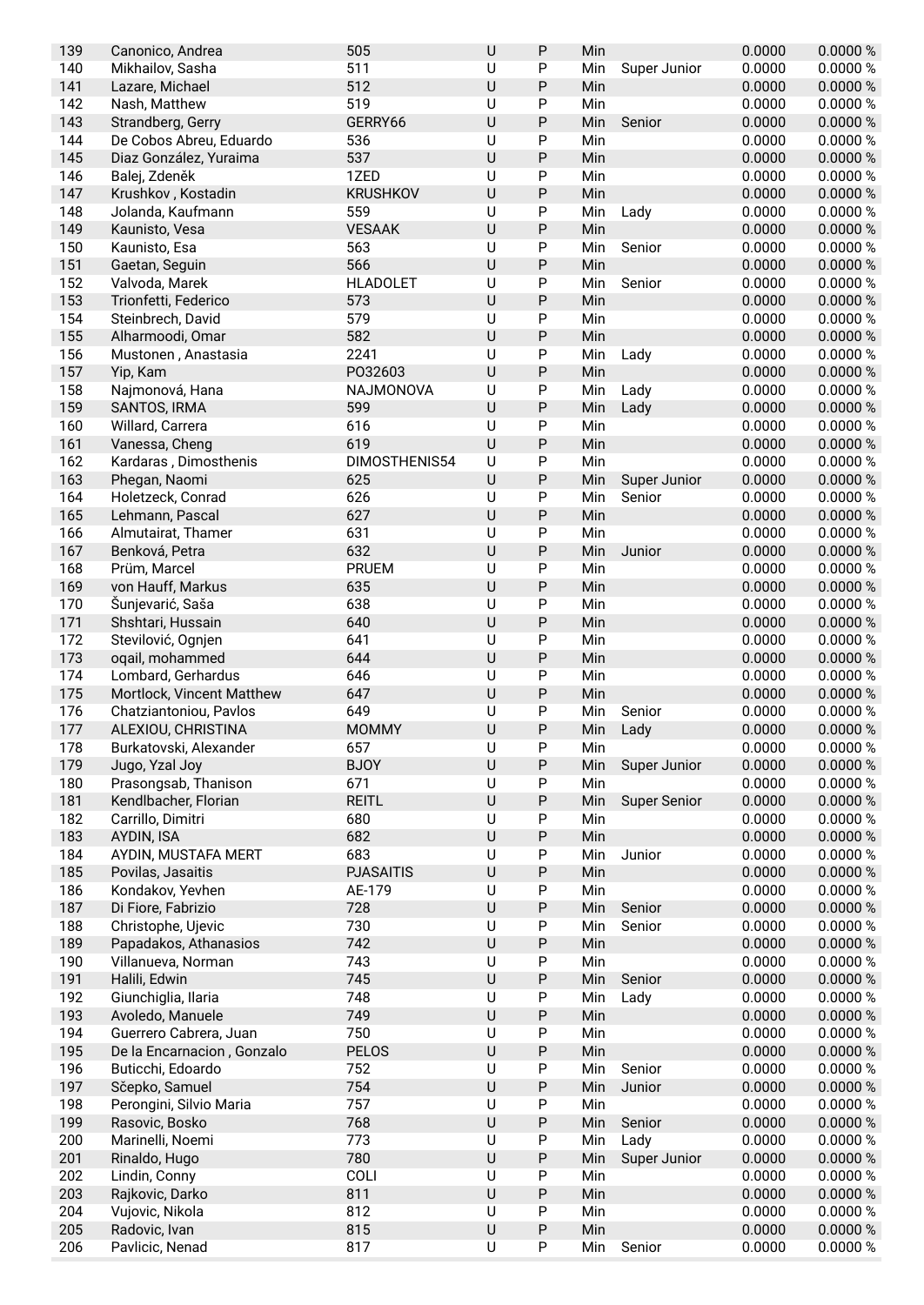| 207 | Alkhateri, Saed            | 823                | U | P            | Min | Senior              | 0.0000 | 0.0000%  |
|-----|----------------------------|--------------------|---|--------------|-----|---------------------|--------|----------|
| 208 | Van Diepen, Cees           | CEDI               | U | P            | Min | Senior              | 0.0000 | 0.0000 % |
| 209 | Urechin, Alexandru         | 845                | U | P            | Min |                     | 0.0000 | 0.0000 % |
| 210 | Anwar, Arsalan             | <b>PAKSHOOTER</b>  | U | P            | Min |                     | 0.0000 | 0.0000 % |
| 211 | Almici, Camilla            | 849                | U | P            | Min | Lady                | 0.0000 | 0.0000 % |
| 212 | Zuccolo, Giovanni          | 857                | U | P            | Min | Senior              | 0.0000 | 0.0000 % |
| 213 | Apostolidis, Dimitrios     | 18710575           | U | $\sf P$      | Min |                     | 0.0000 | 0.0000 % |
| 214 | Voynevych, Volodymyr       | 864                | U | P            | Min |                     | 0.0000 | 0.0000%  |
| 215 | Jeletski, Aleksandra       | 865                | U | P            | Min | Lady                | 0.0000 | 0.0000 % |
| 216 | KOSTIDIS, ANGELOS          | 18710536           | U | $\mathsf{P}$ | Min | Senior              | 0.0000 | 0.0000 % |
| 217 | Barbarić, Jurica           | 867                | U | P            | Min |                     | 0.0000 | 0.0000 % |
| 218 | Liehne, Jan                | 874                | U | $\mathsf{P}$ | Min |                     | 0.0000 | 0.0000 % |
| 219 | Jicin, Manka               | <b>MANKAJ</b>      | U | P            | Min | Lady                | 0.0000 | 0.0000 % |
| 220 | Jicin, Rumcajz             | 880                | U | P            | Min | Senior              | 0.0000 | 0.0000 % |
| 221 | Jicin, Cipisek             | 881                | U | P            | Min | Junior              | 0.0000 | 0.0000 % |
| 222 | Usanović, Srećko           | 883                | U | P            | Min |                     | 0.0000 | 0.0000 % |
| 223 | Ali, Ali                   | 887                | U | P            | Min |                     | 0.0000 | 0.0000 % |
| 224 | Petrakov, Mykyta           | 888                | U | P            | Min |                     | 0.0000 | 0.0000 % |
| 225 | Kitanović, Marija          | 889                | U | P            | Min | Lady                | 0.0000 | 0.0000 % |
| 226 | HOLLANDER HACOHEN, MICHAEL | LUCY1              | U | P            | Min | <b>Super Senior</b> | 0.0000 | 0.0000 % |
| 227 | Poledica, Djordje          | <b>LEDENI</b>      | U | P            | Min |                     | 0.0000 | 0.0000 % |
| 228 | Edinac, Oleg               | 905                | U | $\mathsf{P}$ | Min | Senior              | 0.0000 | 0.0000 % |
| 229 | algallaf, faisal           | 915                | U | P            | Min |                     | 0.0000 | 0.0000 % |
| 230 | Kubicz, Zbyszek            | 945                | U | $\mathsf{P}$ | Min |                     | 0.0000 | 0.0000 % |
| 231 | ZOUNIS, THEOLOGOS          | 953                | U | P            | Min |                     | 0.0000 | 0.0000 % |
| 232 | Stjepanovic, Savo          | 966                | U | $\mathsf{P}$ | Min |                     | 0.0000 | 0.0000 % |
| 233 | Kreutz, Erich              | 969                | U | P            | Min | Senior              | 0.0000 | 0.0000 % |
| 234 | Heller, Peter              | 971                | U | P            | Min | <b>Super Senior</b> | 0.0000 | 0.0000 % |
| 235 | Mendes, Pedro              | 972                | U | $\mathsf{P}$ | Min |                     | 0.0000 | 0.0000 % |
| 236 | Nemeth, Tamas              | 978                | U | P            | Min | Senior              | 0.0000 | 0.0000 % |
| 237 | Ching, Antonio             | 989                | U | P            | Min |                     | 0.0000 | 0.0000 % |
| 238 | Micalo, Lluc               | LLUC               | U | $\mathsf{P}$ | Min |                     | 0.0000 | 0.0000 % |
| 239 | Vitkova, Sandra            | 1000               | U | P            | Min | Lady                | 0.0000 | 0.0000 % |
| 240 | de vivo, giorgio           | 1008               | U | $\mathsf{P}$ | Min |                     | 0.0000 | 0.0000 % |
| 241 | zanetti, livio             | 1009               | U | P            | Min | Senior              | 0.0000 | 0.0000 % |
| 242 | Popović, Aleksa            | 1010               | U | $\mathsf{P}$ | Min |                     | 0.0000 | 0.0000 % |
| 243 | Cacic, Dragan              | 1012               | U | P            | Min |                     | 0.0000 | 0.0000 % |
| 244 | Al Saud, Nourah            | 1015               | U | $\mathsf{P}$ | Min | Lady                | 0.0000 | 0.0000 % |
| 245 | Kaczmarek, Wojciech        | <b>WOJTAS</b>      | U | P            | Min | <b>Super Senior</b> | 0.0000 | 0.0000 % |
| 246 | Kicerman, Jacek            | 1018               | U | ${\sf P}$    | Min | <b>Super Senior</b> | 0.0000 | 0.0000 % |
| 247 | Alsaib, Ghassan            | 1020               | U | ${\sf P}$    | Min |                     | 0.0000 | 0.0000 % |
| 248 | Bergamo, Brice             | 1024               | U | P            | Min |                     | 0.0000 | 0.0000 % |
| 249 | Bergamo, Brice             | 1025               | U | P            | Min |                     | 0.0000 | 0.0000 % |
| 250 | Decan, David               | 1027               | U | P            | Min | Senior              | 0.0000 | 0.0000 % |
| 251 | Meixner, Carlos Gustavo    | <b>MEIXNER</b>     | U | P            | Min |                     | 0.0000 | 0.0000 % |
| 252 | Abdalimov, Zarif           | 1037               | U | P            | Min |                     | 0.0000 | 0.0000 % |
| 253 | Messerschmidt, Martin      | MM-KUMUBOLA        | U | ${\sf P}$    | Min | Senior              | 0.0000 | 0.0000 % |
| 254 | Sciranka, Martin           | 1041               | U | ${\sf P}$    | Min |                     | 0.0000 | 0.0000 % |
| 255 | Westberg, Lilly            | <b>LILWEST</b>     | U | $\sf P$      | Min | Lady                | 0.0000 | 0.0000 % |
| 256 | GUO, FANG                  | 1044               | U | P            | Min |                     | 0.0000 | 0.0000 % |
| 257 | Stativka, Anastasia        | 1047               | U | P            | Min | Lady                | 0.0000 | 0.0000 % |
| 258 | Stativka, Matvei           | 1048               | U | P            | Min |                     | 0.0000 | 0.0000 % |
| 259 | lacopino, Simon            | <b>MANIOMIO</b>    | U | P            | Min | Senior              | 0.0000 | 0.0000 % |
| 260 | ZHANG, JUNZHAN             | ALEX J.ZHANG       | U | P            | Min |                     | 0.0000 | 0.0000 % |
| 261 | Cozzella, Claudio          | 1058               | U | P            | Min |                     | 0.0000 | 0.0000 % |
| 262 | Jurca, Robert              | 1059               | U | P            | Min |                     | 0.0000 | 0.0000 % |
| 263 | Peschkow, Wladislaw        | 1068               | U | P            | Min |                     | 0.0000 | 0.0000 % |
| 264 | MOHAMMED, MAJID            | 1075               | U | P            | Min |                     | 0.0000 | 0.0000 % |
| 265 | Sventickas, Ramunas        | <b>RAMAS</b>       | U | Ρ            | Min | Senior              | 0.0000 | 0.0000 % |
| 266 | Tatár, Zsolt               | 1083               | U | ${\sf P}$    | Min | Senior              | 0.0000 | 0.0000 % |
| 267 | Barcsai, Károly            | 1084               | U | $\sf P$      | Min |                     | 0.0000 | 0.0000 % |
| 268 | Voskresenskiy, Andrey      | 1098               | U | P            | Min | <b>Super Senior</b> | 0.0000 | 0.0000 % |
| 269 | aydın, murat               | 1105               | U | P            | Min | Senior              | 0.0000 | 0.0000 % |
| 270 | TASKAYA, Murat             | 1106               | U | ${\sf P}$    | Min |                     | 0.0000 | 0.0000 % |
| 271 | Ikäheimo, Tommi            | 1109               | U | P            | Min |                     | 0.0000 | 0.0000 % |
| 272 | Dumont, Jose               | 1110               | U | ${\sf P}$    | Min | Senior              | 0.0000 | 0.0000 % |
| 273 | Drimaj, Peter              | <b>DRIMKO</b>      | U | ${\sf P}$    | Min |                     | 0.0000 | 0.0000 % |
| 274 | Foster, Ingo               | <b>INGO FOSTER</b> | U | P            | Min | Senior              | 0.0000 | 0.0000 % |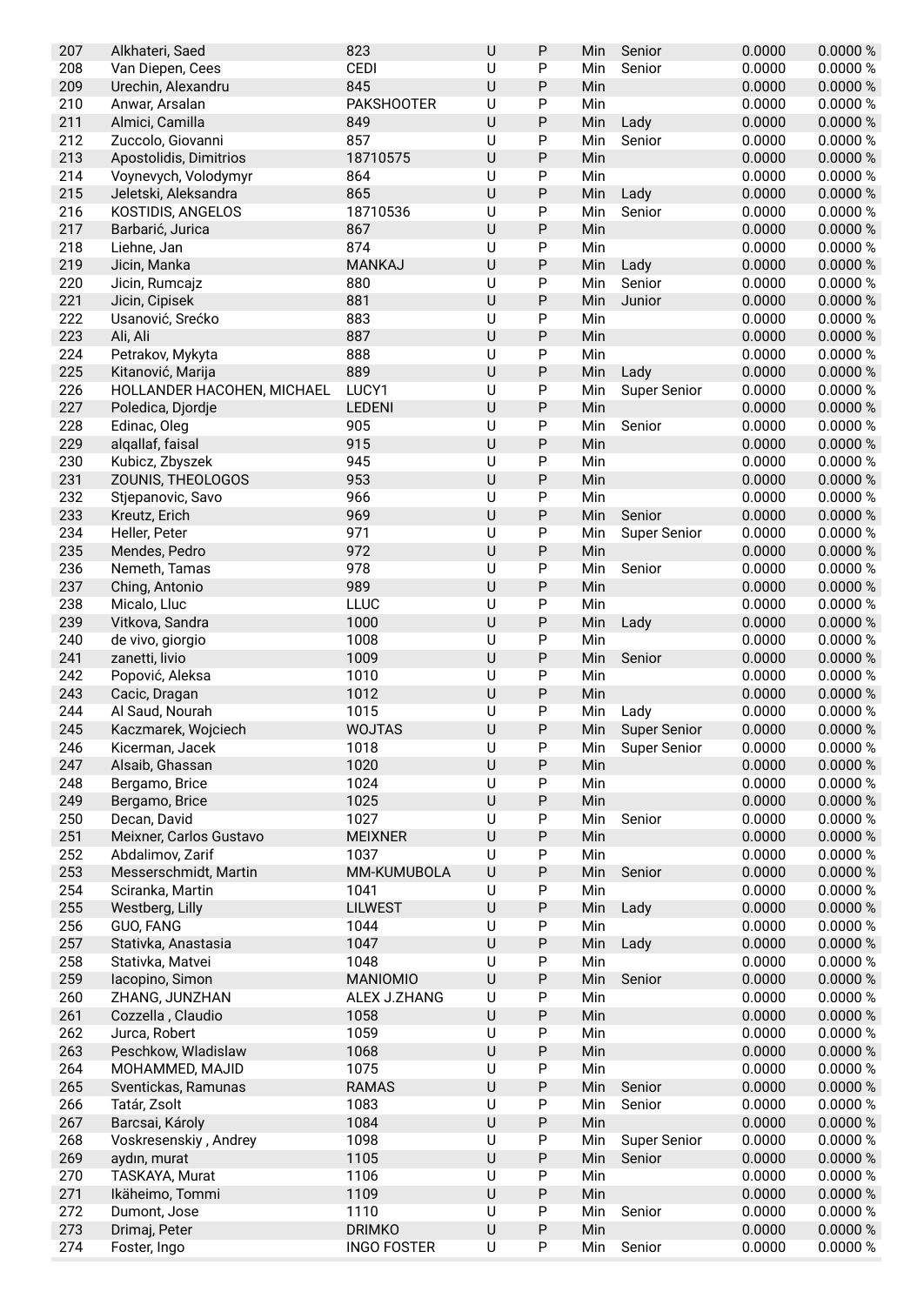| 275 | Hardy, Pierre    | 1121          | U | P | Min |        | 0.0000 | 0.0000 % |
|-----|------------------|---------------|---|---|-----|--------|--------|----------|
| 276 | Strete, Darius   | <b>DARIE</b>  | U | D | Min |        | 0.0000 | 0.0000 % |
| 277 | Slíva, Tomáš     | 1125          | U | P | Min | Senior | 0.0000 | 0.0000 % |
| 278 | Algoud, Mohammed | 1130          | U | P | Min | Senior | 0.0000 | 0.0000 % |
| 279 | Trencan, Peter   | <b>PETERW</b> | U | P | Min |        | 0.0000 | 0.0000 % |
| 280 | Němcová, Petra   | <b>PETRA</b>  | U | P | Min | Ladv   | 0.0000 | 0.0000 % |
| 281 | Alexandrov, Ivan |               | U | P | Min |        | 0.0000 | 0.0000 % |
| 282 | (DQ) Eržen, Tevž | 925           | U | D | Min |        |        |          |

## **Match Results - Production Optics**

| <b>Place</b>   | <b>Name</b>                        | No.                 | <b>Class</b> | Div            | PF         | <b>Category</b>     | <b>Match Pts</b> | Match %              |
|----------------|------------------------------------|---------------------|--------------|----------------|------------|---------------------|------------------|----------------------|
| $\mathbf{1}$   | Lahtinen, Matti                    | MATTI83             | $\sf U$      | PO             | Min        |                     | 2554.8533        | 100.0000 %           |
| $\mathbf{2}$   | Gardian, Michal                    | <b>MIS</b>          | U            | P <sub>O</sub> | Min        |                     | 2402.1570        | 94.0233%             |
| 3              | Cehelský, Petr                     | 1157                | $\sf U$      | PO             | Min        | Senior              | 2311.6816        | 90.4820 %            |
| 4              | Rolf, Reich                        | 139                 | U            | P <sub>O</sub> | Min        | <b>Super Senior</b> | 2154.2145        | 84.3185%             |
| 5              | Pesek, Damijan                     | <b>JAMO</b>         | $\cup$       | P <sub>O</sub> | Min        | Senior              | 2100.4011        | 82.2122 %            |
| 6              | Markov, Metodi                     | 916                 | $\cup$       | PO             | Min        | Senior              | 2068.1767        | 80.9509 %            |
| $\overline{7}$ | Chalupa, Cyril                     | <b>CYRIL</b>        | $\sf U$      | PO             | Min        | <b>Super Senior</b> | 1976.8785        | 77.3774 %            |
| 8              | Hynninen, Jouni                    | 974                 | U            | PO             | Min        | Senior              | 1854.3246        | 72.5805%             |
| 9              | Statnic, Victor                    | 977                 | $\sf U$      | PO             | Min        | Senior              | 1750.7398        | 68.5260 %            |
| 10             | Lenz, Andreas                      | 363                 | U            | PO             | Min        | Senior              | 1555.4309        | 60.8814 %            |
| 11             | Fichtinger, Markus                 | 918                 | $\cup$       | PO             | Min        |                     | 1476.8951        | 57.8074 %            |
| 12             | Koós, Zoltán                       | <b>ZOLTN</b>        | $\cup$       | PO             | Min        | <b>Super Senior</b> | 1401.4124        | 54.8529 %            |
| 13             | Sjoden, Olof                       | <b>OLOF</b>         | $\sf U$      | PO             | Min        | <b>Super Senior</b> | 1362.9706        | 53.3483 %            |
| 14             | Allaert, Geert                     | <b>GEERTALLAERT</b> | U            | PO             | Min        |                     | 1264.5377        | 49.4955%             |
| 15             | Lindberg, Cecilia                  | <b>CHITCHI</b>      | $\sf U$      | PO             | Min        | Lady                | 0.0000           | 0.0000 %             |
| 16             | Bragagnolo, Max                    | 27                  | U            | PO             | Min        |                     | 0.0000           | 0.0000 %             |
| 17             | Wauben, Sjef                       | 31                  | U            | P <sub>O</sub> | Min        | Senior              | 0.0000           | 0.0000 %             |
| 18             | Cruz, Diego                        | 36                  | U            | PO             | Min        | <b>Super Senior</b> | 0.0000           | 0.0000 %             |
| 19             | Bernini, Sonia                     | 37                  | $\cup$       | PO             | Min        | Lady                | 0.0000           | 0.0000 %             |
| 20             | Corbucci, Enzo                     | 43                  | U            | P <sub>O</sub> | Min        | Senior              | 0.0000           | 0.0000 %             |
| 21             | Larning, Bjarne                    | 49                  | $\cup$       | PO             | Min        |                     | 0.0000           | 0.0000 %             |
| 22             | Lane, Kaylee                       | <b>KAB</b>          | U            | PO             | Min        | Lady                | 0.0000           | 0.0000 %             |
| 23             | Mulazzani, Gianluca                | <b>ILMULA</b>       | $\cup$       | P <sub>O</sub> | Min        |                     | 0.0000           | 0.0000%              |
| 24             | Kössi, Jani                        | 5420                | U            | PO             | Min        |                     | 0.0000           | 0.0000 %             |
| 25             | Dhelin, Herve Dhelin               | 99                  | $\sf U$      | PO             | Min        | <b>Super Senior</b> | 0.0000           | 0.0000 %             |
| 26             | van Mullem, Thijs                  | 101                 | $\cup$       | P <sub>O</sub> | Min        |                     | 0.0000           | 0.0000 %             |
| 27             | Stelten, Ruud                      | 103                 | $\sf U$      | PO             | Min        |                     | 0.0000           | 0.0000 %             |
| 28             | Barentsen, Sasja                   | 119                 | $\cup$       | PO             | Min        |                     | 0.0000           | 0.0000 %             |
| 29             | mahoney, lise                      | 124                 | $\cup$       | P <sub>O</sub> | Min        | Lady                | 0.0000           | 0.0000 %             |
| 30             | MARSOL, GERALD                     | 125<br>128          | U<br>$\cup$  | PO<br>PO       | Min<br>Min | Senior              | 0.0000           | 0.0000 %             |
| 31<br>32       | Julien, JUHEL                      | <b>THE LAST</b>     | $\cup$       | PO             | Min        |                     | 0.0000<br>0.0000 | 0.0000 %<br>0.0000 % |
| 33             | ZAGNI, GIOVANNI                    | 136                 | $\sf U$      | PO             |            | Senior              | 0.0000           | 0.0000 %             |
| 34             | Willer, Helmuth<br>Haugli, steinar | <b>SHAUGLI</b>      | U            | PO             | Min<br>Min | Senior<br>Senior    | 0.0000           | 0.0000%              |
| 35             | Antoine, Francois                  | <b>FRANCOIS</b>     | $\sf U$      | PO             | Min        |                     | 0.0000           | 0.0000 %             |
| 36             | Landeweer, David                   | 187                 | U            | P <sub>O</sub> | Min        | <b>Super Senior</b> | 0.0000           | 0.0000 %             |
| 37             | Montiel Reyes, Andres Jesus        | A.MONTIEL           | $\sf U$      | PO             | Min        |                     | 0.0000           | 0.0000 %             |
| 38             | Brückler, Ludwig                   | 197                 | U            | P <sub>O</sub> | Min        | <b>Super Senior</b> | 0.0000           | 0.0000 %             |
| 39             | Denoyelles, Morgan                 | 200                 | $\sf U$      | PO             | Min        |                     | 0.0000           | 0.0000 %             |
| 40             | Remek, Claudia                     | 213                 | U            | PO             | Min        | Lady                | 0.0000           | 0.0000 %             |
| 41             | Tiili, Samuel                      | <b>SAMUELT</b>      | $\sf U$      | PO             | Min        |                     | 0.0000           | 0.0000 %             |
| 42             | McQuiston, David                   | 241                 | U            | PO             | Min        |                     | 0.0000           | 0.0000 %             |
| 43             | Lentz, Arne                        | 5854                | $\cup$       | PO             | Min        | Senior              | 0.0000           | 0.0000 %             |
| 44             | Bočarov, Vasil                     | <b>VASILB</b>       | U            | PO             | Min        |                     | 0.0000           | 0.0000 %             |
| 45             | Kikta, Ivan                        | 255                 | $\sf U$      | PO             | Min        |                     | 0.0000           | 0.0000 %             |
| 46             | Wallin, Joakim                     | SVEASKOGEN          | U            | PO             | Min        | Senior              | 0.0000           | 0.0000 %             |
| 47             | Becret, Jean Guy                   | 266                 | $\sf U$      | PO             | Min        |                     | 0.0000           | 0.0000 %             |
| 48             | SANTOLINI, FABIO                   | <b>DARTMAUL</b>     | U            | PO             | Min        | Senior              | 0.0000           | 0.0000 %             |
| 49             | Vančo, Ján                         | 294                 | $\sf U$      | PO             | Min        | Senior              | 0.0000           | 0.0000 %             |
| 50             | Huttner, Eliahu                    | <b>EHUTTNER</b>     | U            | PO             | Min        |                     | 0.0000           | 0.0000 %             |
| 51             | Quintana Ramos, Nicolas            | <b>NIKKI</b>        | $\sf U$      | PO             | Min        | Senior              | 0.0000           | 0.0000 %             |
| 52             | Celan, Toni                        | <b>TONIC</b>        | $\sf U$      | PO             | Min        | Senior              | 0.0000           | 0.0000 %             |
| 53             | Jetsonen, Timo                     | 4107                | $\sf U$      | PO             | Min        |                     | 0.0000           | 0.0000 %             |
| 54             | Mička, Ludek                       | <b>LUDMIL</b>       | U            | PO             | Min        | Senior              | 0.0000           | 0.0000 %             |
| 55             | Hagemann, Lars                     | <b>HAGEMANN</b>     | $\sf U$      | PO             | Min        | Senior              | 0.0000           | 0.0000 %             |
| 56             | Lindström, Michael                 | 342                 | U            | PO             | Min        |                     | 0.0000           | 0.0000 %             |
| 57             | Hrnčiarik, Andrej                  | 358                 | $\sf U$      | PO             | Min        |                     | 0.0000           | 0.0000 %             |
|                |                                    |                     |              |                |            |                     |                  |                      |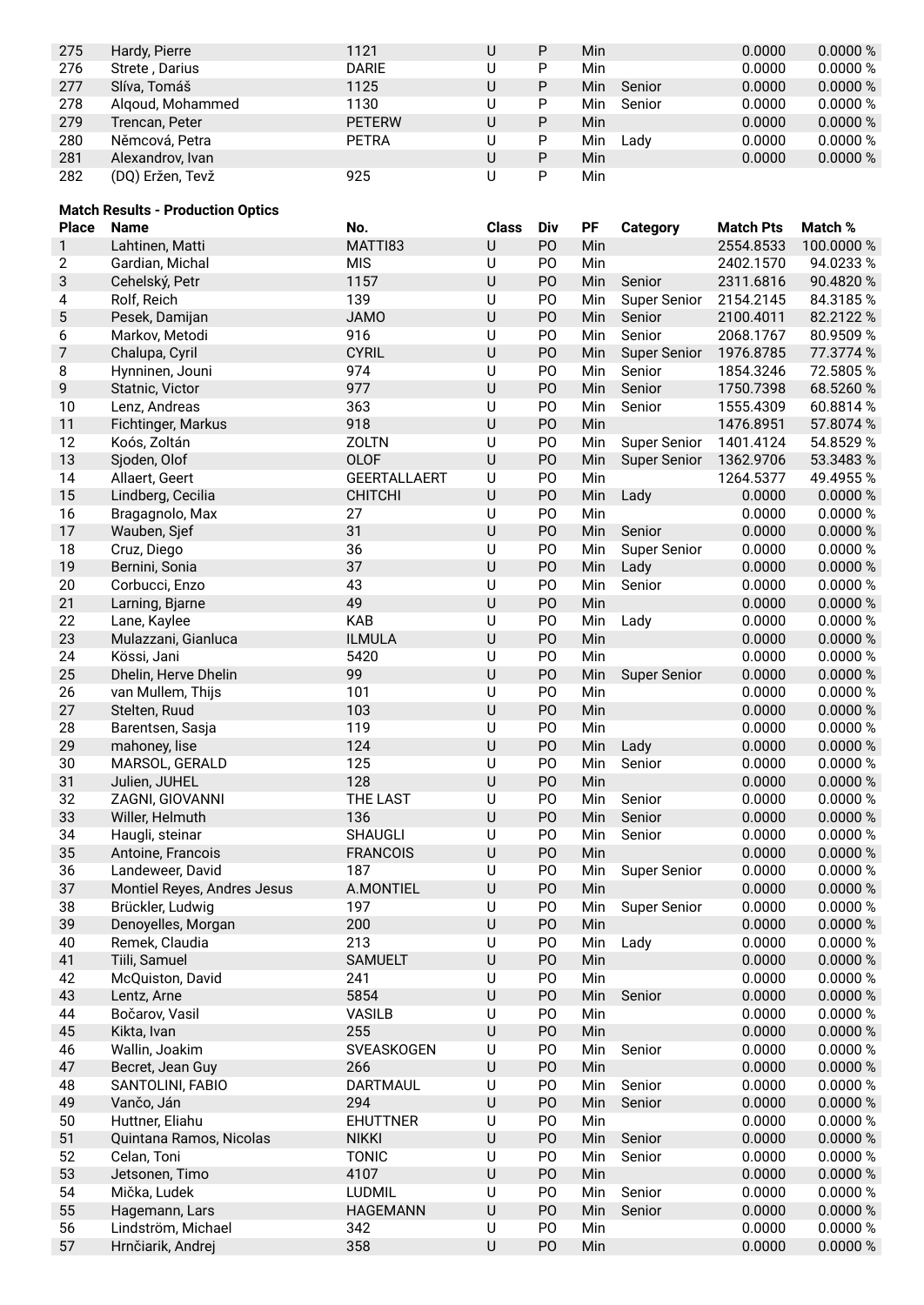| 58  | Pavlík, Ján                     | 359                | U            | P <sub>O</sub> | Min | Senior              | 0.0000 | 0.0000 % |
|-----|---------------------------------|--------------------|--------------|----------------|-----|---------------------|--------|----------|
| 59  | AMARO, DOMINIQUE                | DRAGON63           | U            | PO             | Min |                     | 0.0000 | 0.0000 % |
| 60  | FERRER, VINCENT                 | LOOPING63          | U            | P <sub>O</sub> | Min |                     | 0.0000 | 0.0000%  |
| 61  | Gutierrez Afonso, Jorge         | <b>GUAFO</b>       | U            | PO             | Min |                     | 0.0000 | 0.0000 % |
| 62  | Kahraman, Selcuk                | <b>SELO</b>        | U            | PO             | Min |                     | 0.0000 | 0.0000 % |
| 63  | Lazorík, Maroš                  | 414                | U            | PO             | Min |                     | 0.0000 | 0.0000 % |
| 64  | Erciyas, Akif Ersoy             | <b>ERSOY</b>       | U            | PO             | Min |                     | 0.0000 | 0.0000 % |
| 65  | Pible, Luis                     | 430                | U            | PO             | Min |                     | 0.0000 | 0.0000 % |
| 66  | Jafer, Mohammed                 | <b>BINICI</b>      | U            | PO             | Min | Senior              | 0.0000 | 0.0000 % |
| 67  | Franków, Maksymilian            | 440                | U            | PO             | Min |                     | 0.0000 | 0.0000 % |
| 68  | Pijáček, Petr                   | <b>PAPADOG</b>     | U            | PO             | Min | Senior              | 0.0000 | 0.0000 % |
| 69  | CATALAN, MARIA JOAHNA           | <b>MJ</b>          | U            | PO             | Min | Lady                | 0.0000 | 0.0000 % |
| 70  | Vidallon, Erwin                 | 450                | U            | PO             | Min |                     | 0.0000 | 0.0000 % |
| 71  | Vidallon, Rizza                 | 451                | U            | PO             | Min | Lady                | 0.0000 | 0.0000 % |
| 72  | Tenorio, Jean Paolo             | 457                | U            | P <sub>O</sub> | Min |                     | 0.0000 | 0.0000 % |
| 73  | Haben, Jöeg                     | 459                | U            | P <sub>O</sub> | Min | <b>Super Senior</b> | 0.0000 | 0.0000 % |
| 74  | Antonio, Pamela Ann             | 461                | U            | PO             | Min | Lady                | 0.0000 | 0.0000 % |
| 75  | Pe, EDWARD                      | 463                | U            | PO             | Min |                     | 0.0000 | 0.0000 % |
| 76  | Antonio, Michael                | 464                | U            | PO             | Min | Senior              | 0.0000 | 0.0000%  |
| 77  | Kumorek, Adam                   | 474                | U            | PO             | Min |                     | 0.0000 | 0.0000 % |
| 78  | SY, Anthony                     | 475                | U            | PO             | Min | Senior              | 0.0000 | 0.0000%  |
| 79  | Geron, Shariff                  | <b>IAMHOOD</b>     | U            | P <sub>O</sub> | Min |                     | 0.0000 | 0.0000 % |
| 80  | Petrov, Petar                   | 498                | U            | P <sub>O</sub> | Min |                     | 0.0000 | 0.0000 % |
| 81  | Alejandro, Bernardo Mari V      | 500                | U            | P <sub>O</sub> | Min |                     | 0.0000 | 0.0000 % |
| 82  | Butara, Matevz                  | 504                | U            | PO             | Min |                     | 0.0000 | 0.0000 % |
| 83  | Souhuwat, Marcel                | 507                | U            | PO             | Min |                     | 0.0000 | 0.0000 % |
| 84  | Fazio, Salvatore                | 516                | U            | PO             | Min |                     | 0.0000 | 0.0000 % |
| 85  | Barancik, Ivan                  | 523                | U            | P <sub>O</sub> | Min |                     | 0.0000 | 0.0000 % |
| 86  | ERKUL, FERDI                    | <b>FREDDY</b>      | U            | PO             | Min |                     | 0.0000 | 0.0000 % |
| 87  | Kivistö, Kari                   | 3794               | U            | PO             | Min | Senior              | 0.0000 | 0.0000 % |
| 88  | Negrín Montiel, Martín Humberto | EL NEGRO           | U            | PO             | Min |                     | 0.0000 | 0.0000 % |
| 89  | Zapletal, Miroslav              | <b>MRCZSHOOTER</b> | U            | PO             | Min |                     | 0.0000 | 0.0000 % |
| 90  | Kavroudakis, losif              | ΠΑΣΟΚ              | U            | PO             | Min |                     | 0.0000 | 0.0000 % |
| 91  | Hansen, Johan                   | <b>HANSEN</b>      | U            | PO             | Min | Senior              | 0.0000 | 0.0000 % |
|     |                                 |                    |              |                |     |                     |        |          |
| 92  | Bengtsson, Patrik               | 338                | U            | P <sub>O</sub> | Min | Senior              | 0.0000 | 0.0000 % |
| 93  | Go, Alfredo                     | 600                | U            | PO             | Min |                     | 0.0000 | 0.0000 % |
| 94  | Blow, David                     | 614                | U            | PO             | Min | <b>Super Senior</b> | 0.0000 | 0.0000 % |
| 95  | Kindl, Tom                      | <b>TOMKIN</b>      | U            | PO             | Min | Senior              | 0.0000 | 0.0000 % |
| 96  | Durante, Miko                   | 618                | U            | PO             | Min |                     | 0.0000 | 0.0000 % |
| 97  | Schneider, Leon                 | 636                | U            | PO             | Min |                     | 0.0000 | 0.0000 % |
| 98  | Carlsson, Ola                   | <b>OLA944</b>      | U            | PO             | Min |                     | 0.0000 | 0.0000 % |
| 99  | Alansari, Omar                  | <b>KUWAIT</b>      | U            | PO             | Min |                     | 0.0000 | 0.0000 % |
| 100 | Binkevicius, Ramunas            | RAMAS123           | U            | PO             | Min |                     | 0.0000 | 0.0000 % |
| 101 | Coran, Francesco                | 659                | U            | PO             | Min | Senior              | 0.0000 | 0.0000 % |
| 102 | Smit, Koos                      | K00S1455           | U            | PO             | Min | Senior              | 0.0000 | 0.0000 % |
| 103 | Tam, Adi                        | 661                | U            | PO             | Min |                     | 0.0000 | 0.0000 % |
| 104 | Wattanaboon, Sunan              | 673                | U            | P <sub>O</sub> | Min | Senior              | 0.0000 | 0.0000 % |
| 105 | Aungsakulchai, Somsak           | 674                | U            | PO             | Min | Senior              | 0.0000 | 0.0000 % |
| 106 | NAGY, Ernest                    | ÉčKO               | U            | P <sub>O</sub> | Min | Senior              | 0.0000 | 0.0000 % |
| 107 | Gino, Edcel John                | EJ                 | U            | PO             | Min |                     | 0.0000 | 0.0000 % |
| 108 | Reineck, Gregor                 | 696                | U            | P <sub>O</sub> | Min |                     | 0.0000 | 0.0000 % |
| 109 | Ráček, Jarda                    | <b>JARDA</b>       | U            | PO             | Min | Junior              | 0.0000 | 0.0000 % |
| 110 | Ráček, Jaroslav                 | <b>MAMUT</b>       | U            | PO             | Min |                     | 0.0000 | 0.0000 % |
| 111 | Da Rold, Deborah                | 706                | U            | PO             | Min | Lady                | 0.0000 | 0.0000 % |
| 112 | Bonfanti, Matteo                | <b>BONFA</b>       | U            | PO             | Min |                     | 0.0000 | 0.0000 % |
| 113 | <b>GHIRELLI, CHRISTIAN</b>      | 711                | U            | PO             | Min |                     | 0.0000 | 0.0000 % |
| 114 | Aggabao, Vicente Antonio        | 714                | U            | PO             | Min |                     | 0.0000 | 0.0000 % |
| 115 | Koussev, Alexander Yordanov     | KOUZI              | U            | PO             | Min |                     | 0.0000 | 0.0000 % |
| 116 | Vezzoli, Roberto                | 753                | U            | P <sub>O</sub> | Min |                     | 0.0000 | 0.0000 % |
| 117 | Edo, Gerard                     | GEDO               | U            | PO             | Min |                     | 0.0000 | 0.0000 % |
| 118 | Floberg, Mikael                 | <b>MICKEYS</b>     | U            | P <sub>O</sub> | Min |                     | 0.0000 | 0.0000 % |
| 119 | Rinaldo, Mathias                | PEWPEWU2           | U            | PO             | Min | Senior              | 0.0000 | 0.0000 % |
| 120 | Cozzi, Pierluigi                | 769                | U            | P <sub>O</sub> | Min |                     | 0.0000 | 0.0000 % |
| 121 | Volpe, Oronzo                   | 770                | U            | PO             | Min | Senior              | 0.0000 | 0.0000 % |
| 122 | Guido, Carlo                    | 771                | U            | P <sub>O</sub> | Min | Senior              | 0.0000 | 0.0000 % |
| 123 | Rullo, Marinella                | 772                | U            | P <sub>O</sub> | Min | Lady                | 0.0000 | 0.0000 % |
| 124 | Kameníček, Martin               | 775<br>785         | U<br>$\sf U$ | PO             | Min |                     | 0.0000 | 0.0000 % |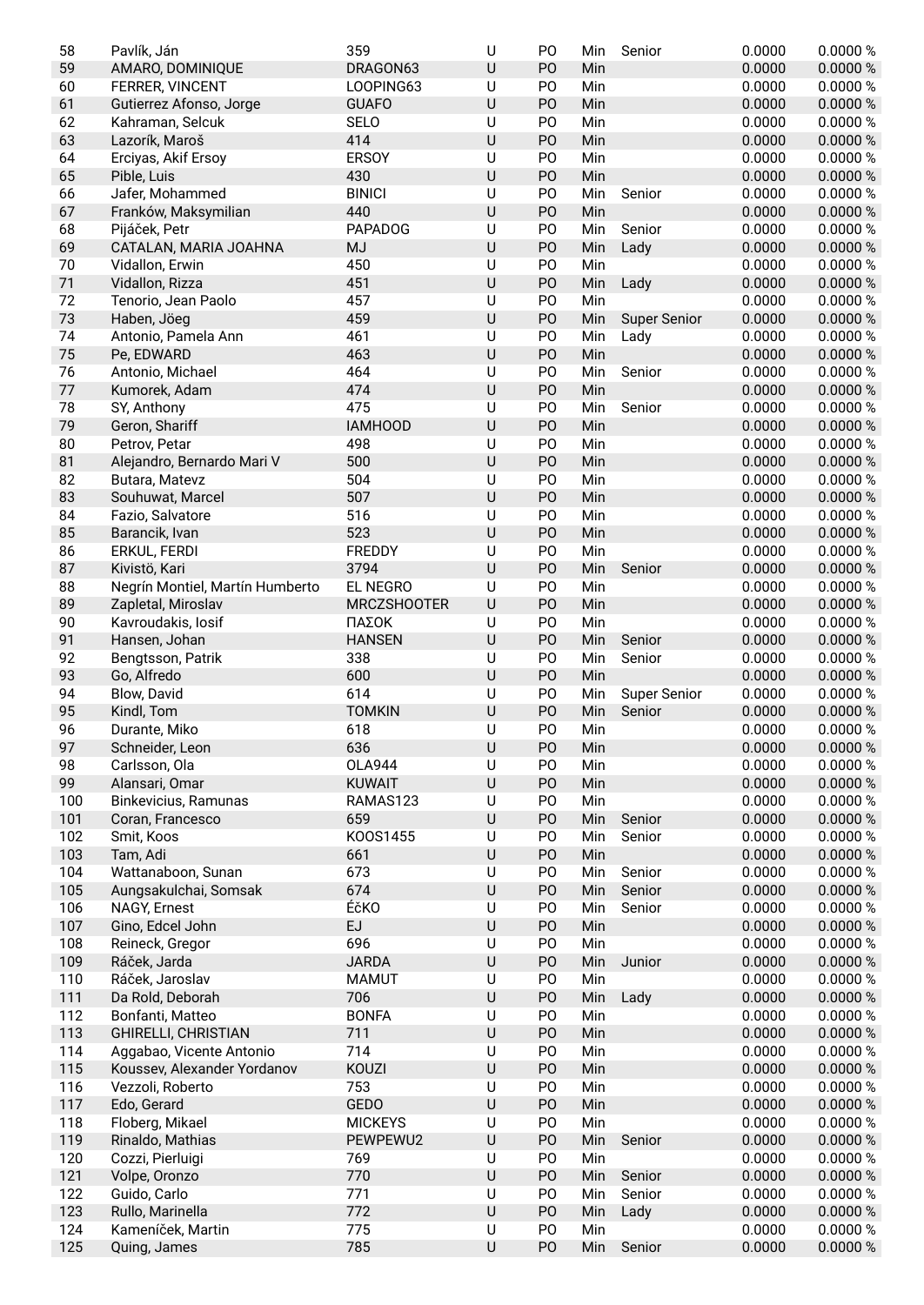| 126                     | Lipiński, Mariusz                      | <b>MARIOLI</b>      | U                 | PO               | Min        |                     | 0.0000           | 0.0000 %             |
|-------------------------|----------------------------------------|---------------------|-------------------|------------------|------------|---------------------|------------------|----------------------|
| 127                     | Pellegris, Matteo                      | 805                 | $\sf U$           | PO               | Min        |                     | 0.0000           | 0.0000 %             |
| 128                     | Sablada, Tristan Vergel                | 830                 | U                 | P <sub>O</sub>   | Min        |                     | 0.0000           | 0.0000 %             |
| 129                     | Streiby, Daniel                        | 841                 | U                 | PO               | Min        |                     | 0.0000           | 0.0000 %             |
| 130                     | Laghi, Lorenzo                         | 848                 | U                 | PO               | Min        | Junior              | 0.0000           | 0.0000 %             |
| 131                     | Toribio, Jose narciso                  | 851                 | $\sf U$           | PO               | Min        |                     | 0.0000           | 0.0000 %             |
| 132                     | Marabe, Joann                          | 855                 | U                 | PO               | Min        | Lady                | 0.0000           | 0.0000 %             |
| 133                     | Svoboda, Pavel                         | 877                 | $\sf U$           | PO               | Min        |                     | 0.0000           | 0.0000 %             |
| 134                     | Stefaniak, Sebastian                   | <b>DRMAGIC</b>      | U                 | P <sub>O</sub>   | Min        |                     | 0.0000           | 0.0000 %             |
| 135                     | Gino, Mona Lisa                        | 937                 | $\cup$            | P <sub>O</sub>   | Min        | Lady                | 0.0000           | 0.0000 %             |
| 136                     | Maderanek, Radim                       | MADERANEK           | $\cup$            | PO               | Min        |                     | 0.0000           | 0.0000 %             |
| 137                     | Wagner, Ulrike                         | ULLI                | $\sf U$           | PO               | Min        | Lady                | 0.0000           | 0.0000 %             |
| 138                     | Lyle, Ray                              | 954                 | U                 | P <sub>O</sub>   | Min        | Senior              | 0.0000           | 0.0000 %             |
| 139                     | Reggeti, Andres                        | AR69                | U                 | PO               | Min        | Senior              | 0.0000           | 0.0000 %             |
| 140                     | Hristov, Rossen                        | POWERMAN            | U                 | P <sub>O</sub>   | Min        |                     | 0.0000           | 0.0000 %             |
| 141                     | PENICHE, RAFAEL                        | <b>RAFA</b>         | $\cup$            | P <sub>O</sub>   | Min        |                     | 0.0000           | 0.0000 %             |
| 142                     | Besarovic, Aleksandar                  | 1051                | U                 | PO               | Min        |                     | 0.0000           | 0.0000 %             |
| 143                     | Bankovic, Luka                         | 1055                | $\cup$            | PO               | Min        |                     | 0.0000           | 0.0000 %             |
|                         |                                        | 1060                |                   |                  |            | Senior              |                  |                      |
| 144                     | Lozanic, Aleksandar                    |                     | U                 | P <sub>O</sub>   | Min        |                     | 0.0000           | 0.0000 %             |
| 145                     | Petkov, Gabriel                        | <b>BULGORICAN</b>   | U                 | PO               | Min        | Super Junior        | 0.0000           | 0.0000 %             |
| 146                     | Satalan, Ovidiu Alexandru              | ALEX S.O.           | U                 | P <sub>O</sub>   | Min        | Senior              | 0.0000           | 0.0000%              |
| 147                     | Raykov, Boris                          | 1131                | U                 | P <sub>O</sub>   | Min        |                     | 0.0000           | 0.0000 %             |
| 148                     | Roos, Patrick                          | 1137                | $\cup$            | PO               | Min        |                     | 0.0000           | 0.0000 %             |
| 149                     | Grisolia, Francesco                    | 1138                | $\sf U$           | PO               | Min        |                     | 0.0000           | 0.0000 %             |
| 150                     | Vonasek, Christopher                   | 1150                | U                 | P <sub>O</sub>   | Min        |                     | 0.0000           | 0.0000 %             |
| 151                     | (DQ) Kobos, Krzysztof                  | 1122                | $\sf U$           | PO               | Min        |                     |                  |                      |
| 152                     | (DQ) Čapka, Ladislav                   | <b>BULIS</b>        | U                 | P <sub>O</sub>   | Min        | Senior              |                  |                      |
|                         |                                        |                     |                   |                  |            |                     |                  |                      |
|                         | <b>Match Results - Revolver</b>        |                     |                   |                  |            |                     |                  |                      |
| <b>Place</b>            | <b>Name</b>                            | No.                 | <b>Class</b>      | <b>Div</b>       | PF         | <b>Category</b>     | <b>Match Pts</b> | Match %              |
| 1                       | Pattoia, Maurizio                      | 40                  | U                 | R                | Min        | Senior              | 0.0000           | 0.0000 %             |
| $\overline{c}$          | Kronawitter, Tom                       | 109                 | U                 | R                | Min        |                     | 0.0000           | 0.0000 %             |
| 3                       | Serri, Kevin                           | 112                 | $\sf U$           | R                | Min        |                     | 0.0000           | 0.0000 %             |
|                         | Kotrouš, Pavel                         | <b>KOTRY</b>        | $\cup$            | ${\sf R}$        | Maj        | Senior              | 0.0000           | 0.0000 %             |
| $\overline{\mathbf{4}}$ |                                        |                     |                   |                  |            |                     |                  |                      |
| 5                       | Gregory, Michel                        | 181                 | $\sf U$           | ${\sf R}$        | Min        |                     | 0.0000           | 0.0000 %             |
| 6                       | Schmocker, Ernst                       | 271                 | U                 | R                | Min        | <b>Super Senior</b> | 0.0000           | 0.0000 %             |
| 7                       | Lorenz, Otmar                          | <b>BOBA</b>         | $\sf U$           | R                | Min        |                     | 0.0000           | 0.0000 %             |
| 8                       | Khan, Abdullah                         | <b>SHOOTERAKY</b>   | U                 | R                | Min        |                     | 0.0000           | 0.0000 %             |
| 9                       | Amores, Gino alberto                   | <b>GDAWG</b>        | $\cup$            | R                | Min        |                     | 0.0000           | 0.0000 %             |
|                         |                                        |                     | U                 |                  |            |                     |                  |                      |
| 10<br>11                | Scaglia, Massimo<br>Dal Bosco, Simone  | <b>MACS</b><br>1061 | $\cup$            | R<br>$\mathsf R$ | Min<br>Min | Senior              | 0.0000<br>0.0000 | 0.0000 %<br>0.0000 % |
|                         |                                        |                     |                   |                  |            |                     |                  |                      |
|                         | <b>Match Results - Standard</b>        |                     |                   |                  |            |                     |                  |                      |
| <b>Place</b>            | <b>Name</b>                            | No.                 | <b>Class</b>      | Div              | PF         | <b>Category</b>     | <b>Match Pts</b> | Match %              |
| $\mathbf{1}$            | Liehne, Zdeněk                         | 350                 | $\sf U$           | $\mathsf S$      | Maj        |                     | 2639.8243        | 100.0000 %           |
| $\mathbf{2}$            | Saudemont, Tom                         | TOMSAUDEMONT        | U                 | S                | Maj        |                     | 2266.8928        | 85.8729 %            |
| 3                       | Stranz, Juergen                        | 870                 | $\cup$            | $\mathsf S$      | Maj        |                     | 2141.8290        | 81.1353 %            |
| 4                       | Limarova, Marianna                     | 1156                | U                 | S                |            | Lady                | 2087.8035        | 79.0887 %            |
| 5                       |                                        | KILO9               | U                 | $\mathsf S$      | Maj        |                     | 2072.1113        | 78.4943 %            |
|                         | Michalik, Krzysztof                    |                     | U                 |                  | Maj        |                     |                  |                      |
| 6                       | Zachariadis, Antonios                  | 258                 |                   | S                | Maj        |                     | 2067.9064        | 78.3350 %            |
| $\overline{7}$          | Maciej, Muniak                         | <b>DOUBLEM</b>      | $\cup$            | $\mathsf S$      | Maj        |                     | 1985.0541        | 75.1964 %            |
| 8                       | margodt, steve                         | SMARGODT            | U                 | S                | Maj        |                     | 1980.2904        | 75.0160 %            |
| 9                       | Novotný, Zdeněk                        | FRANZDORF           | $\sf U$           | $\mathsf S$      | Maj        |                     | 1899.1046        | 71.9406 %            |
| 10                      | Sirvinskas, Aurimas                    | <b>AURIMAS</b>      | U                 | S                | Min        |                     | 1722.3434        | 65.2446 %            |
| 11                      | Vostry, Jiri                           | <b>VOSTROS</b>      | U                 | S                | Min        | Senior              | 1663.5788        | 63.0185%             |
| 12                      | Hajduga, Maciej                        | 1                   | $\overline{U}$    | $\mathsf S$      | Min        |                     | 1396.6667        | 52.9076 %            |
| 13                      | Botková, Zuzana                        | 155                 | $\sf U$           | $\mathsf S$      | Min        | Lady                | 1395.4637        | 52.8620 %            |
| 14                      | Mann, Franziska                        | 78                  | $\sf U$           | S                | Min        | Lady                | 1382.5363        | 52.3723 %            |
| 15                      | Wurm, Adrian                           | <b>POSTMANN</b>     | U                 | $\mathsf S$      | Min        | <b>Super Senior</b> | 1343.5132        | 50.8940 %            |
| 16                      | Daly, Hugh                             | 54                  | U                 | S                | Maj        | Senior              | 1306.6300        | 49.4969 %            |
| 17                      | švadláková, miroslava                  | <b>MURENA</b>       | $\cup$            | $\mathsf S$      | Min        | Lady                | 1215.0589        | 46.0280 %            |
| 18                      | Theault, Olivier                       | THEAULT             | U                 | S                | Min        | Senior              | 1200.1480        | 45.4632 %            |
| 19                      | Polák, Peter                           | PETER POLAK JR      | $\sf U$           | $\mathsf S$      | Min        | Junior              | 1191.5985        | 45.1393 %            |
| 20                      | Rauhanen, Janne                        | 982                 | U                 | S                | Min        |                     | 1015.8204        | 38.4806 %            |
| 21                      | Molina Lepe, Sergio Antonio            | <b>MERLIN</b>       | $\sf U$           | $\mathsf S$      | Min        | Senior              | 952.0303         | 36.0642 %            |
| 22                      | Abascal, Juan Pablo                    | 746                 | U                 | S                | Maj        |                     | 29.0264          | 1.0996 %             |
| 23<br>24                | Kandyba, Olexandr<br>Bunina, Yevheniia | 18<br>19            | $\sf U$<br>$\cup$ | $\mathsf S$<br>S | Maj<br>Min | Senior<br>Lady      | 0.0000<br>0.0000 | 0.0000 %<br>0.0000 % |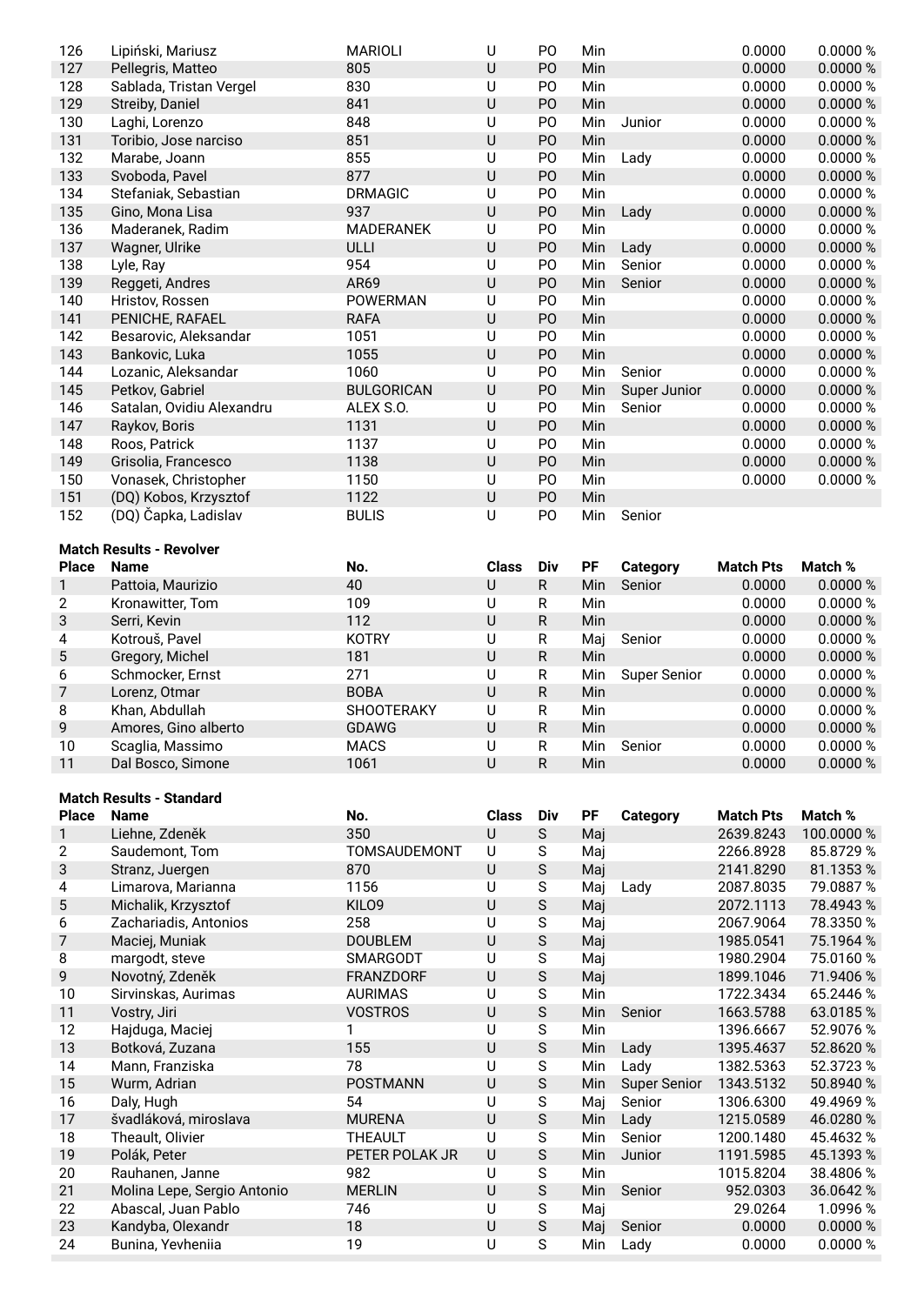| WEI<br>S<br>0.0000<br>0.0000 %<br>26<br>Wei, Hua<br>U<br>Maj<br>$\mathsf S$<br>27<br>$\cup$<br>0.0000<br>0.0000 %<br><b>KENNAKENNA</b><br>Skoubjerg, Runi<br>Min<br>0.0000 %<br>28<br><b>BJORNSEVERIN</b><br>U<br>S<br>0.0000<br>Severin, Bjorn<br>Min<br>$\mathsf S$<br>69<br>$\cup$<br>29<br>Min<br>0.0000<br>0.0000 %<br>Sajgó, Zoltán<br>0.0000<br>30<br><b>MAPA</b><br>U<br>S<br>0.0000%<br>Parhammar, Mats<br>Maj<br>Senior<br>$\sf U$<br>$\mathsf S$<br>31<br>79<br>0.0000<br>0.0000 %<br>Min<br>Senior<br>Mansion, Boris<br>32<br>80<br>U<br>S<br>0.0000<br>0.0000 %<br>Loy, Gerard<br>Maj<br>33<br>86<br>$\sf U$<br>S<br>Min<br>0.0000<br>0.0000 %<br>Van Bergen, Philippe<br>88<br>S<br>34<br>U<br>0.0000<br>0.0000 %<br>Van Oers, Stijn<br>Min<br>$\mathsf S$<br>35<br>$\sf U$<br>0.0000 %<br>Krejčí, Martin<br>0.0000<br><b>KREJCIMARTIN</b><br>Maj<br>$\cup$<br>S<br>36<br>Biondi, Giuseppe<br>92<br>0.0000<br>0.0000 %<br>Maj<br>Senior<br>$\mathsf S$<br>111<br>$\sf U$<br>37<br>0.0000<br>0.0000 %<br>Čurková, Alexandra<br>Min<br>Lady<br>38<br><b>MKUISMA</b><br>U<br>S<br>0.0000<br>0.0000 %<br>Kuisma, Mikko<br>Maj<br>Senior<br>39<br>$\cup$<br>$\mathsf S$<br><b>FLOWER</b><br>0.0000<br>0.0000 %<br>Sarno, Fiorentino<br>Min<br>S<br>0.0000<br>0.0000 %<br>40<br>143<br>U<br>Lady<br>Skaale, Sissal<br>Maj<br>144<br>U<br>S<br>41<br>0.0000<br>0.0000 %<br>Raaijmakers, Inge<br>Min<br>Lady<br>42<br>145<br>U<br>S<br>Min<br>0.0000<br>0.0000 %<br>Mansion, Frauke<br>Lady<br>172<br>$\sf U$<br>$\mathsf S$<br>43<br>0.0000<br>0.0000 %<br>scerri, mark<br>Maj<br>44<br><b>DENY</b><br>U<br>S<br>0.0000<br>0.0000 %<br>Kotroušová, Denisa<br>Min<br>Lady<br>189<br>S<br>45<br>U<br>0.0000<br>0.0000 %<br>Meesters, Berten<br>Min<br><b>JOSEPH</b><br>46<br>U<br>S<br>0.0000<br>0.0000 %<br>Arrieta, Joseph<br><b>Super Senior</b><br>Maj<br>$\mathsf S$<br>207<br>$\sf U$<br>0.0000<br>0.0000 %<br>47<br>Ridošková, Alexandra<br>Min<br>Super Junior<br><b>PAKY</b><br>$\cup$<br>S<br>0.0000<br>0.0000 %<br>48<br>Fargnoli, Pasquale<br>Min<br>227<br>$\sf U$<br>$\mathsf S$<br>49<br>Maj<br>0.0000<br>0.0000 %<br>Carpov, Sergiu<br>0.0000<br>50<br><b>FRITZIBOY</b><br>U<br>S<br>0.0000 %<br>Walter, Fritz<br>Min<br>Senior<br>236<br>U<br>$\mathsf S$<br>0.0000<br>51<br>0.0000 %<br>capelli, egidio<br><b>Super Senior</b><br>Maj<br>239<br>S<br>0.0000 %<br>52<br>U<br>0.0000<br>Vella, Steven<br>Maj<br>$\cup$<br>$\mathsf S$<br>53<br>6308<br>0.0000<br>0.0000 %<br>Suikki, Timo<br>Min<br>Senior<br>251<br>$\cup$<br>S<br>0.0000<br>54<br>Vella, Twan<br>0.0000 %<br>Maj<br>55<br>$\sf U$<br>$\mathsf S$<br><b>LAKIS</b><br>0.0000<br>0.0000 %<br>Andriopoulos, Vasilis<br>Maj<br><b>Super Senior</b><br>56<br><b>ZOHARD</b><br>U<br>S<br>0.0000<br>0.0000 %<br>zohar, Michel<br>Min<br>262<br>$\sf U$<br>$\mathsf S$<br>57<br>0.0000<br>0.0000 %<br>Daponte, Vincenzo<br>Maj<br>58<br>275<br>U<br>S<br><b>Super Senior</b><br>0.0000<br>0.0000 %<br>Schembri, Giacinto<br>Maj<br>$\mathsf S$<br>$\sf U$<br>0.0000 %<br>59<br><b>JUANITO</b><br>0.0000<br>Rodríguez Pitor, Juan<br>Min<br><b>Super Senior</b><br>$\cup$<br>S<br>60<br><b>PASIP</b><br>0.0000<br>0.0000 %<br>Pennanen, Pasi<br>Maj<br>$\sf U$<br>$\mathsf S$<br>61<br>0.0000<br>0.0000 %<br>Pitarch García, Gabriel<br><b>GABIPITARCH</b><br>Maj<br>Senior<br>62<br>292<br>U<br>S<br>0.0000<br>0.0000 %<br>Grixti, Rodrick<br>Min<br>63<br>295<br>$\cup$<br>S<br>Košíková, Simona<br>0.0000<br>0.0000%<br>Min<br>Lady<br>S<br>64<br>U<br>Senior<br>0.0000<br>0.0000 %<br>Santarcangelo, Adriano Ciro<br><b>ILPROF</b><br>Maj<br>$\mathsf S$<br>301<br>$\sf U$<br>0.0000<br>65<br>Vollhardt, Gero<br>0.0000 %<br>Min<br><b>Super Senior</b><br>S<br>66<br><b>FRANCI</b><br>U<br>Maj<br>0.0000<br>0.0000 %<br>Zdešar, Franci<br><b>Super Senior</b><br><b>STL</b><br>$\sf U$<br>$\mathsf S$<br>67<br>FEBVRE, Stephane<br>Min<br>0.0000<br>0.0000 %<br>Kressibucher, Peter<br>316<br>U<br>S<br><b>Super Senior</b><br>0.0000<br>0.0000 %<br>68<br>Maj<br>69<br>THE BOSS<br>U<br>S<br>0.0000<br>0.0000 %<br>Montiel Molina, Andrés<br>Min<br><b>Super Senior</b><br>U<br>S<br>0.0000<br>0.0000 %<br>70<br>papafloratos, dimitris<br><b>JIMITIS</b><br>Min<br>$\mathsf S$<br>$\sf U$<br>71<br>POPOV, DMITRII<br>326<br>Min<br>0.0000<br>0.0000 %<br>$\cup$<br>$\mathsf S$<br>72<br>Znamenáček, Petr<br>348<br>0.0000<br>0.0000 %<br>Maj<br>73<br>349<br>$\sf U$<br>$\mathsf S$<br>0.0000<br>Burkhalter, Christine<br>Lady<br>0.0000 %<br>Maj<br>353<br>0.0000 %<br>Rakušan, Josef<br>U<br>$\mathsf S$<br>0.0000<br>74<br>Maj<br>75<br>$\sf U$<br>$\mathsf S$<br>Kontulainen, Mika<br>MIKA01<br>0.0000<br>0.0000 %<br>Maj<br>76<br>Suoninen, Mikko<br>5960<br>U<br>S<br>0.0000<br>0.0000 %<br>Maj<br>$\sf U$<br>$\mathsf S$<br>0.0000<br>0.0000 %<br>77<br>Murzydlo, Malgorzata<br><b>GOSIALEK</b><br>Min<br>Lady<br>78<br>Sappert, Frederik<br>385<br>U<br>S<br>0.0000<br>0.0000 %<br>Min<br>386<br>$\sf U$<br>$\mathsf S$<br>79<br>Mandelj, Žiga<br>0.0000<br>0.0000 %<br>Maj<br>0.0000<br>80<br>Simel, Yaakov<br><b>SIMEL</b><br>U<br><b>Super Senior</b><br>0.0000 %<br>S<br>Min<br>81<br>U<br>S<br>0.0000<br>Korem, Roni<br><b>RONIK</b><br>Min<br><b>Super Senior</b><br>0.0000 %<br>82<br>399<br>U<br>S<br>0.0000<br>0.0000 %<br>Oskoma, Maksym<br>Min<br>83<br>400<br>$\cup$<br>$\mathsf S$<br>Shevchenko, Yuliia<br>Lady<br>0.0000<br>0.0000 %<br>Min<br>$\cup$<br>$\mathsf S$<br>84<br>Baesel, Oriane<br><b>DOUDOUTE</b><br>Lady<br>0.0000<br>0.0000 %<br>Min<br>$\sf U$<br>$\mathsf S$<br>85<br>Turbil, Pierre Louis<br>407<br>0.0000<br>0.0000 %<br>Maj<br>408<br>U<br>86<br>Elmahdy, Safeya<br>${\sf S}$<br>0.0000<br>0.0000 %<br>Min<br>Lady<br>$\sf U$<br>$\mathsf S$<br>0.0000<br>87<br>Müller, Alexander<br>LEADMAN<br>0.0000 %<br>Maj<br>Sergej, Müller<br><b>BOOT</b><br>U<br>S<br>0.0000<br>0.0000 %<br>88<br>Maj<br>$\cup$<br>$\mathsf S$<br>0.0000<br>89<br>Eraslan, Mustafa Yigit<br>TURK-TUR00088<br>0.0000 %<br>Min<br>S<br>Senior<br>90<br>Sciurpi, Vittorio<br>U<br>0.0000<br>0.0000 %<br><b>VIITTOROOSCIURPI</b><br>Maj<br>$\mathsf S$<br>91<br>Woods, Samuel III<br><b>WOODY</b><br>U<br>0.0000<br>0.0000 %<br>Min<br>Senior<br>92<br>Mijailovic, Slavoljub<br><b>SASCHA</b><br>$\sf U$<br>S<br>0.0000<br>0.0000 %<br>Min | 25 | Graner, Arno | 11738 | $\sf U$ | S | Maj | Senior | 0.0000 | 0.0000% |
|------------------------------------------------------------------------------------------------------------------------------------------------------------------------------------------------------------------------------------------------------------------------------------------------------------------------------------------------------------------------------------------------------------------------------------------------------------------------------------------------------------------------------------------------------------------------------------------------------------------------------------------------------------------------------------------------------------------------------------------------------------------------------------------------------------------------------------------------------------------------------------------------------------------------------------------------------------------------------------------------------------------------------------------------------------------------------------------------------------------------------------------------------------------------------------------------------------------------------------------------------------------------------------------------------------------------------------------------------------------------------------------------------------------------------------------------------------------------------------------------------------------------------------------------------------------------------------------------------------------------------------------------------------------------------------------------------------------------------------------------------------------------------------------------------------------------------------------------------------------------------------------------------------------------------------------------------------------------------------------------------------------------------------------------------------------------------------------------------------------------------------------------------------------------------------------------------------------------------------------------------------------------------------------------------------------------------------------------------------------------------------------------------------------------------------------------------------------------------------------------------------------------------------------------------------------------------------------------------------------------------------------------------------------------------------------------------------------------------------------------------------------------------------------------------------------------------------------------------------------------------------------------------------------------------------------------------------------------------------------------------------------------------------------------------------------------------------------------------------------------------------------------------------------------------------------------------------------------------------------------------------------------------------------------------------------------------------------------------------------------------------------------------------------------------------------------------------------------------------------------------------------------------------------------------------------------------------------------------------------------------------------------------------------------------------------------------------------------------------------------------------------------------------------------------------------------------------------------------------------------------------------------------------------------------------------------------------------------------------------------------------------------------------------------------------------------------------------------------------------------------------------------------------------------------------------------------------------------------------------------------------------------------------------------------------------------------------------------------------------------------------------------------------------------------------------------------------------------------------------------------------------------------------------------------------------------------------------------------------------------------------------------------------------------------------------------------------------------------------------------------------------------------------------------------------------------------------------------------------------------------------------------------------------------------------------------------------------------------------------------------------------------------------------------------------------------------------------------------------------------------------------------------------------------------------------------------------------------------------------------------------------------------------------------------------------------------------------------------------------------------------------------------------------------------------------------------------------------------------------------------------------------------------------------------------------------------------------------------------------------------------------------------------------------------------------------------------------------------------------------------------------------------------------------------------------------------------------------------------------------------------------------------------------------------------------------------------------------------------------------------------------------------------------------------------------------------------------------------------------------------------------------------------------------------------------------------------------------------------------------------------------------------------------------------------------------------------------------|----|--------------|-------|---------|---|-----|--------|--------|---------|
|                                                                                                                                                                                                                                                                                                                                                                                                                                                                                                                                                                                                                                                                                                                                                                                                                                                                                                                                                                                                                                                                                                                                                                                                                                                                                                                                                                                                                                                                                                                                                                                                                                                                                                                                                                                                                                                                                                                                                                                                                                                                                                                                                                                                                                                                                                                                                                                                                                                                                                                                                                                                                                                                                                                                                                                                                                                                                                                                                                                                                                                                                                                                                                                                                                                                                                                                                                                                                                                                                                                                                                                                                                                                                                                                                                                                                                                                                                                                                                                                                                                                                                                                                                                                                                                                                                                                                                                                                                                                                                                                                                                                                                                                                                                                                                                                                                                                                                                                                                                                                                                                                                                                                                                                                                                                                                                                                                                                                                                                                                                                                                                                                                                                                                                                                                                                                                                                                                                                                                                                                                                                                                                                                                                                                                                                                                                                                |    |              |       |         |   |     |        |        |         |
|                                                                                                                                                                                                                                                                                                                                                                                                                                                                                                                                                                                                                                                                                                                                                                                                                                                                                                                                                                                                                                                                                                                                                                                                                                                                                                                                                                                                                                                                                                                                                                                                                                                                                                                                                                                                                                                                                                                                                                                                                                                                                                                                                                                                                                                                                                                                                                                                                                                                                                                                                                                                                                                                                                                                                                                                                                                                                                                                                                                                                                                                                                                                                                                                                                                                                                                                                                                                                                                                                                                                                                                                                                                                                                                                                                                                                                                                                                                                                                                                                                                                                                                                                                                                                                                                                                                                                                                                                                                                                                                                                                                                                                                                                                                                                                                                                                                                                                                                                                                                                                                                                                                                                                                                                                                                                                                                                                                                                                                                                                                                                                                                                                                                                                                                                                                                                                                                                                                                                                                                                                                                                                                                                                                                                                                                                                                                                |    |              |       |         |   |     |        |        |         |
|                                                                                                                                                                                                                                                                                                                                                                                                                                                                                                                                                                                                                                                                                                                                                                                                                                                                                                                                                                                                                                                                                                                                                                                                                                                                                                                                                                                                                                                                                                                                                                                                                                                                                                                                                                                                                                                                                                                                                                                                                                                                                                                                                                                                                                                                                                                                                                                                                                                                                                                                                                                                                                                                                                                                                                                                                                                                                                                                                                                                                                                                                                                                                                                                                                                                                                                                                                                                                                                                                                                                                                                                                                                                                                                                                                                                                                                                                                                                                                                                                                                                                                                                                                                                                                                                                                                                                                                                                                                                                                                                                                                                                                                                                                                                                                                                                                                                                                                                                                                                                                                                                                                                                                                                                                                                                                                                                                                                                                                                                                                                                                                                                                                                                                                                                                                                                                                                                                                                                                                                                                                                                                                                                                                                                                                                                                                                                |    |              |       |         |   |     |        |        |         |
|                                                                                                                                                                                                                                                                                                                                                                                                                                                                                                                                                                                                                                                                                                                                                                                                                                                                                                                                                                                                                                                                                                                                                                                                                                                                                                                                                                                                                                                                                                                                                                                                                                                                                                                                                                                                                                                                                                                                                                                                                                                                                                                                                                                                                                                                                                                                                                                                                                                                                                                                                                                                                                                                                                                                                                                                                                                                                                                                                                                                                                                                                                                                                                                                                                                                                                                                                                                                                                                                                                                                                                                                                                                                                                                                                                                                                                                                                                                                                                                                                                                                                                                                                                                                                                                                                                                                                                                                                                                                                                                                                                                                                                                                                                                                                                                                                                                                                                                                                                                                                                                                                                                                                                                                                                                                                                                                                                                                                                                                                                                                                                                                                                                                                                                                                                                                                                                                                                                                                                                                                                                                                                                                                                                                                                                                                                                                                |    |              |       |         |   |     |        |        |         |
|                                                                                                                                                                                                                                                                                                                                                                                                                                                                                                                                                                                                                                                                                                                                                                                                                                                                                                                                                                                                                                                                                                                                                                                                                                                                                                                                                                                                                                                                                                                                                                                                                                                                                                                                                                                                                                                                                                                                                                                                                                                                                                                                                                                                                                                                                                                                                                                                                                                                                                                                                                                                                                                                                                                                                                                                                                                                                                                                                                                                                                                                                                                                                                                                                                                                                                                                                                                                                                                                                                                                                                                                                                                                                                                                                                                                                                                                                                                                                                                                                                                                                                                                                                                                                                                                                                                                                                                                                                                                                                                                                                                                                                                                                                                                                                                                                                                                                                                                                                                                                                                                                                                                                                                                                                                                                                                                                                                                                                                                                                                                                                                                                                                                                                                                                                                                                                                                                                                                                                                                                                                                                                                                                                                                                                                                                                                                                |    |              |       |         |   |     |        |        |         |
|                                                                                                                                                                                                                                                                                                                                                                                                                                                                                                                                                                                                                                                                                                                                                                                                                                                                                                                                                                                                                                                                                                                                                                                                                                                                                                                                                                                                                                                                                                                                                                                                                                                                                                                                                                                                                                                                                                                                                                                                                                                                                                                                                                                                                                                                                                                                                                                                                                                                                                                                                                                                                                                                                                                                                                                                                                                                                                                                                                                                                                                                                                                                                                                                                                                                                                                                                                                                                                                                                                                                                                                                                                                                                                                                                                                                                                                                                                                                                                                                                                                                                                                                                                                                                                                                                                                                                                                                                                                                                                                                                                                                                                                                                                                                                                                                                                                                                                                                                                                                                                                                                                                                                                                                                                                                                                                                                                                                                                                                                                                                                                                                                                                                                                                                                                                                                                                                                                                                                                                                                                                                                                                                                                                                                                                                                                                                                |    |              |       |         |   |     |        |        |         |
|                                                                                                                                                                                                                                                                                                                                                                                                                                                                                                                                                                                                                                                                                                                                                                                                                                                                                                                                                                                                                                                                                                                                                                                                                                                                                                                                                                                                                                                                                                                                                                                                                                                                                                                                                                                                                                                                                                                                                                                                                                                                                                                                                                                                                                                                                                                                                                                                                                                                                                                                                                                                                                                                                                                                                                                                                                                                                                                                                                                                                                                                                                                                                                                                                                                                                                                                                                                                                                                                                                                                                                                                                                                                                                                                                                                                                                                                                                                                                                                                                                                                                                                                                                                                                                                                                                                                                                                                                                                                                                                                                                                                                                                                                                                                                                                                                                                                                                                                                                                                                                                                                                                                                                                                                                                                                                                                                                                                                                                                                                                                                                                                                                                                                                                                                                                                                                                                                                                                                                                                                                                                                                                                                                                                                                                                                                                                                |    |              |       |         |   |     |        |        |         |
|                                                                                                                                                                                                                                                                                                                                                                                                                                                                                                                                                                                                                                                                                                                                                                                                                                                                                                                                                                                                                                                                                                                                                                                                                                                                                                                                                                                                                                                                                                                                                                                                                                                                                                                                                                                                                                                                                                                                                                                                                                                                                                                                                                                                                                                                                                                                                                                                                                                                                                                                                                                                                                                                                                                                                                                                                                                                                                                                                                                                                                                                                                                                                                                                                                                                                                                                                                                                                                                                                                                                                                                                                                                                                                                                                                                                                                                                                                                                                                                                                                                                                                                                                                                                                                                                                                                                                                                                                                                                                                                                                                                                                                                                                                                                                                                                                                                                                                                                                                                                                                                                                                                                                                                                                                                                                                                                                                                                                                                                                                                                                                                                                                                                                                                                                                                                                                                                                                                                                                                                                                                                                                                                                                                                                                                                                                                                                |    |              |       |         |   |     |        |        |         |
|                                                                                                                                                                                                                                                                                                                                                                                                                                                                                                                                                                                                                                                                                                                                                                                                                                                                                                                                                                                                                                                                                                                                                                                                                                                                                                                                                                                                                                                                                                                                                                                                                                                                                                                                                                                                                                                                                                                                                                                                                                                                                                                                                                                                                                                                                                                                                                                                                                                                                                                                                                                                                                                                                                                                                                                                                                                                                                                                                                                                                                                                                                                                                                                                                                                                                                                                                                                                                                                                                                                                                                                                                                                                                                                                                                                                                                                                                                                                                                                                                                                                                                                                                                                                                                                                                                                                                                                                                                                                                                                                                                                                                                                                                                                                                                                                                                                                                                                                                                                                                                                                                                                                                                                                                                                                                                                                                                                                                                                                                                                                                                                                                                                                                                                                                                                                                                                                                                                                                                                                                                                                                                                                                                                                                                                                                                                                                |    |              |       |         |   |     |        |        |         |
|                                                                                                                                                                                                                                                                                                                                                                                                                                                                                                                                                                                                                                                                                                                                                                                                                                                                                                                                                                                                                                                                                                                                                                                                                                                                                                                                                                                                                                                                                                                                                                                                                                                                                                                                                                                                                                                                                                                                                                                                                                                                                                                                                                                                                                                                                                                                                                                                                                                                                                                                                                                                                                                                                                                                                                                                                                                                                                                                                                                                                                                                                                                                                                                                                                                                                                                                                                                                                                                                                                                                                                                                                                                                                                                                                                                                                                                                                                                                                                                                                                                                                                                                                                                                                                                                                                                                                                                                                                                                                                                                                                                                                                                                                                                                                                                                                                                                                                                                                                                                                                                                                                                                                                                                                                                                                                                                                                                                                                                                                                                                                                                                                                                                                                                                                                                                                                                                                                                                                                                                                                                                                                                                                                                                                                                                                                                                                |    |              |       |         |   |     |        |        |         |
|                                                                                                                                                                                                                                                                                                                                                                                                                                                                                                                                                                                                                                                                                                                                                                                                                                                                                                                                                                                                                                                                                                                                                                                                                                                                                                                                                                                                                                                                                                                                                                                                                                                                                                                                                                                                                                                                                                                                                                                                                                                                                                                                                                                                                                                                                                                                                                                                                                                                                                                                                                                                                                                                                                                                                                                                                                                                                                                                                                                                                                                                                                                                                                                                                                                                                                                                                                                                                                                                                                                                                                                                                                                                                                                                                                                                                                                                                                                                                                                                                                                                                                                                                                                                                                                                                                                                                                                                                                                                                                                                                                                                                                                                                                                                                                                                                                                                                                                                                                                                                                                                                                                                                                                                                                                                                                                                                                                                                                                                                                                                                                                                                                                                                                                                                                                                                                                                                                                                                                                                                                                                                                                                                                                                                                                                                                                                                |    |              |       |         |   |     |        |        |         |
|                                                                                                                                                                                                                                                                                                                                                                                                                                                                                                                                                                                                                                                                                                                                                                                                                                                                                                                                                                                                                                                                                                                                                                                                                                                                                                                                                                                                                                                                                                                                                                                                                                                                                                                                                                                                                                                                                                                                                                                                                                                                                                                                                                                                                                                                                                                                                                                                                                                                                                                                                                                                                                                                                                                                                                                                                                                                                                                                                                                                                                                                                                                                                                                                                                                                                                                                                                                                                                                                                                                                                                                                                                                                                                                                                                                                                                                                                                                                                                                                                                                                                                                                                                                                                                                                                                                                                                                                                                                                                                                                                                                                                                                                                                                                                                                                                                                                                                                                                                                                                                                                                                                                                                                                                                                                                                                                                                                                                                                                                                                                                                                                                                                                                                                                                                                                                                                                                                                                                                                                                                                                                                                                                                                                                                                                                                                                                |    |              |       |         |   |     |        |        |         |
|                                                                                                                                                                                                                                                                                                                                                                                                                                                                                                                                                                                                                                                                                                                                                                                                                                                                                                                                                                                                                                                                                                                                                                                                                                                                                                                                                                                                                                                                                                                                                                                                                                                                                                                                                                                                                                                                                                                                                                                                                                                                                                                                                                                                                                                                                                                                                                                                                                                                                                                                                                                                                                                                                                                                                                                                                                                                                                                                                                                                                                                                                                                                                                                                                                                                                                                                                                                                                                                                                                                                                                                                                                                                                                                                                                                                                                                                                                                                                                                                                                                                                                                                                                                                                                                                                                                                                                                                                                                                                                                                                                                                                                                                                                                                                                                                                                                                                                                                                                                                                                                                                                                                                                                                                                                                                                                                                                                                                                                                                                                                                                                                                                                                                                                                                                                                                                                                                                                                                                                                                                                                                                                                                                                                                                                                                                                                                |    |              |       |         |   |     |        |        |         |
|                                                                                                                                                                                                                                                                                                                                                                                                                                                                                                                                                                                                                                                                                                                                                                                                                                                                                                                                                                                                                                                                                                                                                                                                                                                                                                                                                                                                                                                                                                                                                                                                                                                                                                                                                                                                                                                                                                                                                                                                                                                                                                                                                                                                                                                                                                                                                                                                                                                                                                                                                                                                                                                                                                                                                                                                                                                                                                                                                                                                                                                                                                                                                                                                                                                                                                                                                                                                                                                                                                                                                                                                                                                                                                                                                                                                                                                                                                                                                                                                                                                                                                                                                                                                                                                                                                                                                                                                                                                                                                                                                                                                                                                                                                                                                                                                                                                                                                                                                                                                                                                                                                                                                                                                                                                                                                                                                                                                                                                                                                                                                                                                                                                                                                                                                                                                                                                                                                                                                                                                                                                                                                                                                                                                                                                                                                                                                |    |              |       |         |   |     |        |        |         |
|                                                                                                                                                                                                                                                                                                                                                                                                                                                                                                                                                                                                                                                                                                                                                                                                                                                                                                                                                                                                                                                                                                                                                                                                                                                                                                                                                                                                                                                                                                                                                                                                                                                                                                                                                                                                                                                                                                                                                                                                                                                                                                                                                                                                                                                                                                                                                                                                                                                                                                                                                                                                                                                                                                                                                                                                                                                                                                                                                                                                                                                                                                                                                                                                                                                                                                                                                                                                                                                                                                                                                                                                                                                                                                                                                                                                                                                                                                                                                                                                                                                                                                                                                                                                                                                                                                                                                                                                                                                                                                                                                                                                                                                                                                                                                                                                                                                                                                                                                                                                                                                                                                                                                                                                                                                                                                                                                                                                                                                                                                                                                                                                                                                                                                                                                                                                                                                                                                                                                                                                                                                                                                                                                                                                                                                                                                                                                |    |              |       |         |   |     |        |        |         |
|                                                                                                                                                                                                                                                                                                                                                                                                                                                                                                                                                                                                                                                                                                                                                                                                                                                                                                                                                                                                                                                                                                                                                                                                                                                                                                                                                                                                                                                                                                                                                                                                                                                                                                                                                                                                                                                                                                                                                                                                                                                                                                                                                                                                                                                                                                                                                                                                                                                                                                                                                                                                                                                                                                                                                                                                                                                                                                                                                                                                                                                                                                                                                                                                                                                                                                                                                                                                                                                                                                                                                                                                                                                                                                                                                                                                                                                                                                                                                                                                                                                                                                                                                                                                                                                                                                                                                                                                                                                                                                                                                                                                                                                                                                                                                                                                                                                                                                                                                                                                                                                                                                                                                                                                                                                                                                                                                                                                                                                                                                                                                                                                                                                                                                                                                                                                                                                                                                                                                                                                                                                                                                                                                                                                                                                                                                                                                |    |              |       |         |   |     |        |        |         |
|                                                                                                                                                                                                                                                                                                                                                                                                                                                                                                                                                                                                                                                                                                                                                                                                                                                                                                                                                                                                                                                                                                                                                                                                                                                                                                                                                                                                                                                                                                                                                                                                                                                                                                                                                                                                                                                                                                                                                                                                                                                                                                                                                                                                                                                                                                                                                                                                                                                                                                                                                                                                                                                                                                                                                                                                                                                                                                                                                                                                                                                                                                                                                                                                                                                                                                                                                                                                                                                                                                                                                                                                                                                                                                                                                                                                                                                                                                                                                                                                                                                                                                                                                                                                                                                                                                                                                                                                                                                                                                                                                                                                                                                                                                                                                                                                                                                                                                                                                                                                                                                                                                                                                                                                                                                                                                                                                                                                                                                                                                                                                                                                                                                                                                                                                                                                                                                                                                                                                                                                                                                                                                                                                                                                                                                                                                                                                |    |              |       |         |   |     |        |        |         |
|                                                                                                                                                                                                                                                                                                                                                                                                                                                                                                                                                                                                                                                                                                                                                                                                                                                                                                                                                                                                                                                                                                                                                                                                                                                                                                                                                                                                                                                                                                                                                                                                                                                                                                                                                                                                                                                                                                                                                                                                                                                                                                                                                                                                                                                                                                                                                                                                                                                                                                                                                                                                                                                                                                                                                                                                                                                                                                                                                                                                                                                                                                                                                                                                                                                                                                                                                                                                                                                                                                                                                                                                                                                                                                                                                                                                                                                                                                                                                                                                                                                                                                                                                                                                                                                                                                                                                                                                                                                                                                                                                                                                                                                                                                                                                                                                                                                                                                                                                                                                                                                                                                                                                                                                                                                                                                                                                                                                                                                                                                                                                                                                                                                                                                                                                                                                                                                                                                                                                                                                                                                                                                                                                                                                                                                                                                                                                |    |              |       |         |   |     |        |        |         |
|                                                                                                                                                                                                                                                                                                                                                                                                                                                                                                                                                                                                                                                                                                                                                                                                                                                                                                                                                                                                                                                                                                                                                                                                                                                                                                                                                                                                                                                                                                                                                                                                                                                                                                                                                                                                                                                                                                                                                                                                                                                                                                                                                                                                                                                                                                                                                                                                                                                                                                                                                                                                                                                                                                                                                                                                                                                                                                                                                                                                                                                                                                                                                                                                                                                                                                                                                                                                                                                                                                                                                                                                                                                                                                                                                                                                                                                                                                                                                                                                                                                                                                                                                                                                                                                                                                                                                                                                                                                                                                                                                                                                                                                                                                                                                                                                                                                                                                                                                                                                                                                                                                                                                                                                                                                                                                                                                                                                                                                                                                                                                                                                                                                                                                                                                                                                                                                                                                                                                                                                                                                                                                                                                                                                                                                                                                                                                |    |              |       |         |   |     |        |        |         |
|                                                                                                                                                                                                                                                                                                                                                                                                                                                                                                                                                                                                                                                                                                                                                                                                                                                                                                                                                                                                                                                                                                                                                                                                                                                                                                                                                                                                                                                                                                                                                                                                                                                                                                                                                                                                                                                                                                                                                                                                                                                                                                                                                                                                                                                                                                                                                                                                                                                                                                                                                                                                                                                                                                                                                                                                                                                                                                                                                                                                                                                                                                                                                                                                                                                                                                                                                                                                                                                                                                                                                                                                                                                                                                                                                                                                                                                                                                                                                                                                                                                                                                                                                                                                                                                                                                                                                                                                                                                                                                                                                                                                                                                                                                                                                                                                                                                                                                                                                                                                                                                                                                                                                                                                                                                                                                                                                                                                                                                                                                                                                                                                                                                                                                                                                                                                                                                                                                                                                                                                                                                                                                                                                                                                                                                                                                                                                |    |              |       |         |   |     |        |        |         |
|                                                                                                                                                                                                                                                                                                                                                                                                                                                                                                                                                                                                                                                                                                                                                                                                                                                                                                                                                                                                                                                                                                                                                                                                                                                                                                                                                                                                                                                                                                                                                                                                                                                                                                                                                                                                                                                                                                                                                                                                                                                                                                                                                                                                                                                                                                                                                                                                                                                                                                                                                                                                                                                                                                                                                                                                                                                                                                                                                                                                                                                                                                                                                                                                                                                                                                                                                                                                                                                                                                                                                                                                                                                                                                                                                                                                                                                                                                                                                                                                                                                                                                                                                                                                                                                                                                                                                                                                                                                                                                                                                                                                                                                                                                                                                                                                                                                                                                                                                                                                                                                                                                                                                                                                                                                                                                                                                                                                                                                                                                                                                                                                                                                                                                                                                                                                                                                                                                                                                                                                                                                                                                                                                                                                                                                                                                                                                |    |              |       |         |   |     |        |        |         |
|                                                                                                                                                                                                                                                                                                                                                                                                                                                                                                                                                                                                                                                                                                                                                                                                                                                                                                                                                                                                                                                                                                                                                                                                                                                                                                                                                                                                                                                                                                                                                                                                                                                                                                                                                                                                                                                                                                                                                                                                                                                                                                                                                                                                                                                                                                                                                                                                                                                                                                                                                                                                                                                                                                                                                                                                                                                                                                                                                                                                                                                                                                                                                                                                                                                                                                                                                                                                                                                                                                                                                                                                                                                                                                                                                                                                                                                                                                                                                                                                                                                                                                                                                                                                                                                                                                                                                                                                                                                                                                                                                                                                                                                                                                                                                                                                                                                                                                                                                                                                                                                                                                                                                                                                                                                                                                                                                                                                                                                                                                                                                                                                                                                                                                                                                                                                                                                                                                                                                                                                                                                                                                                                                                                                                                                                                                                                                |    |              |       |         |   |     |        |        |         |
|                                                                                                                                                                                                                                                                                                                                                                                                                                                                                                                                                                                                                                                                                                                                                                                                                                                                                                                                                                                                                                                                                                                                                                                                                                                                                                                                                                                                                                                                                                                                                                                                                                                                                                                                                                                                                                                                                                                                                                                                                                                                                                                                                                                                                                                                                                                                                                                                                                                                                                                                                                                                                                                                                                                                                                                                                                                                                                                                                                                                                                                                                                                                                                                                                                                                                                                                                                                                                                                                                                                                                                                                                                                                                                                                                                                                                                                                                                                                                                                                                                                                                                                                                                                                                                                                                                                                                                                                                                                                                                                                                                                                                                                                                                                                                                                                                                                                                                                                                                                                                                                                                                                                                                                                                                                                                                                                                                                                                                                                                                                                                                                                                                                                                                                                                                                                                                                                                                                                                                                                                                                                                                                                                                                                                                                                                                                                                |    |              |       |         |   |     |        |        |         |
|                                                                                                                                                                                                                                                                                                                                                                                                                                                                                                                                                                                                                                                                                                                                                                                                                                                                                                                                                                                                                                                                                                                                                                                                                                                                                                                                                                                                                                                                                                                                                                                                                                                                                                                                                                                                                                                                                                                                                                                                                                                                                                                                                                                                                                                                                                                                                                                                                                                                                                                                                                                                                                                                                                                                                                                                                                                                                                                                                                                                                                                                                                                                                                                                                                                                                                                                                                                                                                                                                                                                                                                                                                                                                                                                                                                                                                                                                                                                                                                                                                                                                                                                                                                                                                                                                                                                                                                                                                                                                                                                                                                                                                                                                                                                                                                                                                                                                                                                                                                                                                                                                                                                                                                                                                                                                                                                                                                                                                                                                                                                                                                                                                                                                                                                                                                                                                                                                                                                                                                                                                                                                                                                                                                                                                                                                                                                                |    |              |       |         |   |     |        |        |         |
|                                                                                                                                                                                                                                                                                                                                                                                                                                                                                                                                                                                                                                                                                                                                                                                                                                                                                                                                                                                                                                                                                                                                                                                                                                                                                                                                                                                                                                                                                                                                                                                                                                                                                                                                                                                                                                                                                                                                                                                                                                                                                                                                                                                                                                                                                                                                                                                                                                                                                                                                                                                                                                                                                                                                                                                                                                                                                                                                                                                                                                                                                                                                                                                                                                                                                                                                                                                                                                                                                                                                                                                                                                                                                                                                                                                                                                                                                                                                                                                                                                                                                                                                                                                                                                                                                                                                                                                                                                                                                                                                                                                                                                                                                                                                                                                                                                                                                                                                                                                                                                                                                                                                                                                                                                                                                                                                                                                                                                                                                                                                                                                                                                                                                                                                                                                                                                                                                                                                                                                                                                                                                                                                                                                                                                                                                                                                                |    |              |       |         |   |     |        |        |         |
|                                                                                                                                                                                                                                                                                                                                                                                                                                                                                                                                                                                                                                                                                                                                                                                                                                                                                                                                                                                                                                                                                                                                                                                                                                                                                                                                                                                                                                                                                                                                                                                                                                                                                                                                                                                                                                                                                                                                                                                                                                                                                                                                                                                                                                                                                                                                                                                                                                                                                                                                                                                                                                                                                                                                                                                                                                                                                                                                                                                                                                                                                                                                                                                                                                                                                                                                                                                                                                                                                                                                                                                                                                                                                                                                                                                                                                                                                                                                                                                                                                                                                                                                                                                                                                                                                                                                                                                                                                                                                                                                                                                                                                                                                                                                                                                                                                                                                                                                                                                                                                                                                                                                                                                                                                                                                                                                                                                                                                                                                                                                                                                                                                                                                                                                                                                                                                                                                                                                                                                                                                                                                                                                                                                                                                                                                                                                                |    |              |       |         |   |     |        |        |         |
|                                                                                                                                                                                                                                                                                                                                                                                                                                                                                                                                                                                                                                                                                                                                                                                                                                                                                                                                                                                                                                                                                                                                                                                                                                                                                                                                                                                                                                                                                                                                                                                                                                                                                                                                                                                                                                                                                                                                                                                                                                                                                                                                                                                                                                                                                                                                                                                                                                                                                                                                                                                                                                                                                                                                                                                                                                                                                                                                                                                                                                                                                                                                                                                                                                                                                                                                                                                                                                                                                                                                                                                                                                                                                                                                                                                                                                                                                                                                                                                                                                                                                                                                                                                                                                                                                                                                                                                                                                                                                                                                                                                                                                                                                                                                                                                                                                                                                                                                                                                                                                                                                                                                                                                                                                                                                                                                                                                                                                                                                                                                                                                                                                                                                                                                                                                                                                                                                                                                                                                                                                                                                                                                                                                                                                                                                                                                                |    |              |       |         |   |     |        |        |         |
|                                                                                                                                                                                                                                                                                                                                                                                                                                                                                                                                                                                                                                                                                                                                                                                                                                                                                                                                                                                                                                                                                                                                                                                                                                                                                                                                                                                                                                                                                                                                                                                                                                                                                                                                                                                                                                                                                                                                                                                                                                                                                                                                                                                                                                                                                                                                                                                                                                                                                                                                                                                                                                                                                                                                                                                                                                                                                                                                                                                                                                                                                                                                                                                                                                                                                                                                                                                                                                                                                                                                                                                                                                                                                                                                                                                                                                                                                                                                                                                                                                                                                                                                                                                                                                                                                                                                                                                                                                                                                                                                                                                                                                                                                                                                                                                                                                                                                                                                                                                                                                                                                                                                                                                                                                                                                                                                                                                                                                                                                                                                                                                                                                                                                                                                                                                                                                                                                                                                                                                                                                                                                                                                                                                                                                                                                                                                                |    |              |       |         |   |     |        |        |         |
|                                                                                                                                                                                                                                                                                                                                                                                                                                                                                                                                                                                                                                                                                                                                                                                                                                                                                                                                                                                                                                                                                                                                                                                                                                                                                                                                                                                                                                                                                                                                                                                                                                                                                                                                                                                                                                                                                                                                                                                                                                                                                                                                                                                                                                                                                                                                                                                                                                                                                                                                                                                                                                                                                                                                                                                                                                                                                                                                                                                                                                                                                                                                                                                                                                                                                                                                                                                                                                                                                                                                                                                                                                                                                                                                                                                                                                                                                                                                                                                                                                                                                                                                                                                                                                                                                                                                                                                                                                                                                                                                                                                                                                                                                                                                                                                                                                                                                                                                                                                                                                                                                                                                                                                                                                                                                                                                                                                                                                                                                                                                                                                                                                                                                                                                                                                                                                                                                                                                                                                                                                                                                                                                                                                                                                                                                                                                                |    |              |       |         |   |     |        |        |         |
|                                                                                                                                                                                                                                                                                                                                                                                                                                                                                                                                                                                                                                                                                                                                                                                                                                                                                                                                                                                                                                                                                                                                                                                                                                                                                                                                                                                                                                                                                                                                                                                                                                                                                                                                                                                                                                                                                                                                                                                                                                                                                                                                                                                                                                                                                                                                                                                                                                                                                                                                                                                                                                                                                                                                                                                                                                                                                                                                                                                                                                                                                                                                                                                                                                                                                                                                                                                                                                                                                                                                                                                                                                                                                                                                                                                                                                                                                                                                                                                                                                                                                                                                                                                                                                                                                                                                                                                                                                                                                                                                                                                                                                                                                                                                                                                                                                                                                                                                                                                                                                                                                                                                                                                                                                                                                                                                                                                                                                                                                                                                                                                                                                                                                                                                                                                                                                                                                                                                                                                                                                                                                                                                                                                                                                                                                                                                                |    |              |       |         |   |     |        |        |         |
|                                                                                                                                                                                                                                                                                                                                                                                                                                                                                                                                                                                                                                                                                                                                                                                                                                                                                                                                                                                                                                                                                                                                                                                                                                                                                                                                                                                                                                                                                                                                                                                                                                                                                                                                                                                                                                                                                                                                                                                                                                                                                                                                                                                                                                                                                                                                                                                                                                                                                                                                                                                                                                                                                                                                                                                                                                                                                                                                                                                                                                                                                                                                                                                                                                                                                                                                                                                                                                                                                                                                                                                                                                                                                                                                                                                                                                                                                                                                                                                                                                                                                                                                                                                                                                                                                                                                                                                                                                                                                                                                                                                                                                                                                                                                                                                                                                                                                                                                                                                                                                                                                                                                                                                                                                                                                                                                                                                                                                                                                                                                                                                                                                                                                                                                                                                                                                                                                                                                                                                                                                                                                                                                                                                                                                                                                                                                                |    |              |       |         |   |     |        |        |         |
|                                                                                                                                                                                                                                                                                                                                                                                                                                                                                                                                                                                                                                                                                                                                                                                                                                                                                                                                                                                                                                                                                                                                                                                                                                                                                                                                                                                                                                                                                                                                                                                                                                                                                                                                                                                                                                                                                                                                                                                                                                                                                                                                                                                                                                                                                                                                                                                                                                                                                                                                                                                                                                                                                                                                                                                                                                                                                                                                                                                                                                                                                                                                                                                                                                                                                                                                                                                                                                                                                                                                                                                                                                                                                                                                                                                                                                                                                                                                                                                                                                                                                                                                                                                                                                                                                                                                                                                                                                                                                                                                                                                                                                                                                                                                                                                                                                                                                                                                                                                                                                                                                                                                                                                                                                                                                                                                                                                                                                                                                                                                                                                                                                                                                                                                                                                                                                                                                                                                                                                                                                                                                                                                                                                                                                                                                                                                                |    |              |       |         |   |     |        |        |         |
|                                                                                                                                                                                                                                                                                                                                                                                                                                                                                                                                                                                                                                                                                                                                                                                                                                                                                                                                                                                                                                                                                                                                                                                                                                                                                                                                                                                                                                                                                                                                                                                                                                                                                                                                                                                                                                                                                                                                                                                                                                                                                                                                                                                                                                                                                                                                                                                                                                                                                                                                                                                                                                                                                                                                                                                                                                                                                                                                                                                                                                                                                                                                                                                                                                                                                                                                                                                                                                                                                                                                                                                                                                                                                                                                                                                                                                                                                                                                                                                                                                                                                                                                                                                                                                                                                                                                                                                                                                                                                                                                                                                                                                                                                                                                                                                                                                                                                                                                                                                                                                                                                                                                                                                                                                                                                                                                                                                                                                                                                                                                                                                                                                                                                                                                                                                                                                                                                                                                                                                                                                                                                                                                                                                                                                                                                                                                                |    |              |       |         |   |     |        |        |         |
|                                                                                                                                                                                                                                                                                                                                                                                                                                                                                                                                                                                                                                                                                                                                                                                                                                                                                                                                                                                                                                                                                                                                                                                                                                                                                                                                                                                                                                                                                                                                                                                                                                                                                                                                                                                                                                                                                                                                                                                                                                                                                                                                                                                                                                                                                                                                                                                                                                                                                                                                                                                                                                                                                                                                                                                                                                                                                                                                                                                                                                                                                                                                                                                                                                                                                                                                                                                                                                                                                                                                                                                                                                                                                                                                                                                                                                                                                                                                                                                                                                                                                                                                                                                                                                                                                                                                                                                                                                                                                                                                                                                                                                                                                                                                                                                                                                                                                                                                                                                                                                                                                                                                                                                                                                                                                                                                                                                                                                                                                                                                                                                                                                                                                                                                                                                                                                                                                                                                                                                                                                                                                                                                                                                                                                                                                                                                                |    |              |       |         |   |     |        |        |         |
|                                                                                                                                                                                                                                                                                                                                                                                                                                                                                                                                                                                                                                                                                                                                                                                                                                                                                                                                                                                                                                                                                                                                                                                                                                                                                                                                                                                                                                                                                                                                                                                                                                                                                                                                                                                                                                                                                                                                                                                                                                                                                                                                                                                                                                                                                                                                                                                                                                                                                                                                                                                                                                                                                                                                                                                                                                                                                                                                                                                                                                                                                                                                                                                                                                                                                                                                                                                                                                                                                                                                                                                                                                                                                                                                                                                                                                                                                                                                                                                                                                                                                                                                                                                                                                                                                                                                                                                                                                                                                                                                                                                                                                                                                                                                                                                                                                                                                                                                                                                                                                                                                                                                                                                                                                                                                                                                                                                                                                                                                                                                                                                                                                                                                                                                                                                                                                                                                                                                                                                                                                                                                                                                                                                                                                                                                                                                                |    |              |       |         |   |     |        |        |         |
|                                                                                                                                                                                                                                                                                                                                                                                                                                                                                                                                                                                                                                                                                                                                                                                                                                                                                                                                                                                                                                                                                                                                                                                                                                                                                                                                                                                                                                                                                                                                                                                                                                                                                                                                                                                                                                                                                                                                                                                                                                                                                                                                                                                                                                                                                                                                                                                                                                                                                                                                                                                                                                                                                                                                                                                                                                                                                                                                                                                                                                                                                                                                                                                                                                                                                                                                                                                                                                                                                                                                                                                                                                                                                                                                                                                                                                                                                                                                                                                                                                                                                                                                                                                                                                                                                                                                                                                                                                                                                                                                                                                                                                                                                                                                                                                                                                                                                                                                                                                                                                                                                                                                                                                                                                                                                                                                                                                                                                                                                                                                                                                                                                                                                                                                                                                                                                                                                                                                                                                                                                                                                                                                                                                                                                                                                                                                                |    |              |       |         |   |     |        |        |         |
|                                                                                                                                                                                                                                                                                                                                                                                                                                                                                                                                                                                                                                                                                                                                                                                                                                                                                                                                                                                                                                                                                                                                                                                                                                                                                                                                                                                                                                                                                                                                                                                                                                                                                                                                                                                                                                                                                                                                                                                                                                                                                                                                                                                                                                                                                                                                                                                                                                                                                                                                                                                                                                                                                                                                                                                                                                                                                                                                                                                                                                                                                                                                                                                                                                                                                                                                                                                                                                                                                                                                                                                                                                                                                                                                                                                                                                                                                                                                                                                                                                                                                                                                                                                                                                                                                                                                                                                                                                                                                                                                                                                                                                                                                                                                                                                                                                                                                                                                                                                                                                                                                                                                                                                                                                                                                                                                                                                                                                                                                                                                                                                                                                                                                                                                                                                                                                                                                                                                                                                                                                                                                                                                                                                                                                                                                                                                                |    |              |       |         |   |     |        |        |         |
|                                                                                                                                                                                                                                                                                                                                                                                                                                                                                                                                                                                                                                                                                                                                                                                                                                                                                                                                                                                                                                                                                                                                                                                                                                                                                                                                                                                                                                                                                                                                                                                                                                                                                                                                                                                                                                                                                                                                                                                                                                                                                                                                                                                                                                                                                                                                                                                                                                                                                                                                                                                                                                                                                                                                                                                                                                                                                                                                                                                                                                                                                                                                                                                                                                                                                                                                                                                                                                                                                                                                                                                                                                                                                                                                                                                                                                                                                                                                                                                                                                                                                                                                                                                                                                                                                                                                                                                                                                                                                                                                                                                                                                                                                                                                                                                                                                                                                                                                                                                                                                                                                                                                                                                                                                                                                                                                                                                                                                                                                                                                                                                                                                                                                                                                                                                                                                                                                                                                                                                                                                                                                                                                                                                                                                                                                                                                                |    |              |       |         |   |     |        |        |         |
|                                                                                                                                                                                                                                                                                                                                                                                                                                                                                                                                                                                                                                                                                                                                                                                                                                                                                                                                                                                                                                                                                                                                                                                                                                                                                                                                                                                                                                                                                                                                                                                                                                                                                                                                                                                                                                                                                                                                                                                                                                                                                                                                                                                                                                                                                                                                                                                                                                                                                                                                                                                                                                                                                                                                                                                                                                                                                                                                                                                                                                                                                                                                                                                                                                                                                                                                                                                                                                                                                                                                                                                                                                                                                                                                                                                                                                                                                                                                                                                                                                                                                                                                                                                                                                                                                                                                                                                                                                                                                                                                                                                                                                                                                                                                                                                                                                                                                                                                                                                                                                                                                                                                                                                                                                                                                                                                                                                                                                                                                                                                                                                                                                                                                                                                                                                                                                                                                                                                                                                                                                                                                                                                                                                                                                                                                                                                                |    |              |       |         |   |     |        |        |         |
|                                                                                                                                                                                                                                                                                                                                                                                                                                                                                                                                                                                                                                                                                                                                                                                                                                                                                                                                                                                                                                                                                                                                                                                                                                                                                                                                                                                                                                                                                                                                                                                                                                                                                                                                                                                                                                                                                                                                                                                                                                                                                                                                                                                                                                                                                                                                                                                                                                                                                                                                                                                                                                                                                                                                                                                                                                                                                                                                                                                                                                                                                                                                                                                                                                                                                                                                                                                                                                                                                                                                                                                                                                                                                                                                                                                                                                                                                                                                                                                                                                                                                                                                                                                                                                                                                                                                                                                                                                                                                                                                                                                                                                                                                                                                                                                                                                                                                                                                                                                                                                                                                                                                                                                                                                                                                                                                                                                                                                                                                                                                                                                                                                                                                                                                                                                                                                                                                                                                                                                                                                                                                                                                                                                                                                                                                                                                                |    |              |       |         |   |     |        |        |         |
|                                                                                                                                                                                                                                                                                                                                                                                                                                                                                                                                                                                                                                                                                                                                                                                                                                                                                                                                                                                                                                                                                                                                                                                                                                                                                                                                                                                                                                                                                                                                                                                                                                                                                                                                                                                                                                                                                                                                                                                                                                                                                                                                                                                                                                                                                                                                                                                                                                                                                                                                                                                                                                                                                                                                                                                                                                                                                                                                                                                                                                                                                                                                                                                                                                                                                                                                                                                                                                                                                                                                                                                                                                                                                                                                                                                                                                                                                                                                                                                                                                                                                                                                                                                                                                                                                                                                                                                                                                                                                                                                                                                                                                                                                                                                                                                                                                                                                                                                                                                                                                                                                                                                                                                                                                                                                                                                                                                                                                                                                                                                                                                                                                                                                                                                                                                                                                                                                                                                                                                                                                                                                                                                                                                                                                                                                                                                                |    |              |       |         |   |     |        |        |         |
|                                                                                                                                                                                                                                                                                                                                                                                                                                                                                                                                                                                                                                                                                                                                                                                                                                                                                                                                                                                                                                                                                                                                                                                                                                                                                                                                                                                                                                                                                                                                                                                                                                                                                                                                                                                                                                                                                                                                                                                                                                                                                                                                                                                                                                                                                                                                                                                                                                                                                                                                                                                                                                                                                                                                                                                                                                                                                                                                                                                                                                                                                                                                                                                                                                                                                                                                                                                                                                                                                                                                                                                                                                                                                                                                                                                                                                                                                                                                                                                                                                                                                                                                                                                                                                                                                                                                                                                                                                                                                                                                                                                                                                                                                                                                                                                                                                                                                                                                                                                                                                                                                                                                                                                                                                                                                                                                                                                                                                                                                                                                                                                                                                                                                                                                                                                                                                                                                                                                                                                                                                                                                                                                                                                                                                                                                                                                                |    |              |       |         |   |     |        |        |         |
|                                                                                                                                                                                                                                                                                                                                                                                                                                                                                                                                                                                                                                                                                                                                                                                                                                                                                                                                                                                                                                                                                                                                                                                                                                                                                                                                                                                                                                                                                                                                                                                                                                                                                                                                                                                                                                                                                                                                                                                                                                                                                                                                                                                                                                                                                                                                                                                                                                                                                                                                                                                                                                                                                                                                                                                                                                                                                                                                                                                                                                                                                                                                                                                                                                                                                                                                                                                                                                                                                                                                                                                                                                                                                                                                                                                                                                                                                                                                                                                                                                                                                                                                                                                                                                                                                                                                                                                                                                                                                                                                                                                                                                                                                                                                                                                                                                                                                                                                                                                                                                                                                                                                                                                                                                                                                                                                                                                                                                                                                                                                                                                                                                                                                                                                                                                                                                                                                                                                                                                                                                                                                                                                                                                                                                                                                                                                                |    |              |       |         |   |     |        |        |         |
|                                                                                                                                                                                                                                                                                                                                                                                                                                                                                                                                                                                                                                                                                                                                                                                                                                                                                                                                                                                                                                                                                                                                                                                                                                                                                                                                                                                                                                                                                                                                                                                                                                                                                                                                                                                                                                                                                                                                                                                                                                                                                                                                                                                                                                                                                                                                                                                                                                                                                                                                                                                                                                                                                                                                                                                                                                                                                                                                                                                                                                                                                                                                                                                                                                                                                                                                                                                                                                                                                                                                                                                                                                                                                                                                                                                                                                                                                                                                                                                                                                                                                                                                                                                                                                                                                                                                                                                                                                                                                                                                                                                                                                                                                                                                                                                                                                                                                                                                                                                                                                                                                                                                                                                                                                                                                                                                                                                                                                                                                                                                                                                                                                                                                                                                                                                                                                                                                                                                                                                                                                                                                                                                                                                                                                                                                                                                                |    |              |       |         |   |     |        |        |         |
|                                                                                                                                                                                                                                                                                                                                                                                                                                                                                                                                                                                                                                                                                                                                                                                                                                                                                                                                                                                                                                                                                                                                                                                                                                                                                                                                                                                                                                                                                                                                                                                                                                                                                                                                                                                                                                                                                                                                                                                                                                                                                                                                                                                                                                                                                                                                                                                                                                                                                                                                                                                                                                                                                                                                                                                                                                                                                                                                                                                                                                                                                                                                                                                                                                                                                                                                                                                                                                                                                                                                                                                                                                                                                                                                                                                                                                                                                                                                                                                                                                                                                                                                                                                                                                                                                                                                                                                                                                                                                                                                                                                                                                                                                                                                                                                                                                                                                                                                                                                                                                                                                                                                                                                                                                                                                                                                                                                                                                                                                                                                                                                                                                                                                                                                                                                                                                                                                                                                                                                                                                                                                                                                                                                                                                                                                                                                                |    |              |       |         |   |     |        |        |         |
|                                                                                                                                                                                                                                                                                                                                                                                                                                                                                                                                                                                                                                                                                                                                                                                                                                                                                                                                                                                                                                                                                                                                                                                                                                                                                                                                                                                                                                                                                                                                                                                                                                                                                                                                                                                                                                                                                                                                                                                                                                                                                                                                                                                                                                                                                                                                                                                                                                                                                                                                                                                                                                                                                                                                                                                                                                                                                                                                                                                                                                                                                                                                                                                                                                                                                                                                                                                                                                                                                                                                                                                                                                                                                                                                                                                                                                                                                                                                                                                                                                                                                                                                                                                                                                                                                                                                                                                                                                                                                                                                                                                                                                                                                                                                                                                                                                                                                                                                                                                                                                                                                                                                                                                                                                                                                                                                                                                                                                                                                                                                                                                                                                                                                                                                                                                                                                                                                                                                                                                                                                                                                                                                                                                                                                                                                                                                                |    |              |       |         |   |     |        |        |         |
|                                                                                                                                                                                                                                                                                                                                                                                                                                                                                                                                                                                                                                                                                                                                                                                                                                                                                                                                                                                                                                                                                                                                                                                                                                                                                                                                                                                                                                                                                                                                                                                                                                                                                                                                                                                                                                                                                                                                                                                                                                                                                                                                                                                                                                                                                                                                                                                                                                                                                                                                                                                                                                                                                                                                                                                                                                                                                                                                                                                                                                                                                                                                                                                                                                                                                                                                                                                                                                                                                                                                                                                                                                                                                                                                                                                                                                                                                                                                                                                                                                                                                                                                                                                                                                                                                                                                                                                                                                                                                                                                                                                                                                                                                                                                                                                                                                                                                                                                                                                                                                                                                                                                                                                                                                                                                                                                                                                                                                                                                                                                                                                                                                                                                                                                                                                                                                                                                                                                                                                                                                                                                                                                                                                                                                                                                                                                                |    |              |       |         |   |     |        |        |         |
|                                                                                                                                                                                                                                                                                                                                                                                                                                                                                                                                                                                                                                                                                                                                                                                                                                                                                                                                                                                                                                                                                                                                                                                                                                                                                                                                                                                                                                                                                                                                                                                                                                                                                                                                                                                                                                                                                                                                                                                                                                                                                                                                                                                                                                                                                                                                                                                                                                                                                                                                                                                                                                                                                                                                                                                                                                                                                                                                                                                                                                                                                                                                                                                                                                                                                                                                                                                                                                                                                                                                                                                                                                                                                                                                                                                                                                                                                                                                                                                                                                                                                                                                                                                                                                                                                                                                                                                                                                                                                                                                                                                                                                                                                                                                                                                                                                                                                                                                                                                                                                                                                                                                                                                                                                                                                                                                                                                                                                                                                                                                                                                                                                                                                                                                                                                                                                                                                                                                                                                                                                                                                                                                                                                                                                                                                                                                                |    |              |       |         |   |     |        |        |         |
|                                                                                                                                                                                                                                                                                                                                                                                                                                                                                                                                                                                                                                                                                                                                                                                                                                                                                                                                                                                                                                                                                                                                                                                                                                                                                                                                                                                                                                                                                                                                                                                                                                                                                                                                                                                                                                                                                                                                                                                                                                                                                                                                                                                                                                                                                                                                                                                                                                                                                                                                                                                                                                                                                                                                                                                                                                                                                                                                                                                                                                                                                                                                                                                                                                                                                                                                                                                                                                                                                                                                                                                                                                                                                                                                                                                                                                                                                                                                                                                                                                                                                                                                                                                                                                                                                                                                                                                                                                                                                                                                                                                                                                                                                                                                                                                                                                                                                                                                                                                                                                                                                                                                                                                                                                                                                                                                                                                                                                                                                                                                                                                                                                                                                                                                                                                                                                                                                                                                                                                                                                                                                                                                                                                                                                                                                                                                                |    |              |       |         |   |     |        |        |         |
|                                                                                                                                                                                                                                                                                                                                                                                                                                                                                                                                                                                                                                                                                                                                                                                                                                                                                                                                                                                                                                                                                                                                                                                                                                                                                                                                                                                                                                                                                                                                                                                                                                                                                                                                                                                                                                                                                                                                                                                                                                                                                                                                                                                                                                                                                                                                                                                                                                                                                                                                                                                                                                                                                                                                                                                                                                                                                                                                                                                                                                                                                                                                                                                                                                                                                                                                                                                                                                                                                                                                                                                                                                                                                                                                                                                                                                                                                                                                                                                                                                                                                                                                                                                                                                                                                                                                                                                                                                                                                                                                                                                                                                                                                                                                                                                                                                                                                                                                                                                                                                                                                                                                                                                                                                                                                                                                                                                                                                                                                                                                                                                                                                                                                                                                                                                                                                                                                                                                                                                                                                                                                                                                                                                                                                                                                                                                                |    |              |       |         |   |     |        |        |         |
|                                                                                                                                                                                                                                                                                                                                                                                                                                                                                                                                                                                                                                                                                                                                                                                                                                                                                                                                                                                                                                                                                                                                                                                                                                                                                                                                                                                                                                                                                                                                                                                                                                                                                                                                                                                                                                                                                                                                                                                                                                                                                                                                                                                                                                                                                                                                                                                                                                                                                                                                                                                                                                                                                                                                                                                                                                                                                                                                                                                                                                                                                                                                                                                                                                                                                                                                                                                                                                                                                                                                                                                                                                                                                                                                                                                                                                                                                                                                                                                                                                                                                                                                                                                                                                                                                                                                                                                                                                                                                                                                                                                                                                                                                                                                                                                                                                                                                                                                                                                                                                                                                                                                                                                                                                                                                                                                                                                                                                                                                                                                                                                                                                                                                                                                                                                                                                                                                                                                                                                                                                                                                                                                                                                                                                                                                                                                                |    |              |       |         |   |     |        |        |         |
|                                                                                                                                                                                                                                                                                                                                                                                                                                                                                                                                                                                                                                                                                                                                                                                                                                                                                                                                                                                                                                                                                                                                                                                                                                                                                                                                                                                                                                                                                                                                                                                                                                                                                                                                                                                                                                                                                                                                                                                                                                                                                                                                                                                                                                                                                                                                                                                                                                                                                                                                                                                                                                                                                                                                                                                                                                                                                                                                                                                                                                                                                                                                                                                                                                                                                                                                                                                                                                                                                                                                                                                                                                                                                                                                                                                                                                                                                                                                                                                                                                                                                                                                                                                                                                                                                                                                                                                                                                                                                                                                                                                                                                                                                                                                                                                                                                                                                                                                                                                                                                                                                                                                                                                                                                                                                                                                                                                                                                                                                                                                                                                                                                                                                                                                                                                                                                                                                                                                                                                                                                                                                                                                                                                                                                                                                                                                                |    |              |       |         |   |     |        |        |         |
|                                                                                                                                                                                                                                                                                                                                                                                                                                                                                                                                                                                                                                                                                                                                                                                                                                                                                                                                                                                                                                                                                                                                                                                                                                                                                                                                                                                                                                                                                                                                                                                                                                                                                                                                                                                                                                                                                                                                                                                                                                                                                                                                                                                                                                                                                                                                                                                                                                                                                                                                                                                                                                                                                                                                                                                                                                                                                                                                                                                                                                                                                                                                                                                                                                                                                                                                                                                                                                                                                                                                                                                                                                                                                                                                                                                                                                                                                                                                                                                                                                                                                                                                                                                                                                                                                                                                                                                                                                                                                                                                                                                                                                                                                                                                                                                                                                                                                                                                                                                                                                                                                                                                                                                                                                                                                                                                                                                                                                                                                                                                                                                                                                                                                                                                                                                                                                                                                                                                                                                                                                                                                                                                                                                                                                                                                                                                                |    |              |       |         |   |     |        |        |         |
|                                                                                                                                                                                                                                                                                                                                                                                                                                                                                                                                                                                                                                                                                                                                                                                                                                                                                                                                                                                                                                                                                                                                                                                                                                                                                                                                                                                                                                                                                                                                                                                                                                                                                                                                                                                                                                                                                                                                                                                                                                                                                                                                                                                                                                                                                                                                                                                                                                                                                                                                                                                                                                                                                                                                                                                                                                                                                                                                                                                                                                                                                                                                                                                                                                                                                                                                                                                                                                                                                                                                                                                                                                                                                                                                                                                                                                                                                                                                                                                                                                                                                                                                                                                                                                                                                                                                                                                                                                                                                                                                                                                                                                                                                                                                                                                                                                                                                                                                                                                                                                                                                                                                                                                                                                                                                                                                                                                                                                                                                                                                                                                                                                                                                                                                                                                                                                                                                                                                                                                                                                                                                                                                                                                                                                                                                                                                                |    |              |       |         |   |     |        |        |         |
|                                                                                                                                                                                                                                                                                                                                                                                                                                                                                                                                                                                                                                                                                                                                                                                                                                                                                                                                                                                                                                                                                                                                                                                                                                                                                                                                                                                                                                                                                                                                                                                                                                                                                                                                                                                                                                                                                                                                                                                                                                                                                                                                                                                                                                                                                                                                                                                                                                                                                                                                                                                                                                                                                                                                                                                                                                                                                                                                                                                                                                                                                                                                                                                                                                                                                                                                                                                                                                                                                                                                                                                                                                                                                                                                                                                                                                                                                                                                                                                                                                                                                                                                                                                                                                                                                                                                                                                                                                                                                                                                                                                                                                                                                                                                                                                                                                                                                                                                                                                                                                                                                                                                                                                                                                                                                                                                                                                                                                                                                                                                                                                                                                                                                                                                                                                                                                                                                                                                                                                                                                                                                                                                                                                                                                                                                                                                                |    |              |       |         |   |     |        |        |         |
|                                                                                                                                                                                                                                                                                                                                                                                                                                                                                                                                                                                                                                                                                                                                                                                                                                                                                                                                                                                                                                                                                                                                                                                                                                                                                                                                                                                                                                                                                                                                                                                                                                                                                                                                                                                                                                                                                                                                                                                                                                                                                                                                                                                                                                                                                                                                                                                                                                                                                                                                                                                                                                                                                                                                                                                                                                                                                                                                                                                                                                                                                                                                                                                                                                                                                                                                                                                                                                                                                                                                                                                                                                                                                                                                                                                                                                                                                                                                                                                                                                                                                                                                                                                                                                                                                                                                                                                                                                                                                                                                                                                                                                                                                                                                                                                                                                                                                                                                                                                                                                                                                                                                                                                                                                                                                                                                                                                                                                                                                                                                                                                                                                                                                                                                                                                                                                                                                                                                                                                                                                                                                                                                                                                                                                                                                                                                                |    |              |       |         |   |     |        |        |         |
|                                                                                                                                                                                                                                                                                                                                                                                                                                                                                                                                                                                                                                                                                                                                                                                                                                                                                                                                                                                                                                                                                                                                                                                                                                                                                                                                                                                                                                                                                                                                                                                                                                                                                                                                                                                                                                                                                                                                                                                                                                                                                                                                                                                                                                                                                                                                                                                                                                                                                                                                                                                                                                                                                                                                                                                                                                                                                                                                                                                                                                                                                                                                                                                                                                                                                                                                                                                                                                                                                                                                                                                                                                                                                                                                                                                                                                                                                                                                                                                                                                                                                                                                                                                                                                                                                                                                                                                                                                                                                                                                                                                                                                                                                                                                                                                                                                                                                                                                                                                                                                                                                                                                                                                                                                                                                                                                                                                                                                                                                                                                                                                                                                                                                                                                                                                                                                                                                                                                                                                                                                                                                                                                                                                                                                                                                                                                                |    |              |       |         |   |     |        |        |         |
|                                                                                                                                                                                                                                                                                                                                                                                                                                                                                                                                                                                                                                                                                                                                                                                                                                                                                                                                                                                                                                                                                                                                                                                                                                                                                                                                                                                                                                                                                                                                                                                                                                                                                                                                                                                                                                                                                                                                                                                                                                                                                                                                                                                                                                                                                                                                                                                                                                                                                                                                                                                                                                                                                                                                                                                                                                                                                                                                                                                                                                                                                                                                                                                                                                                                                                                                                                                                                                                                                                                                                                                                                                                                                                                                                                                                                                                                                                                                                                                                                                                                                                                                                                                                                                                                                                                                                                                                                                                                                                                                                                                                                                                                                                                                                                                                                                                                                                                                                                                                                                                                                                                                                                                                                                                                                                                                                                                                                                                                                                                                                                                                                                                                                                                                                                                                                                                                                                                                                                                                                                                                                                                                                                                                                                                                                                                                                |    |              |       |         |   |     |        |        |         |
|                                                                                                                                                                                                                                                                                                                                                                                                                                                                                                                                                                                                                                                                                                                                                                                                                                                                                                                                                                                                                                                                                                                                                                                                                                                                                                                                                                                                                                                                                                                                                                                                                                                                                                                                                                                                                                                                                                                                                                                                                                                                                                                                                                                                                                                                                                                                                                                                                                                                                                                                                                                                                                                                                                                                                                                                                                                                                                                                                                                                                                                                                                                                                                                                                                                                                                                                                                                                                                                                                                                                                                                                                                                                                                                                                                                                                                                                                                                                                                                                                                                                                                                                                                                                                                                                                                                                                                                                                                                                                                                                                                                                                                                                                                                                                                                                                                                                                                                                                                                                                                                                                                                                                                                                                                                                                                                                                                                                                                                                                                                                                                                                                                                                                                                                                                                                                                                                                                                                                                                                                                                                                                                                                                                                                                                                                                                                                |    |              |       |         |   |     |        |        |         |
|                                                                                                                                                                                                                                                                                                                                                                                                                                                                                                                                                                                                                                                                                                                                                                                                                                                                                                                                                                                                                                                                                                                                                                                                                                                                                                                                                                                                                                                                                                                                                                                                                                                                                                                                                                                                                                                                                                                                                                                                                                                                                                                                                                                                                                                                                                                                                                                                                                                                                                                                                                                                                                                                                                                                                                                                                                                                                                                                                                                                                                                                                                                                                                                                                                                                                                                                                                                                                                                                                                                                                                                                                                                                                                                                                                                                                                                                                                                                                                                                                                                                                                                                                                                                                                                                                                                                                                                                                                                                                                                                                                                                                                                                                                                                                                                                                                                                                                                                                                                                                                                                                                                                                                                                                                                                                                                                                                                                                                                                                                                                                                                                                                                                                                                                                                                                                                                                                                                                                                                                                                                                                                                                                                                                                                                                                                                                                |    |              |       |         |   |     |        |        |         |
|                                                                                                                                                                                                                                                                                                                                                                                                                                                                                                                                                                                                                                                                                                                                                                                                                                                                                                                                                                                                                                                                                                                                                                                                                                                                                                                                                                                                                                                                                                                                                                                                                                                                                                                                                                                                                                                                                                                                                                                                                                                                                                                                                                                                                                                                                                                                                                                                                                                                                                                                                                                                                                                                                                                                                                                                                                                                                                                                                                                                                                                                                                                                                                                                                                                                                                                                                                                                                                                                                                                                                                                                                                                                                                                                                                                                                                                                                                                                                                                                                                                                                                                                                                                                                                                                                                                                                                                                                                                                                                                                                                                                                                                                                                                                                                                                                                                                                                                                                                                                                                                                                                                                                                                                                                                                                                                                                                                                                                                                                                                                                                                                                                                                                                                                                                                                                                                                                                                                                                                                                                                                                                                                                                                                                                                                                                                                                |    |              |       |         |   |     |        |        |         |
|                                                                                                                                                                                                                                                                                                                                                                                                                                                                                                                                                                                                                                                                                                                                                                                                                                                                                                                                                                                                                                                                                                                                                                                                                                                                                                                                                                                                                                                                                                                                                                                                                                                                                                                                                                                                                                                                                                                                                                                                                                                                                                                                                                                                                                                                                                                                                                                                                                                                                                                                                                                                                                                                                                                                                                                                                                                                                                                                                                                                                                                                                                                                                                                                                                                                                                                                                                                                                                                                                                                                                                                                                                                                                                                                                                                                                                                                                                                                                                                                                                                                                                                                                                                                                                                                                                                                                                                                                                                                                                                                                                                                                                                                                                                                                                                                                                                                                                                                                                                                                                                                                                                                                                                                                                                                                                                                                                                                                                                                                                                                                                                                                                                                                                                                                                                                                                                                                                                                                                                                                                                                                                                                                                                                                                                                                                                                                |    |              |       |         |   |     |        |        |         |
|                                                                                                                                                                                                                                                                                                                                                                                                                                                                                                                                                                                                                                                                                                                                                                                                                                                                                                                                                                                                                                                                                                                                                                                                                                                                                                                                                                                                                                                                                                                                                                                                                                                                                                                                                                                                                                                                                                                                                                                                                                                                                                                                                                                                                                                                                                                                                                                                                                                                                                                                                                                                                                                                                                                                                                                                                                                                                                                                                                                                                                                                                                                                                                                                                                                                                                                                                                                                                                                                                                                                                                                                                                                                                                                                                                                                                                                                                                                                                                                                                                                                                                                                                                                                                                                                                                                                                                                                                                                                                                                                                                                                                                                                                                                                                                                                                                                                                                                                                                                                                                                                                                                                                                                                                                                                                                                                                                                                                                                                                                                                                                                                                                                                                                                                                                                                                                                                                                                                                                                                                                                                                                                                                                                                                                                                                                                                                |    |              |       |         |   |     |        |        |         |
|                                                                                                                                                                                                                                                                                                                                                                                                                                                                                                                                                                                                                                                                                                                                                                                                                                                                                                                                                                                                                                                                                                                                                                                                                                                                                                                                                                                                                                                                                                                                                                                                                                                                                                                                                                                                                                                                                                                                                                                                                                                                                                                                                                                                                                                                                                                                                                                                                                                                                                                                                                                                                                                                                                                                                                                                                                                                                                                                                                                                                                                                                                                                                                                                                                                                                                                                                                                                                                                                                                                                                                                                                                                                                                                                                                                                                                                                                                                                                                                                                                                                                                                                                                                                                                                                                                                                                                                                                                                                                                                                                                                                                                                                                                                                                                                                                                                                                                                                                                                                                                                                                                                                                                                                                                                                                                                                                                                                                                                                                                                                                                                                                                                                                                                                                                                                                                                                                                                                                                                                                                                                                                                                                                                                                                                                                                                                                |    |              |       |         |   |     |        |        |         |
|                                                                                                                                                                                                                                                                                                                                                                                                                                                                                                                                                                                                                                                                                                                                                                                                                                                                                                                                                                                                                                                                                                                                                                                                                                                                                                                                                                                                                                                                                                                                                                                                                                                                                                                                                                                                                                                                                                                                                                                                                                                                                                                                                                                                                                                                                                                                                                                                                                                                                                                                                                                                                                                                                                                                                                                                                                                                                                                                                                                                                                                                                                                                                                                                                                                                                                                                                                                                                                                                                                                                                                                                                                                                                                                                                                                                                                                                                                                                                                                                                                                                                                                                                                                                                                                                                                                                                                                                                                                                                                                                                                                                                                                                                                                                                                                                                                                                                                                                                                                                                                                                                                                                                                                                                                                                                                                                                                                                                                                                                                                                                                                                                                                                                                                                                                                                                                                                                                                                                                                                                                                                                                                                                                                                                                                                                                                                                |    |              |       |         |   |     |        |        |         |
|                                                                                                                                                                                                                                                                                                                                                                                                                                                                                                                                                                                                                                                                                                                                                                                                                                                                                                                                                                                                                                                                                                                                                                                                                                                                                                                                                                                                                                                                                                                                                                                                                                                                                                                                                                                                                                                                                                                                                                                                                                                                                                                                                                                                                                                                                                                                                                                                                                                                                                                                                                                                                                                                                                                                                                                                                                                                                                                                                                                                                                                                                                                                                                                                                                                                                                                                                                                                                                                                                                                                                                                                                                                                                                                                                                                                                                                                                                                                                                                                                                                                                                                                                                                                                                                                                                                                                                                                                                                                                                                                                                                                                                                                                                                                                                                                                                                                                                                                                                                                                                                                                                                                                                                                                                                                                                                                                                                                                                                                                                                                                                                                                                                                                                                                                                                                                                                                                                                                                                                                                                                                                                                                                                                                                                                                                                                                                |    |              |       |         |   |     |        |        |         |
|                                                                                                                                                                                                                                                                                                                                                                                                                                                                                                                                                                                                                                                                                                                                                                                                                                                                                                                                                                                                                                                                                                                                                                                                                                                                                                                                                                                                                                                                                                                                                                                                                                                                                                                                                                                                                                                                                                                                                                                                                                                                                                                                                                                                                                                                                                                                                                                                                                                                                                                                                                                                                                                                                                                                                                                                                                                                                                                                                                                                                                                                                                                                                                                                                                                                                                                                                                                                                                                                                                                                                                                                                                                                                                                                                                                                                                                                                                                                                                                                                                                                                                                                                                                                                                                                                                                                                                                                                                                                                                                                                                                                                                                                                                                                                                                                                                                                                                                                                                                                                                                                                                                                                                                                                                                                                                                                                                                                                                                                                                                                                                                                                                                                                                                                                                                                                                                                                                                                                                                                                                                                                                                                                                                                                                                                                                                                                |    |              |       |         |   |     |        |        |         |
|                                                                                                                                                                                                                                                                                                                                                                                                                                                                                                                                                                                                                                                                                                                                                                                                                                                                                                                                                                                                                                                                                                                                                                                                                                                                                                                                                                                                                                                                                                                                                                                                                                                                                                                                                                                                                                                                                                                                                                                                                                                                                                                                                                                                                                                                                                                                                                                                                                                                                                                                                                                                                                                                                                                                                                                                                                                                                                                                                                                                                                                                                                                                                                                                                                                                                                                                                                                                                                                                                                                                                                                                                                                                                                                                                                                                                                                                                                                                                                                                                                                                                                                                                                                                                                                                                                                                                                                                                                                                                                                                                                                                                                                                                                                                                                                                                                                                                                                                                                                                                                                                                                                                                                                                                                                                                                                                                                                                                                                                                                                                                                                                                                                                                                                                                                                                                                                                                                                                                                                                                                                                                                                                                                                                                                                                                                                                                |    |              |       |         |   |     |        |        |         |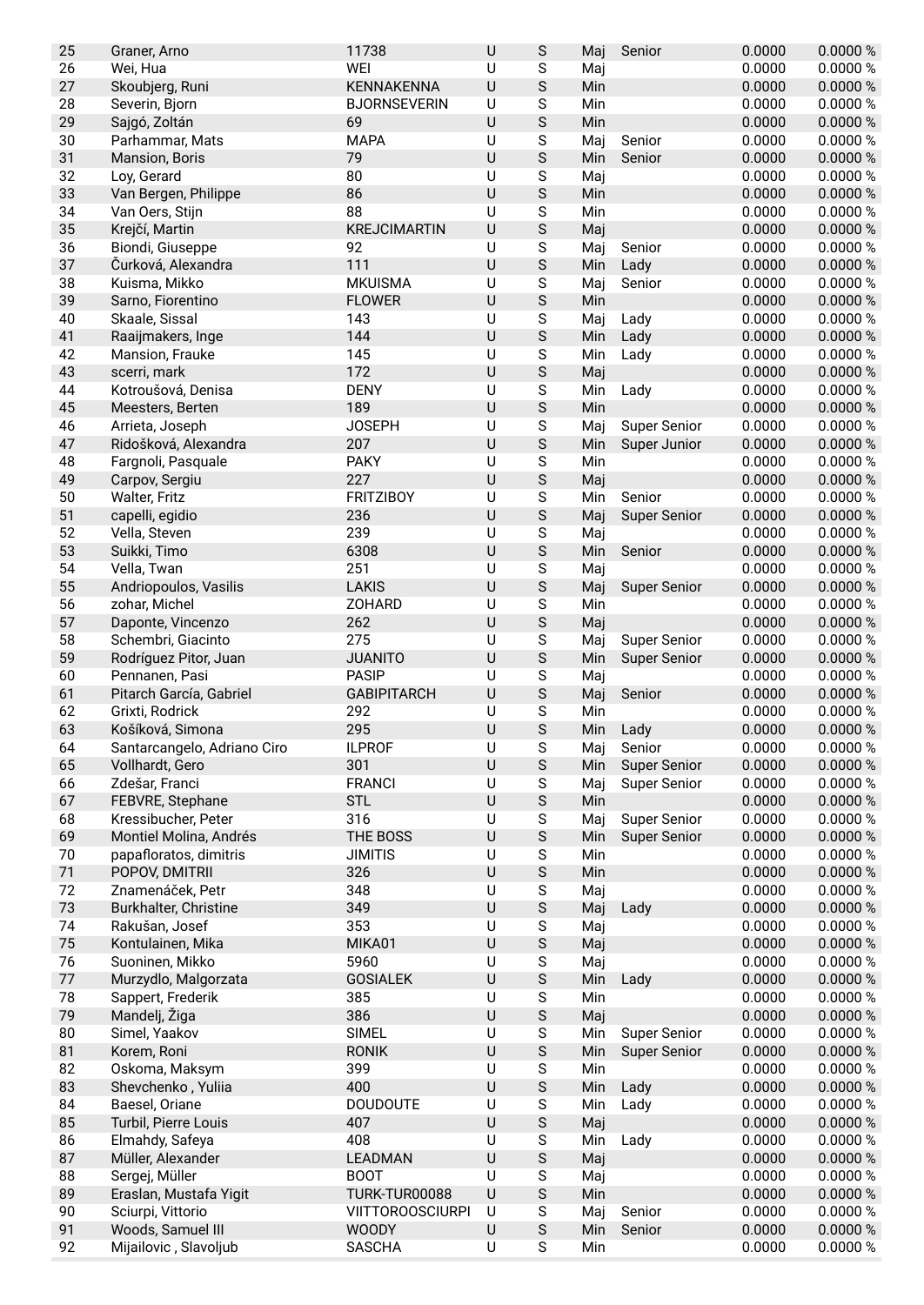| 93         | Steinlehner, Peteranton          | <b>SPIDER</b>         | $\sf U$            | S                | Maj        |                     | 0.0000           | 0.0000%              |
|------------|----------------------------------|-----------------------|--------------------|------------------|------------|---------------------|------------------|----------------------|
| 94         | Fryzek, Lubor                    | <b>FRESTON</b>        | U                  | S                | Min        |                     | 0.0000           | 0.0000 %             |
| 95         | Mkrtumian, Andreas               | 479                   | $\cup$             | S                | Min        |                     | 0.0000           | 0.0000 %             |
| 96         | Sirtl, Andreas                   | ANDIR32               | U                  | S                | Min        |                     | 0.0000           | 0.0000%              |
| 97         | Klymenko, Konstantyn             | <b>KONSTK</b>         | $\sf U$            | S                | Maj        |                     | 0.0000           | 0.0000%              |
| 98         | agustin, terrence                | 489                   | U                  | S                | Maj        | Senior              | 0.0000           | 0.0000%              |
| 99         | Bliznakov, Tsanko                | 493                   | $\sf U$            | $\mathsf S$      | Maj        |                     | 0.0000           | 0.0000 %             |
| 100        | Pavlov, Tsvetan                  | 496                   | U                  | S                | Maj        | Senior              | 0.0000           | 0.0000%              |
| 101        | Berton, Marco                    | 518                   | $\sf U$            | S                | Maj        | Senior              | 0.0000           | 0.0000%              |
| 102        | Christelle, Pace                 | 550<br><b>PEPE</b>    | U                  | S                | Maj        | Lady                | 0.0000           | 0.0000%              |
| 103        | Cañas Martin, Jose               |                       | $\sf U$            | S                | Min        | <b>Super Senior</b> | 0.0000           | 0.0000%              |
| 104        | London, Christopher              | <b>BRITISHBULLDOG</b> | $\sf U$<br>$\sf U$ | S                | Maj        |                     | 0.0000           | 0.0000 %             |
| 105<br>106 | Cui, Yong<br>Tenorio, Jean Rey   | 592<br><b>JR</b>      | $\sf U$            | $\mathsf S$<br>S | Maj<br>Min | Senior              | 0.0000<br>0.0000 | 0.0000%<br>0.0000 %  |
| 107        | Balogh, Flavius                  | 595                   | $\cup$             | S                | Min        |                     | 0.0000           | 0.0000%              |
| 108        | Pible, Genesis                   | 598                   | U                  | S                | Maj        | Lady                | 0.0000           | 0.0000 %             |
| 109        | PIBLE, GENE                      | <b>GENESIS</b>        | U                  | $\mathsf S$      | Maj        | Lady                | 0.0000           | 0.0000%              |
| 110        | Tecson, Rolly nathaniel          | 602                   | U                  | S                | Maj        | Junior              | 0.0000           | 0.0000%              |
| 111        | Quindi Vallerga, Gaston          | GASTONQV              | $\sf U$            | $\mathsf S$      | Maj        |                     | 0.0000           | 0.0000 %             |
| 112        | Chan, Edison Cheng               | 612                   | U                  | S                | Maj        |                     | 0.0000           | 0.0000%              |
| 113        | Cruz, Rossano James              | <b>RORO</b>           | U                  | S                | Maj        |                     | 0.0000           | 0.0000 %             |
| 114        | Liong, Johnley                   | 628                   | U                  | S                | Maj        |                     | 0.0000           | 0.0000%              |
| 115        | Midgley, Gregory                 | 637                   | $\sf U$            | S                | Maj        | Senior              | 0.0000           | 0.0000 %             |
| 116        | Mann, Christophe                 | <b>ICSALIAS</b>       | $\sf U$            | $\mathsf S$      | Maj        | Senior              | 0.0000           | 0.0000 %             |
| 117        | Mann, Clement                    | <b>ICSALIAS</b>       | $\sf U$            | $\mathsf S$      | Min        |                     | 0.0000           | 0.0000 %             |
| 118        | Bošnjaković, Davor               | 651                   | $\sf U$            | S                | Min        |                     | 0.0000           | 0.0000 %             |
| 119        | Vulević, Spasoje                 | 652                   | U                  | S                | Min        | Senior              | 0.0000           | 0.0000 %             |
| 120        | Barašin, Dragan                  | 653                   | U                  | S                | Maj        | Senior              | 0.0000           | 0.0000 %             |
| 121        | Mališ, Miljan                    | 654                   | $\cup$             | S                | Min        |                     | 0.0000           | 0.0000%              |
| 122        | Piapung, Puvadej                 | 667                   | $\cup$             | S                | Min        | Junior              | 0.0000           | 0.0000%              |
| 123        | Arad, Ben                        | 668                   | $\sf U$            | $\mathsf S$      | Min        |                     | 0.0000           | 0.0000 %             |
| 124        | Dabrowski, Darek Czecze          | <b>CZECZE</b>         | U                  | S                | Min        | Senior              | 0.0000           | 0.0000 %             |
| 125        | Lambropoulou, Georgia            | 20520079              | $\sf U$            | S                | Min        | Lady                | 0.0000           | 0.0000%              |
| 126        | Papadogiorgakis, Vasilios        | 20511093              | U                  | S                | Min        | Senior              | 0.0000           | 0.0000 %             |
| 127        | PAPADOGIORGAKIS, MICHAIL         | 20511161              | $\sf U$            | S                | Min        | Super Junior        | 0.0000           | 0.0000 %             |
| 128        | Goldbacher, Tobias               | 690                   | U                  | S                | Min        |                     | 0.0000           | 0.0000 %             |
| 129        | Comert, Ergun                    | 722                   | $\sf U$            | $\mathsf S$      | Maj        | Senior              | 0.0000           | 0.0000 %             |
| 130        | Bublák, Milan                    | <b>MILBU</b>          | U                  | S                | Min        |                     | 0.0000           | 0.0000%              |
| 131        | Villanueva JR, Noel              | 744                   | $\sf U$            | S                | Maj        |                     | 0.0000           | 0.0000%              |
| 132        | Trentadue, Francesco             | 760                   | U                  | S                | Maj        |                     | 0.0000           | 0.0000%              |
| 133        | Walter, Fritz                    | <b>FRITZ BOY</b>      | $\sf U$            | S                | Min        | Senior              | 0.0000           | 0.0000 %             |
| 134        | SAMSON, Yannick                  | YAN                   | U                  | S                | Min        | Senior              | 0.0000           | 0.0000 %             |
| 135        | Charvátová, Helena               | <b>HELCA</b>          | $\sf U$            | $\mathsf S$      | Min        | Lady                | 0.0000           | 0.0000 %             |
| 136        | Galukhina, Elina                 | 778                   | U                  | S                | Min        | Lady                | 0.0000           | 0.0000 %             |
| 137        | Ibanez, Gorka                    | 781<br>799            | $\sf U$            | S                | Maj        |                     | 0.0000<br>0.0000 | 0.0000 %<br>0.0000 % |
| 138<br>139 | Sioda, Wieslaw<br>Boitte, Arnaud | 801                   | U<br>$\sf U$       | S<br>S           | Maj<br>Min |                     | 0.0000           | 0.0000 %             |
| 140        | Beldowski, Sophie                | 802                   | U                  | S                | Min        | Lady                | 0.0000           | 0.0000%              |
| 141        | COHEN, ORI                       | 806                   | $\sf U$            | $\mathsf S$      | Min        |                     | 0.0000           | 0.0000 %             |
| 142        | Viray, Kahlil Adrian             | 807                   | $\sf U$            | ${\mathsf S}$    | Maj        | Junior              | 0.0000           | 0.0000%              |
| 143        | Radovic, Zarko                   | 813                   | $\sf U$            | S                | Maj        |                     | 0.0000           | 0.0000 %             |
| 144        | Prascevic, Milos                 | 814                   | U                  | S                | Maj        |                     | 0.0000           | 0.0000%              |
| 145        | Radovic, Dragan                  | 816                   | $\cup$             | S                | Maj        |                     | 0.0000           | 0.0000 %             |
| 146        | Badzevic Andjelkovic, Miona      | FIRE DRAGON           | U                  | S                | Min        | Lady                | 0.0000           | 0.0000%              |
| 147        | Magli, Esterino                  | 850                   | $\sf U$            | $\mathsf S$      | Maj        | <b>Super Senior</b> | 0.0000           | 0.0000 %             |
| 148        | Marabe, Bayani                   | 856                   | U                  | S                | Maj        |                     | 0.0000           | 0.0000%              |
| 149        | Vogindroukas, Konstantinos       | VK                    | $\sf U$            | S                | Min        |                     | 0.0000           | 0.0000 %             |
| 150        | MICHOS, GEORGIOS                 | 18710527              | U                  | S                | Min        | Senior              | 0.0000           | 0.0000%              |
| 151        | ANDREA, MARINUCCI                | <b>MARINITO</b>       | $\sf U$            | S                | Maj        | Senior              | 0.0000           | 0.0000 %             |
| 152        | Rakić, Nenad                     | 890                   | U                  | S                | Maj        | Senior              | 0.0000           | 0.0000%              |
| 153        | Schröfl, Mark                    | <b>MSIPSC</b>         | $\sf U$            | $\mathsf S$      | Maj        | Junior              | 0.0000           | 0.0000 %             |
| 154        | Dzuho, Almir                     | <b>DZUHO</b>          | $\sf U$            | ${\mathsf S}$    | Min        |                     | 0.0000           | 0.0000%              |
| 155        | Kamenov Kohl, Georg              | 935                   | $\sf U$            | $\mathsf S$      | Min        |                     | 0.0000           | 0.0000 %             |
| 156        | Szymczak, Anna Aleksandra        | <b>TUPTUS</b>         | U                  | S                | Min        | Lady                | 0.0000           | 0.0000%              |
| 157        | Drożdż, Halinka                  | 946                   | $\cup$             | S                | Min        | Lady                | 0.0000           | 0.0000 %             |
| 158        | Benesch, Thomas                  | SUPERKAWUMM           | U                  | S                | Maj        | Senior              | 0.0000           | 0.0000 %             |
| 159        | Beger, Christian                 | <b>BAKERMAN</b>       | $\sf U$            | ${\mathsf S}$    | Maj        |                     | 0.0000           | 0.0000 %             |
| 160        | Hanulak, Jozef                   | <b>KROVAK</b>         | $\sf U$            | S                | Min        | Senior              | 0.0000           | 0.0000 %             |